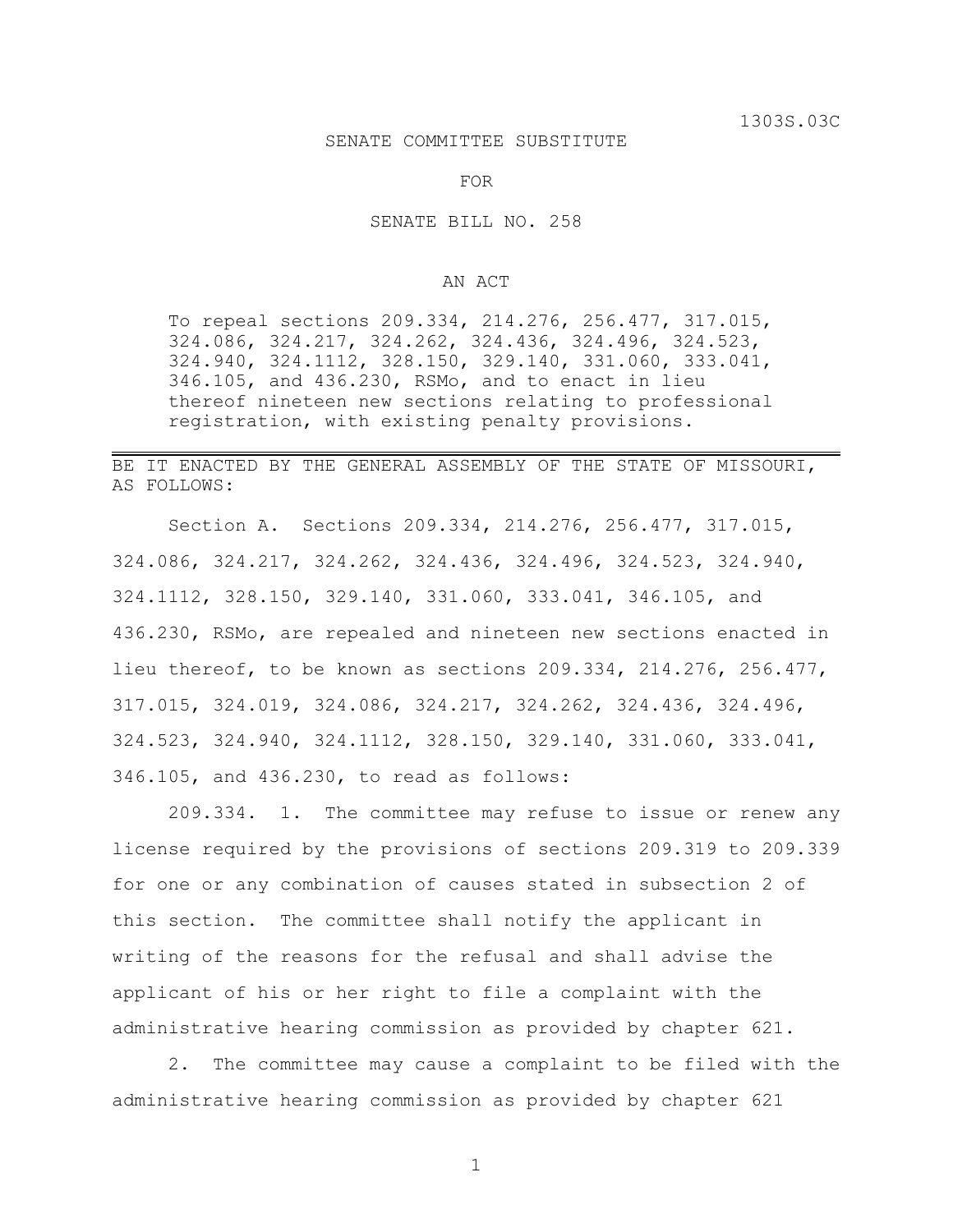against any holder of any license required by sections 209.319 to 209.339 or any person who has failed to renew or has surrendered his license for any one or any combination of the following causes:

(1) Use of any controlled substance, as defined in chapter 195, or alcoholic beverage to an extent that such use impairs a person's ability to engage in the occupation of interpreting;

(2) The person has been finally adjudicated and found guilty, or entered a plea of guilty or nolo contendere, in a criminal prosecution under the laws of any state or of the United States, for any offense **[**reasonably**]** directly related to the qualifications, functions or duties of an interpreter, **[**for any offense an essential element of which is fraud, dishonesty or an act of violence,**]** whether or not sentence is imposed;

(3) Use of fraud, deception, misrepresentation or bribery in securing any license issued pursuant to the provisions of sections 209.319 to 209.339 or in obtaining permission to take any examination given or required pursuant to the provisions of sections 209.319 to 209.339;

(4) Obtaining or attempting to obtain any fee, charge, tuition or other compensation by fraud, deception or misrepresentation;

(5) Incompetency, misconduct, fraud, misrepresentation or dishonesty in the performance of the functions or duties of interpreting;

(6) Violation of, or assisting or enabling any person to violate, any provision of sections 209.319 to 209.339, or of any lawful rule or regulation adopted pursuant to sections 209.319 to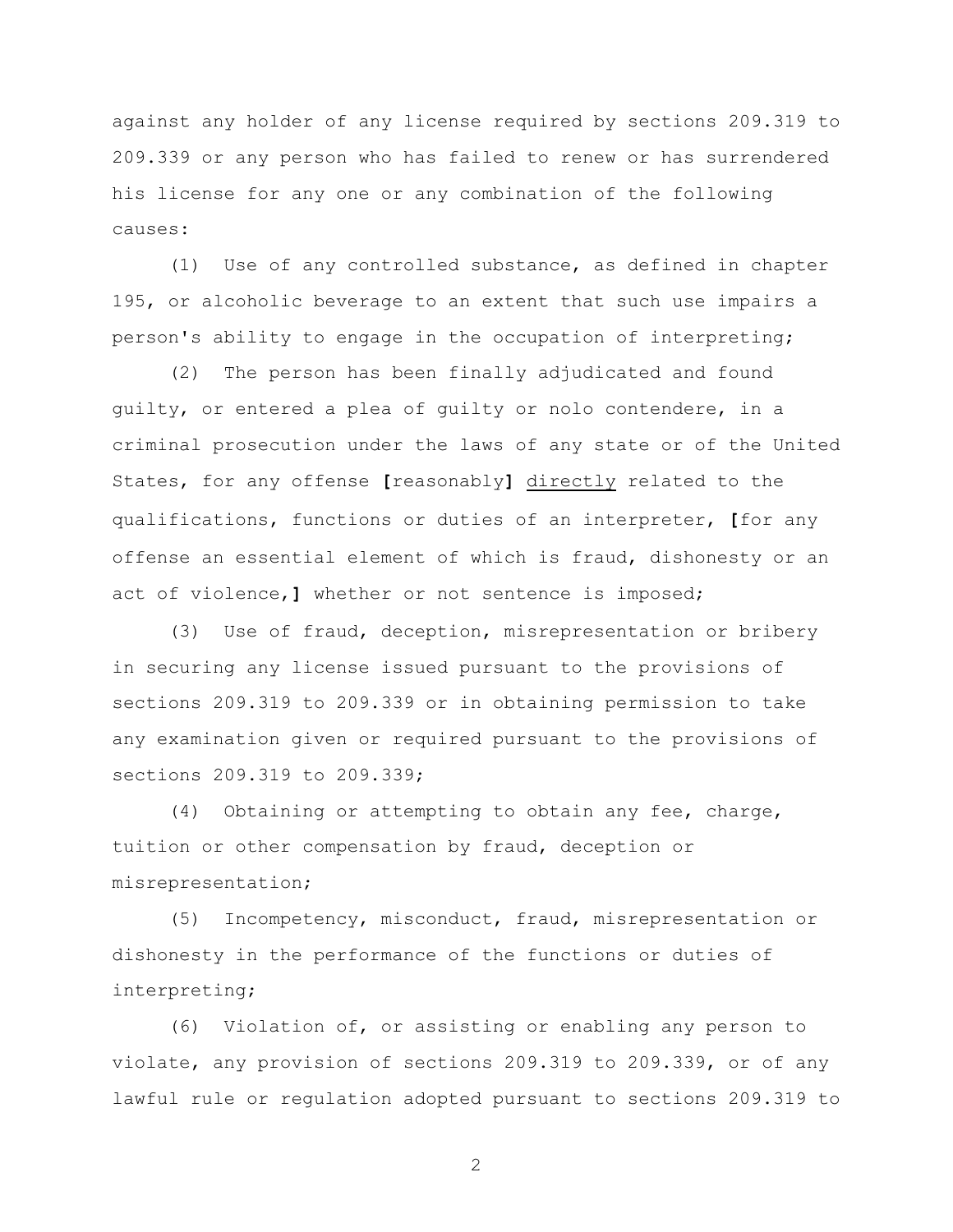209.339;

(7) Impersonation of any person holding a license or allowing any person to use his or her license or certification;

(8) Discipline of a license or other right to practice interpreting granted by another state, territory, federal agency or country upon grounds for which discipline is authorized in this state;

(9) Discipline of a certification issued by the Missouri commission for the deaf and hard of hearing or any other certifying body upon grounds for which discipline is authorized in this state if the licensee was given notice and an opportunity to be heard before the certification was disciplined;

(10) A person is finally adjudged incapacitated by a court of competent jurisdiction;

(11) Assisting or enabling any person to practice or offer to practice interpreting who is not licensed and currently eligible to practice under the provisions of sections 209.319 to 209.339;

(12) Issuance of a license based upon a material mistake of fact;

(13) Violation of any professional trust or confidence;

(14) Failure to display or present a valid license if so required by sections 209.319 to 209.339 or any rule promulgated pursuant thereto.

3. Any person, organization, association or corporation who reports or provides information to the committee pursuant to the provisions of sections 209.319 to 209.339 and who does so in good faith shall not be subject to an action for civil damages as a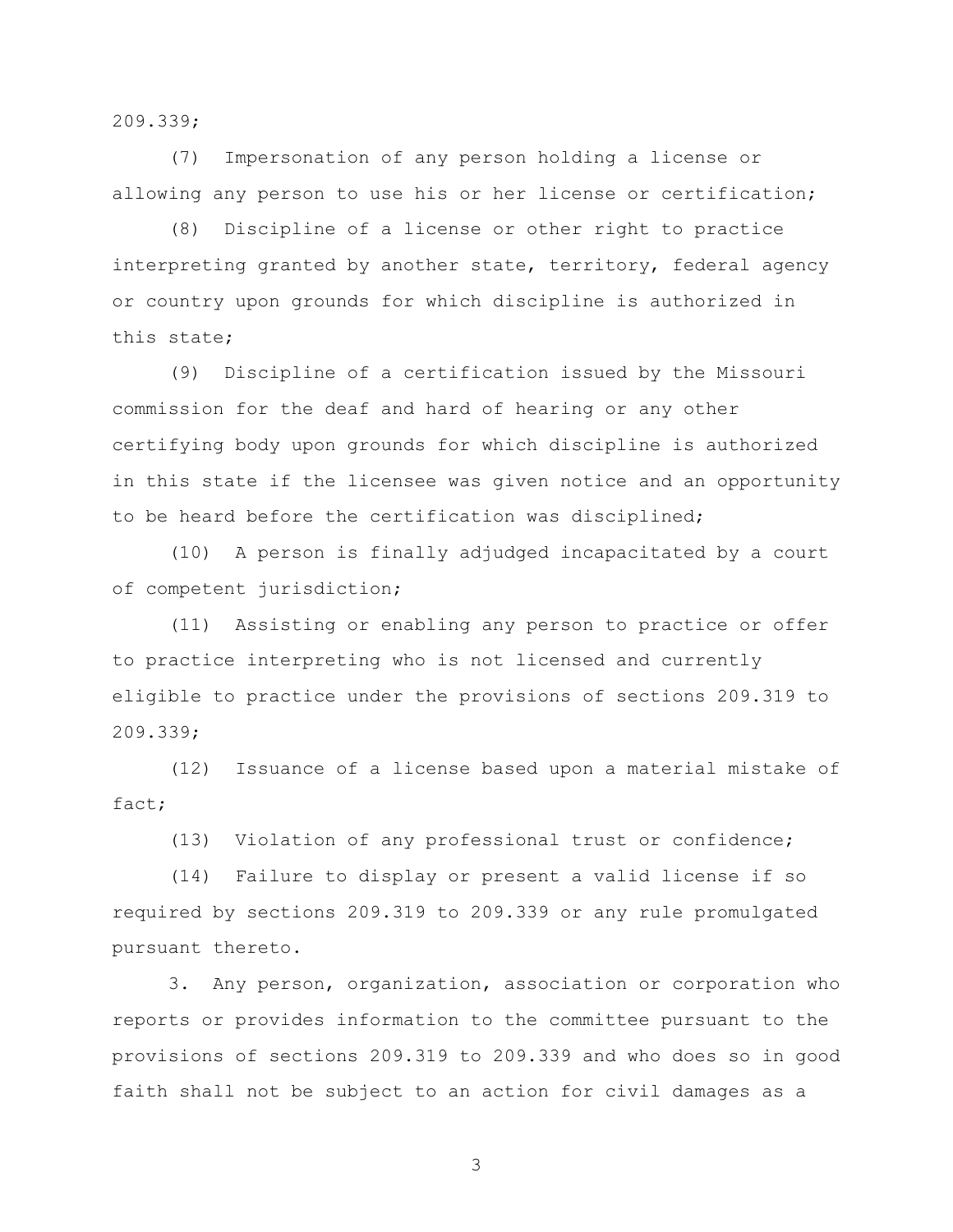result thereof.

4. After the filing of such complaint, the proceedings shall be conducted in accordance with the provisions of chapter 621. Upon a finding by the administrative hearing commission that the grounds, provided in subsection 2 of this section, for disciplinary action are met, the committee may singly or in combination, censure or place the person named in the complaint on probation on such terms and conditions as the committee deems appropriate for a period not to exceed five years, or may suspend, for a period not to exceed three years, or revoke the license.

5. In any order of revocation, the committee may provide that the person may not apply for reinstatement of his license for three years after the revocation.

6. Before restoring to good standing a license issued pursuant to sections 209.319 to 209.339 which has been revoked, suspended or inactive for any cause, the committee shall require the applicant to submit to the committee, verification, from the Missouri commission for the deaf that the applicant has a current certification which qualifies that person for licensure.

214.276. 1. The division may refuse to issue or renew any license, required pursuant to sections 214.270 to 214.516 for one or any combination of causes stated in subsection 2 of this section. The division shall notify the applicant in writing of the reasons for the refusal and shall advise the applicant of his or her right to file a complaint with the administrative hearing commission as provided by chapter 621.

2. The division may cause a complaint to be filed with the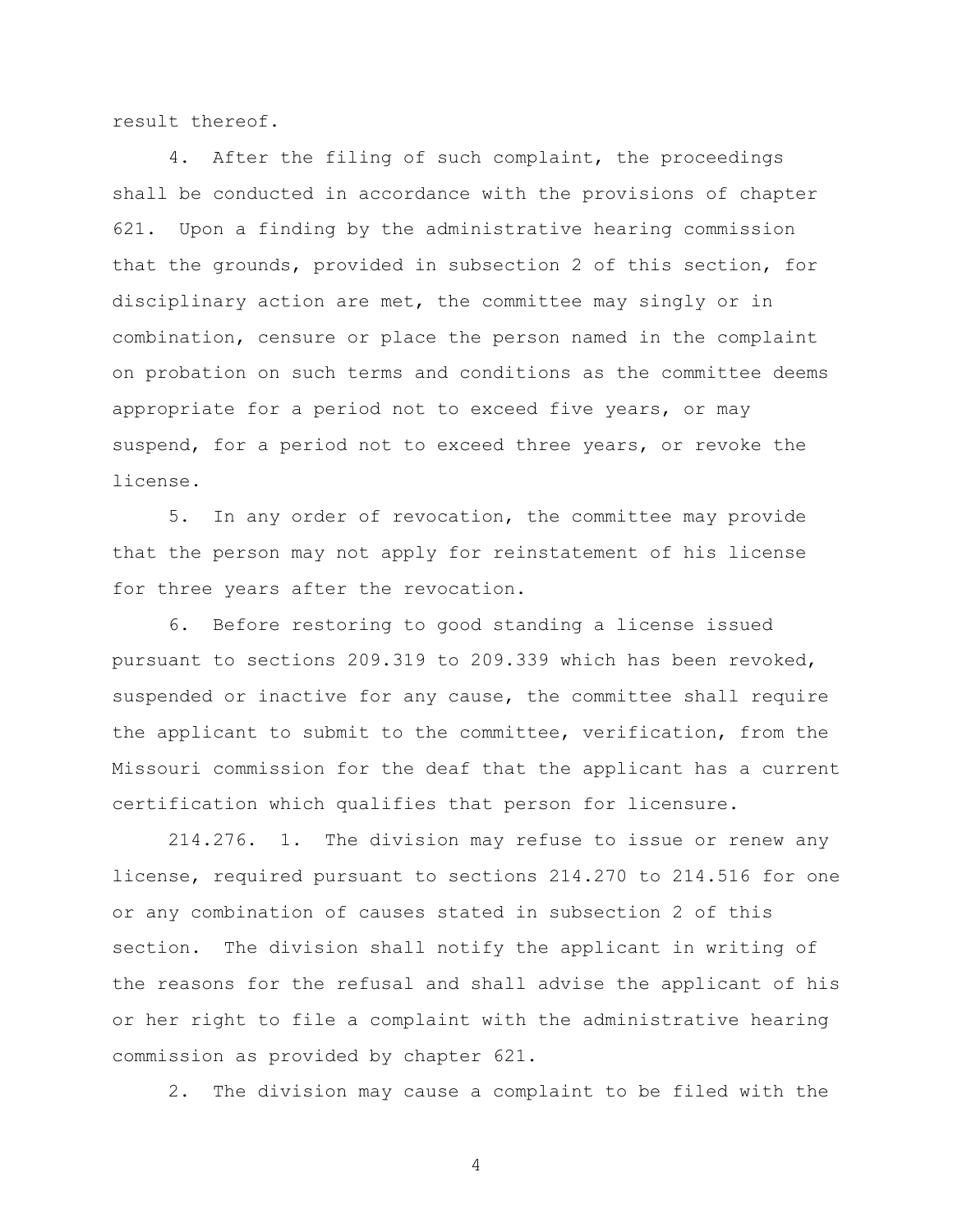administrative hearing commission as provided in chapter 621 against any holder of any license, required by sections 214.270 to 214.516 or any person who has failed to surrender his or her license, for any one or any combination of the following causes:

(1) Use of any controlled substance, as defined in chapter 195, or alcoholic beverage to an extent that such use impairs a person's ability to perform the work of any profession licensed or regulated by sections 214.270 to 214.516;

(2) The person has been finally adjudicated and found guilty, or entered a plea of guilty or nolo contendere, in a criminal prosecution pursuant to the laws of any state or of the United States, for any offense **[**reasonably**]** directly related to the qualifications, functions or duties of any profession licensed or regulated pursuant to sections 214.270 to 214.516, **[**for any offense an essential element of which is fraud, dishonesty or an act of violence,**]** or for any offense **[**involving moral turpitude**]** described in subsection 2 of section 324.019, whether or not sentence is imposed;

(3) Use of fraud, deception, misrepresentation or bribery in securing any license, issued pursuant to sections 214.270 to 214.516 or in obtaining permission to take any examination given or required pursuant to sections 214.270 to 214.516;

(4) Obtaining or attempting to obtain any fee, charge or other compensation by fraud, deception or misrepresentation;

(5) Incompetence, misconduct, gross negligence, fraud, misrepresentation or dishonesty in the performance of the functions or duties of any profession regulated by sections 214.270 to 214.516;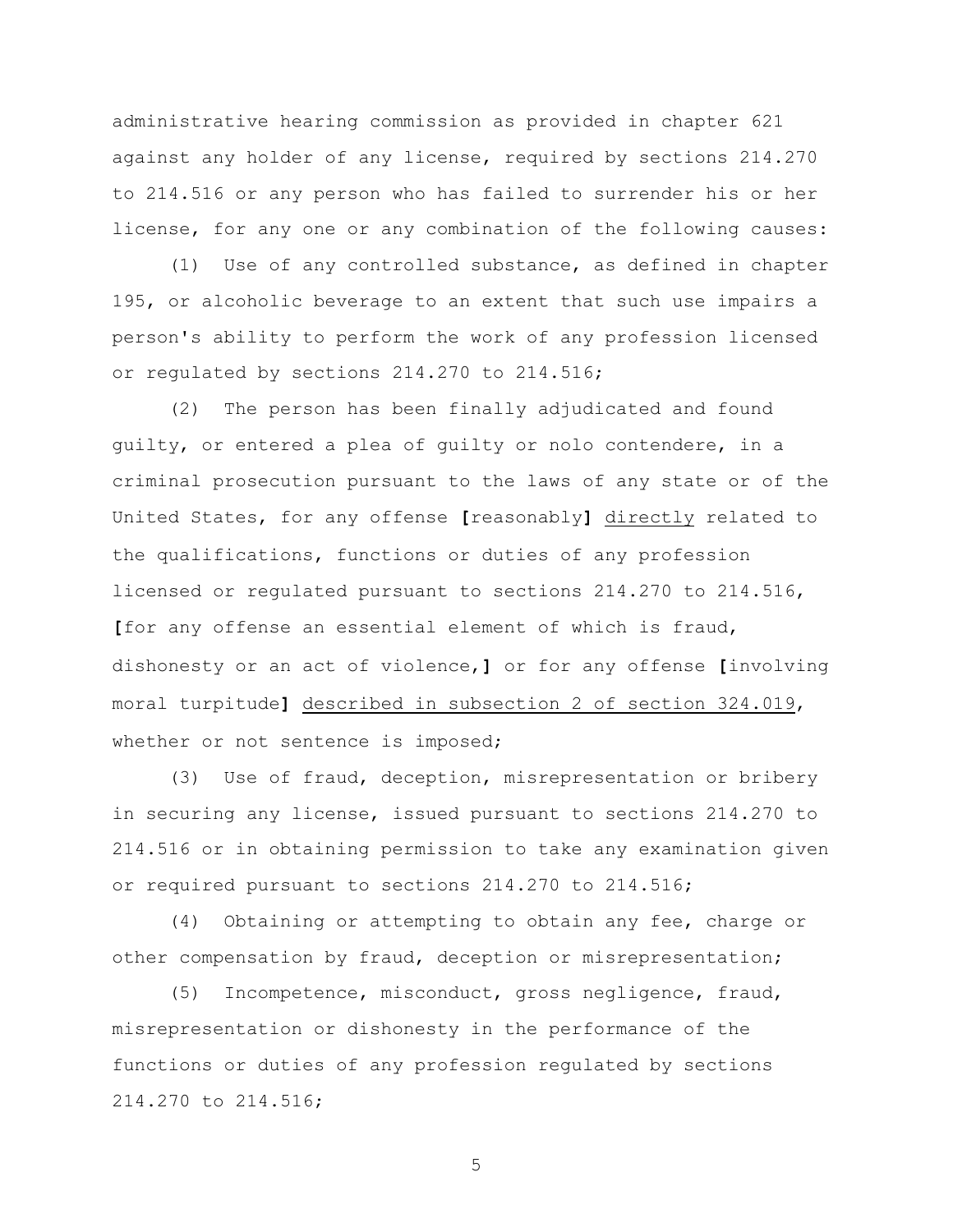(6) Violation of, or assisting or enabling any person to violate, any provision of sections 214.270 to 214.516, or any lawful rule or regulation adopted pursuant to sections 214.270 to 214.516;

(7) Impersonation of any person holding a license or allowing any person to use his or her license;

(8) Disciplinary action against the holder of a license or other right to practice any profession regulated by sections 214.270 to 214.516 granted by another state, territory, federal agency or country upon grounds for which revocation or suspension is authorized in this state;

(9) A person is finally adjudged insane or incompetent by a court of competent jurisdiction;

(10) Assisting or enabling any person to practice or offer to practice any profession licensed or regulated by sections 214.270 to 214.516 who is not registered and currently eligible to practice pursuant to sections 214.270 to 214.516;

(11) Issuance of a license based upon a material mistake of fact;

(12) Failure to display a valid license;

(13) Violation of any professional trust or confidence;

(14) Use of any advertisement or solicitation which is false, misleading or deceptive to the general public or persons to whom the advertisement or solicitation is primarily directed;

(15) Willfully and through undue influence selling a burial space, cemetery services or merchandise.

3. After the filing of such complaint, the proceedings shall be conducted in accordance with the provisions of chapter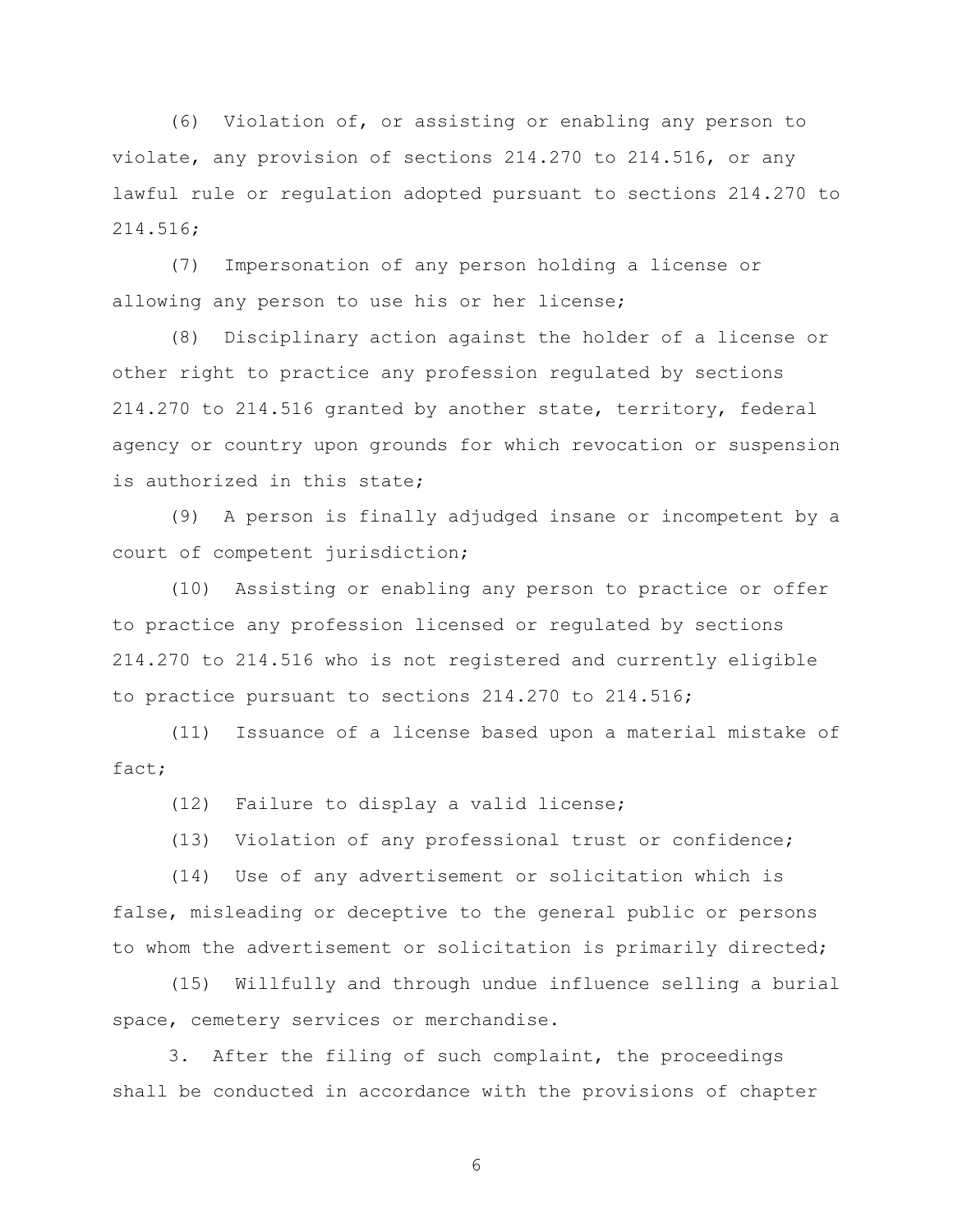621. Upon a finding by the administrative hearing commission that the grounds, provided in subsection 2 of this section, for disciplinary action are met, the division may singly or in combination, censure or place the person named in the complaint on probation on such terms and conditions as the division deems appropriate for a period not to exceed five years, or may suspend, or revoke the license or permit or may impose a penalty allowed by subsection 4 of section 214.410. No new license shall be issued to the owner or operator of a cemetery or to any corporation controlled by such owner for three years after the revocation of the certificate of the owner or of a corporation controlled by the owner.

4. The division may settle disputes arising under subsections 2 and 3 of this section by consent agreement or settlement agreement between the division and the holder of a license. Within such a settlement agreement, the division may singly or in combination impose any discipline or penalties allowed by this section or subsection 4 of section 214.410. Settlement of such disputes shall be entered into pursuant to the procedures set forth in section 621.045.

5. Use of the procedures set out in this section shall not preclude the application of any other remedy provided by this chapter.

256.477. 1. No person shall employ fraud or deceit in obtaining the certificate of registration. A violation of this subsection shall be a class B misdemeanor.

2. Any person found to have performed geologic work regulated under sections 256.450 to 256.483 in a negligent manner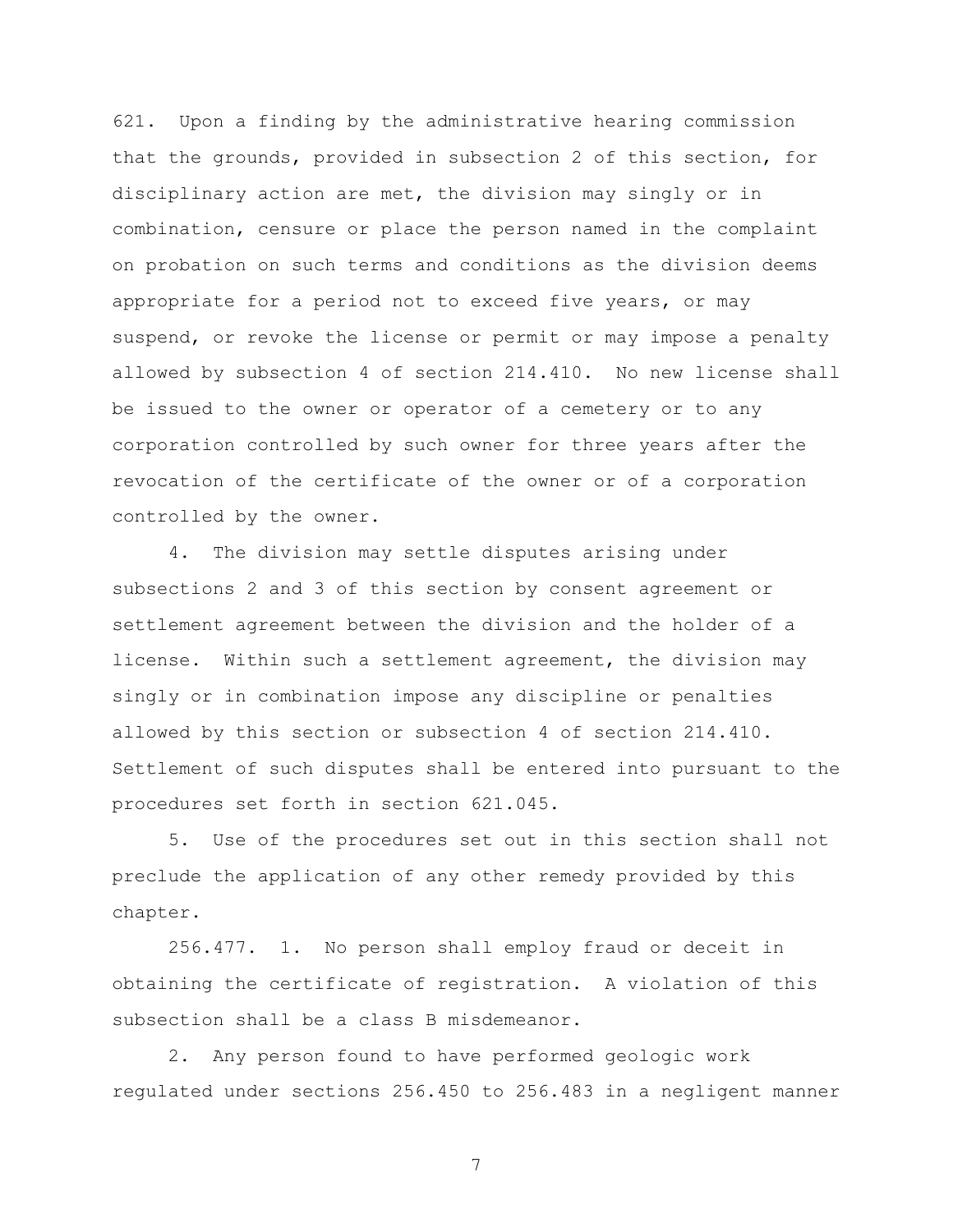shall be guilty of a class B misdemeanor.

3. Any person who uses the seal of a registered geologist, other than the person to whom the seal was issued, shall be guilty of a class B misdemeanor.

4. The board shall revoke the certification of registration for a person convicted of any felony or any **[**crime involving moral turpitude**]** offense described in subsection 2 of section 324.019 or sentence of imprisonment or probation in lieu thereof; or for any misdemeanor relating to or arising out of the practice of geology affecting public health, safety and welfare.

317.015. 1. Any person wishing to make a complaint against a licensee under sections 317.001 to 317.014 shall file the written complaint with the division setting forth supporting details. If the division determines that the charges warrant a hearing to ascertain whether the licensee shall be disciplined, it shall file a complaint with the administrative hearing commission as provided in chapter 621. Any person holding more than one license issued by the division and disciplined under one license will automatically be disciplined under all licenses.

2. (1) The division may refuse to issue any permit or license pursuant to this chapter for one or any combination of reasons stated in paragraphs (a) through (m) of subdivision (2) of this subsection. The division shall notify the applicant in writing of the reasons for the refusal and shall advise the applicant of their rights to file a complaint or an appeal with the administrative hearing commission as provided in chapter 621.

(2) The division may file a complaint with the administrative hearing commission, as provided in chapter 621,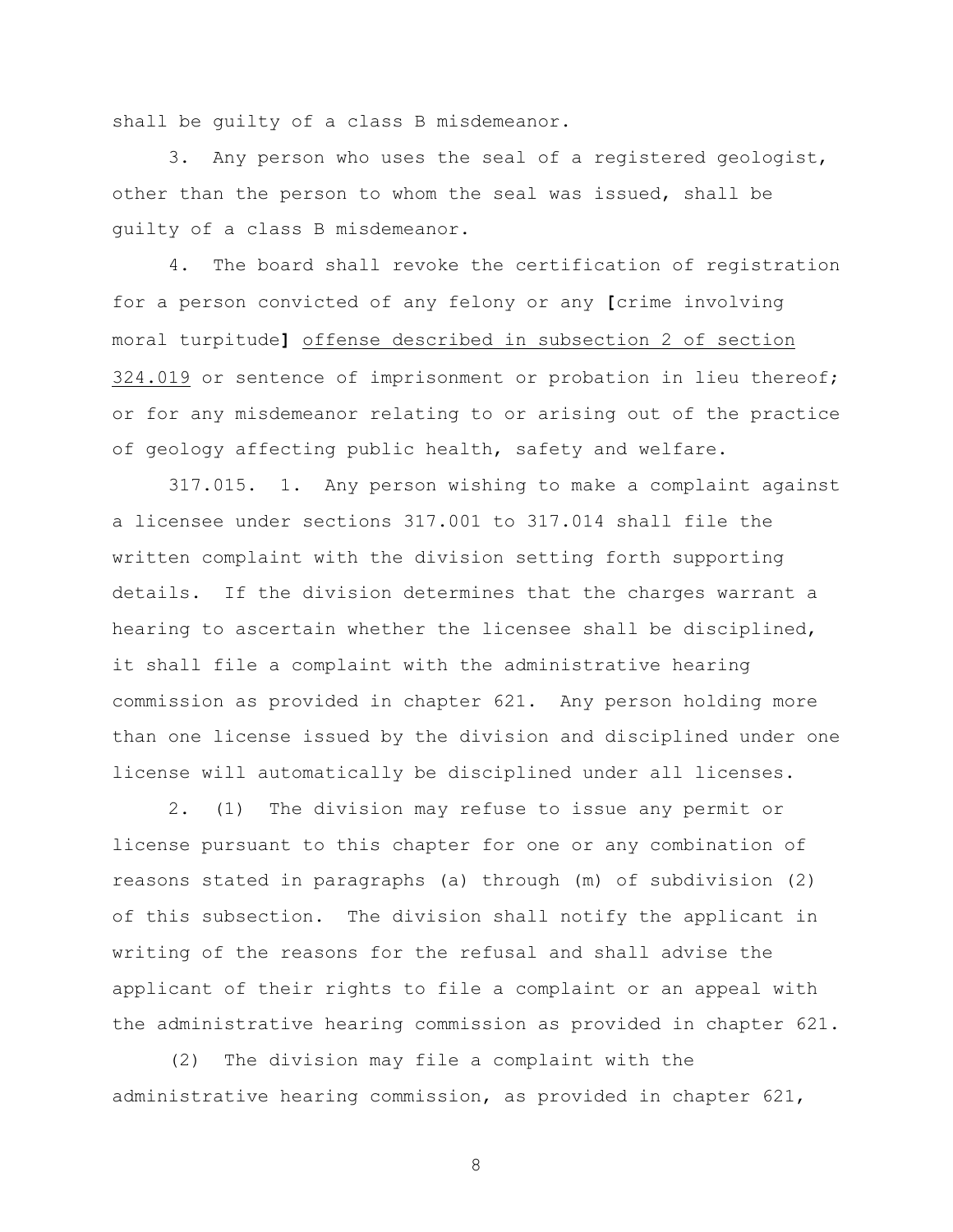against any holder of any permit or license issued pursuant to this chapter, or against any person who has failed to renew or has surrendered their permit or license, for any one or more of the following reasons:

(a) Use of an alcoholic beverage or any controlled substance, as defined in chapter 195, before or during a bout;

(b) The person has been found guilty or has entered a plea of guilty or nolo contendere in a criminal prosecution under any state or federal law for any offense **[**reasonably**]** directly related to the qualifications, functions or duties of any profession licensed or regulated under this chapter, **[**for any offense an essential element of which is fraud, dishonesty or an act of violence,**]** or for any offense **[**involving moral turpitude**]** described in subsection 2 of section 324.019, whether or not a sentence is imposed;

(c) Use of fraud, deception, misrepresentation or bribery in securing any permit or license issued pursuant to this chapter;

(d) Providing false information on applications or medical forms;

(e) Incompetency, misconduct, gross negligence, fraud, misrepresentation or dishonesty in the performing of the functions or duties of any profession licensed or regulated by this chapter;

(f) Violating or enabling any person to violate any provision of this chapter or any rule adopted pursuant to this chapter;

(g) Impersonating any permit or license holder or allowing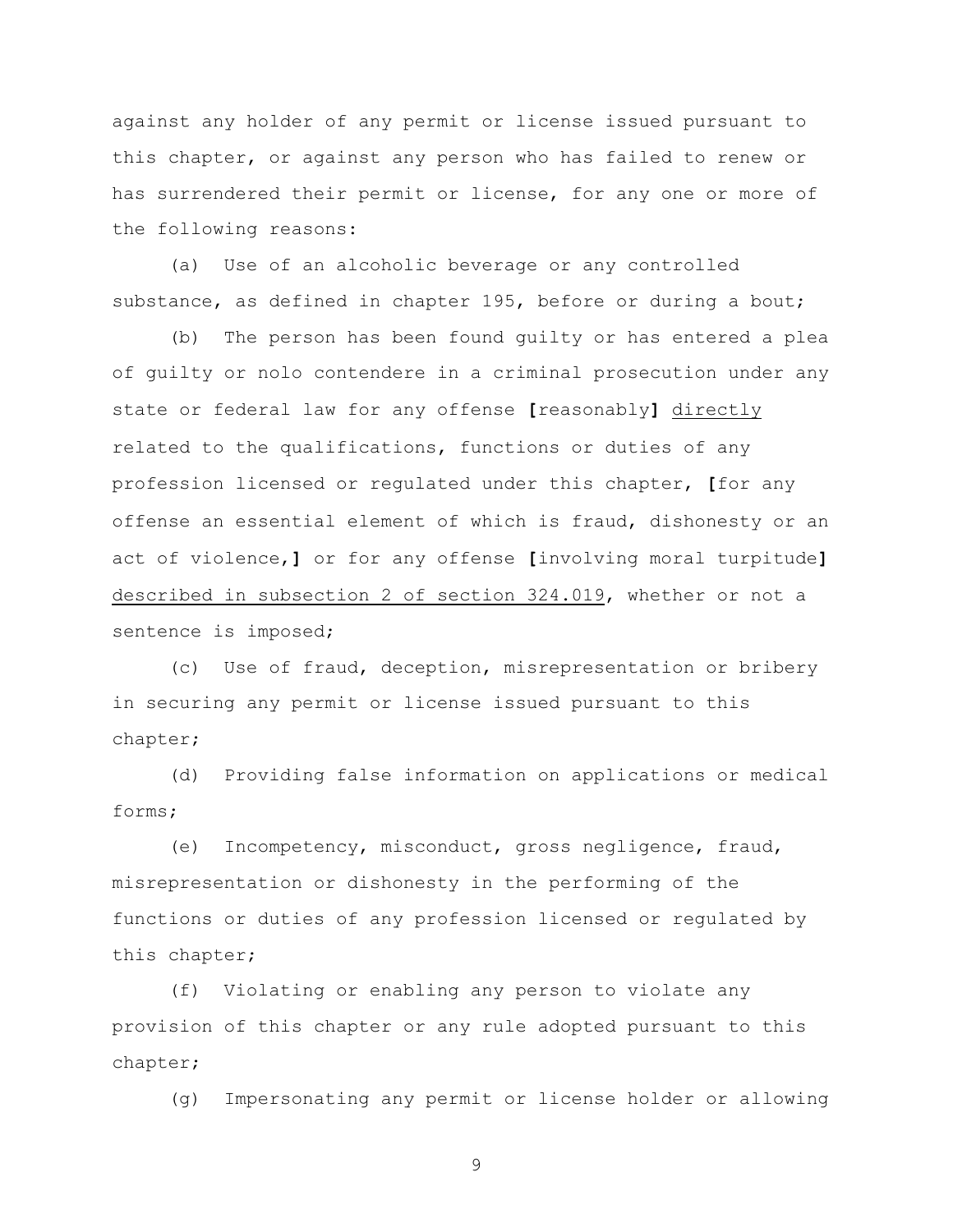any person to use their permit or license;

(h) Contestants failing to put forth their best effort during a bout;

(i) Disciplinary action against the holder of a license or other right to practice any profession regulated by this chapter and issued by another state, territory, federal agency or country upon grounds for which revocation or suspension is authorized in this state;

(j) A person adjudged mentally incompetent by a court of competent jurisdiction;

(k) Use of any advertisement or solicitation which is false, misleading or deceptive to the general public or persons to whom the advertisement or solicitation is primarily directed;

(l) Use of foul or abusive language or mannerisms or threats of physical harm by any person associated with any bout or contest licensed pursuant to this chapter; or

(m) Issuance of a permit or license based upon a mistake of fact.

(3) After the complaint is filed, the proceeding shall be conducted in accordance with the provisions of chapter 621. If the administrative hearing commission finds that a person has violated one or more of the grounds as provided in paragraphs (a) through (m) of subdivision (2) of this subsection, the division may censure or place the person named in the **[**compliant**]** complaint on probation on appropriate terms and conditions for a period not to exceed five years, may suspend the person's license for a period not to exceed three years, or may revoke the person's license.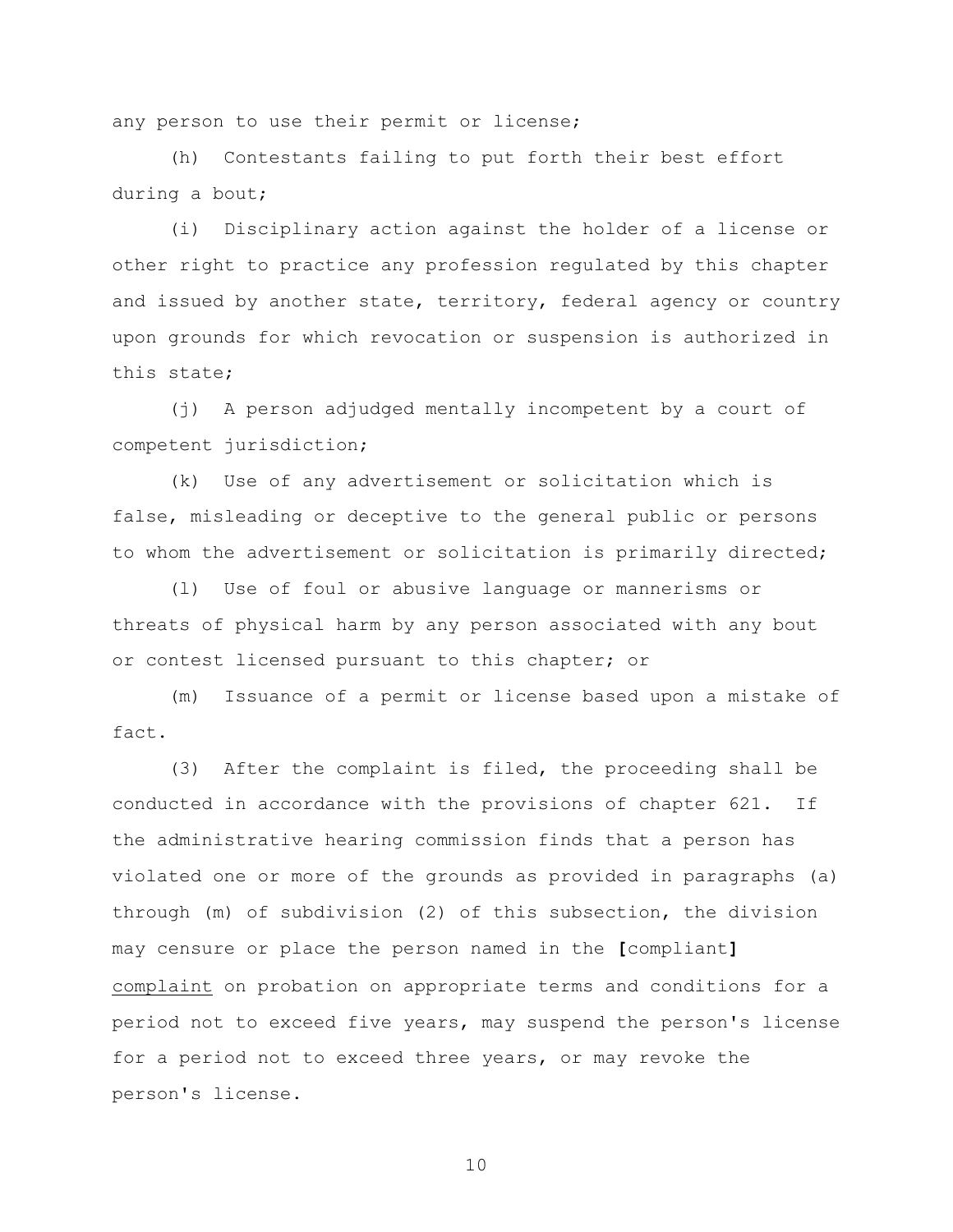3. Upon a finding that the grounds provided in subsection 2 of this section for disciplinary action are met, the office may, singly or in combination, censure or place on probation on such terms and conditions as the office deems appropriate for a period not to exceed five years, or may suspend for a period not to exceed three years or revoke the certificate, license, or permit. In any order of revocation, the office may provide that the person shall not apply for a new license for a maximum of three years and one day following the date of the order of revocation. All stay orders shall toll the disciplinary time periods allotted herein. In lieu of or in addition to any remedy specifically provided in subsection 1 of this section, the office may require of a licensee:

(1) Satisfactory completion of medical testing and/or rehabilitation programs as the office may specify; and/or

(2) A review conducted as the office may specify and satisfactory completion of medical testing and/or rehabilitation programs as the office may specify.

324.019. 1. For purposes of this section, the following terms mean:

(1) "Criminal offense", any type of felony conviction or misdemeanor conviction;

(2) "Licensing authority", any agency, examining board, credentialing board, or other office with the authority to impose occupational fees or licensing requirements on the occupations and professions set forth in subdivisions (1) to (16) of subsection 2 of this section;

(3) "Licensing requirement", any required training,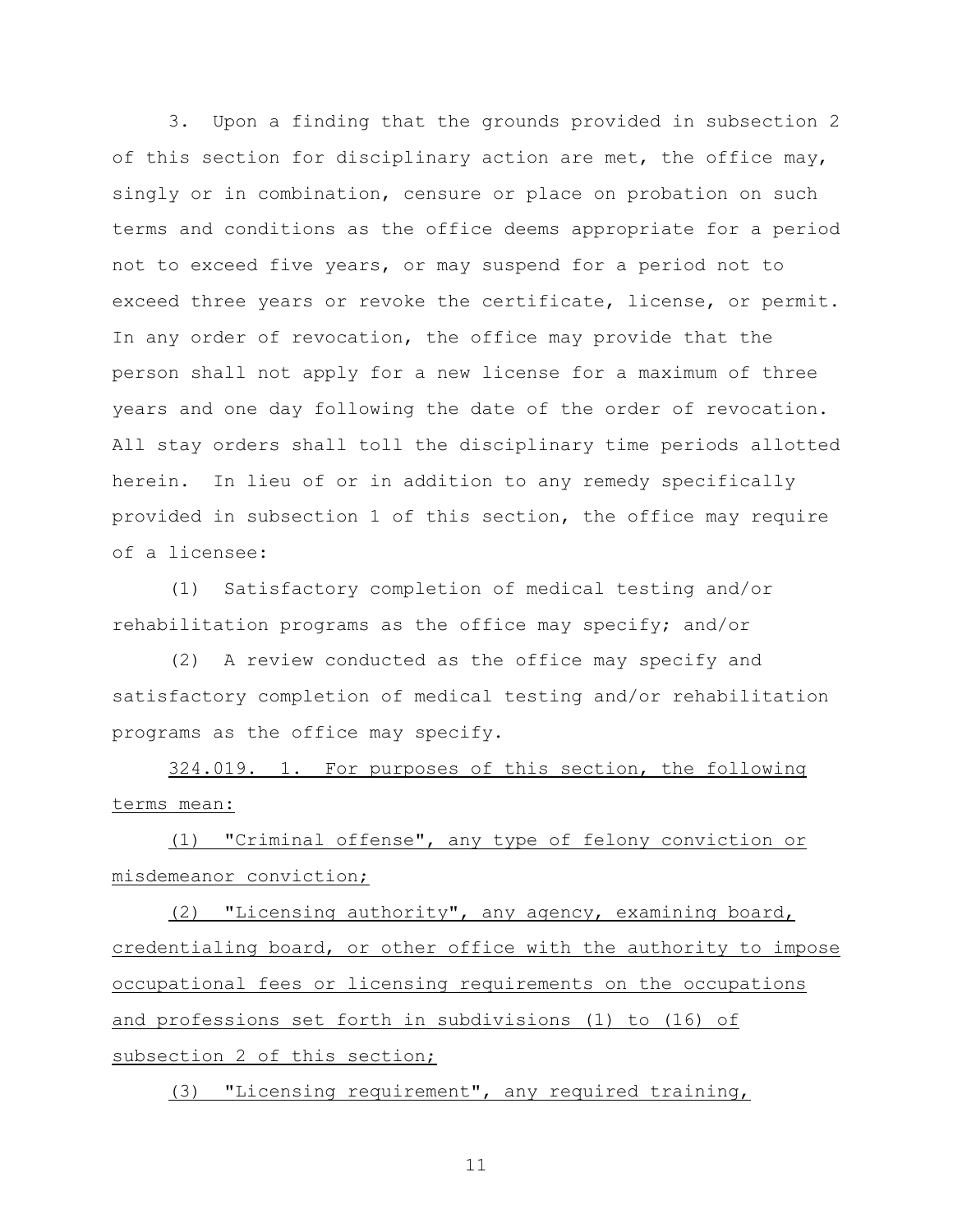education, or fee to work in a specific occupation or profession;

(4) "Occupational fee", a fee or tax on professionals or businesses that is charged for the privilege of providing goods or services within a certain jurisdiction. The term "occupational fee" shall include any fee to obtain a license or renew a license;

(5) "Political subdivision", any city, town, village, or county.

2. All state and political subdivision licensing authorities shall revise their existing licensing requirements to explicitly list the specific criminal offenses, civil penalties or judgments, or disciplinary actions taken by other licensing authorities that may disqualify an applicant from receiving a license. Such lists shall be made available to the public. Beginning August 28, 2019, applicants for examination of licensure who have pleaded guilty to, entered a plea of nolo contendere to, or been found guilty of any of the following offenses or offenses of a similar nature established under the laws of this state, any other state, the United States, or any other country, notwithstanding whether sentence is imposed, may be considered by state and political subdivision licensing authorities to have committed a criminal offense that directly relates to the duties and responsibilities of a licensed profession:

(1) Any dangerous felony as defined under section 556.061 or murder in the first degree or any felony under federal laws;

(2) Any of the following sexual offenses: rape in the first degree, forcible rape, rape, statutory rape in the first degree,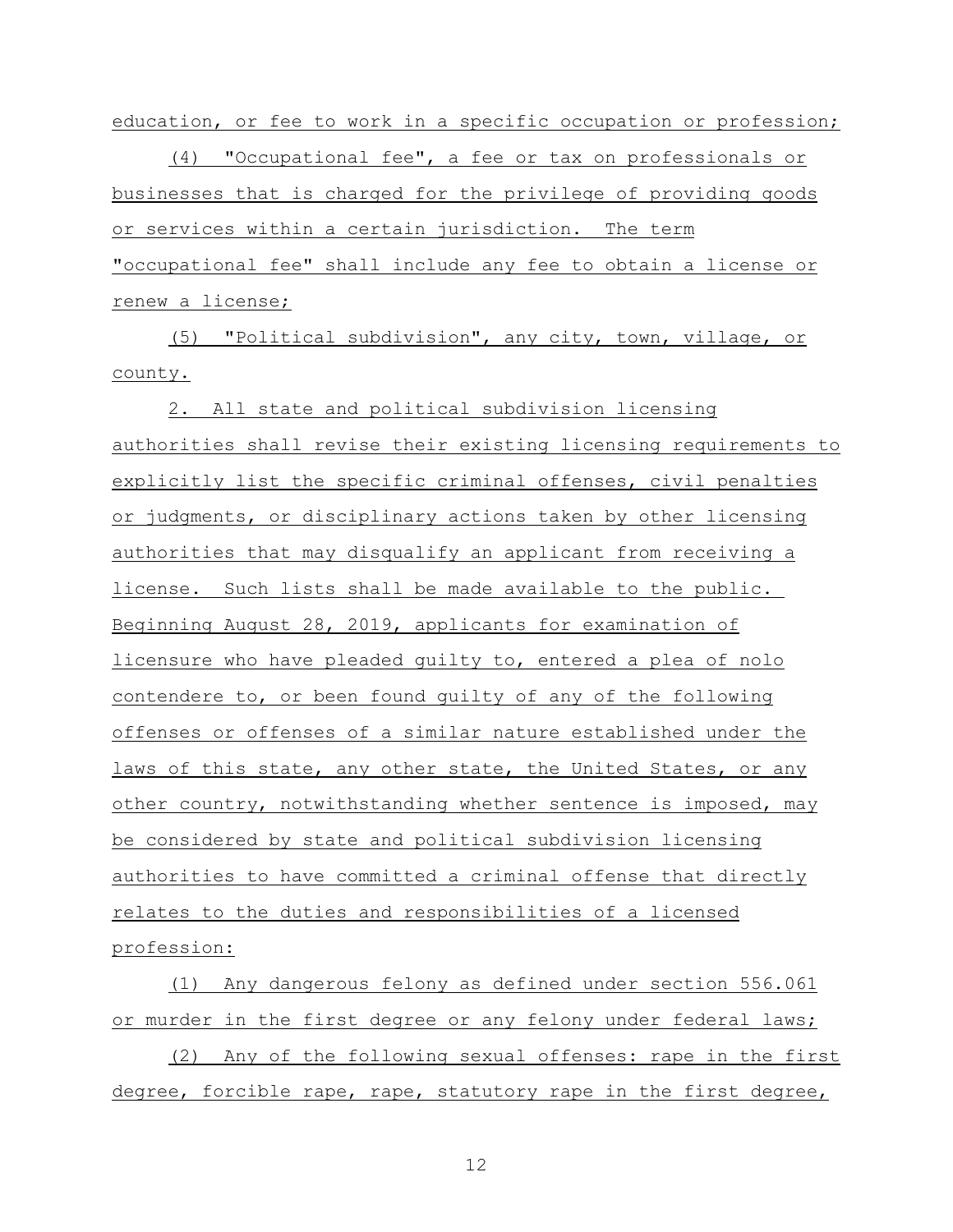statutory rape in the second degree, rape in the second degree, sexual assault, sodomy in the first degree, forcible sodomy, statutory sodomy in the first degree, statutory sodomy in the second degree, child molestation in the first degree, child molestation in the second degree, sodomy in the second degree, deviate sexual assault, sexual misconduct involving a child, sexual misconduct in the first degree under section 566.090 as it existed prior to August 28, 2013, sexual abuse under section 566.100 as it existed prior to August 28, 2013, sexual abuse in the first or second degree, enticement of a child, or attempting to entice a child;

(3) Any of the following offenses against the family and related offenses: incest, abandonment of a child in the first degree, abandonment of a child in the second degree, endangering the welfare of a child in the first degree, abuse of a child, using a child in a sexual performance, promoting sexual performance by a child, or trafficking in children; and

(4) Any of the following offenses involving child pornography and related offenses: promoting obscenity in the first degree, promoting obscenity in the second degree when the penalty is enhanced to a class E felony, promoting child pornography in the first degree, promoting child pornography in the second degree, possession of child pornography in the first degree, possession of child pornography in the second degree, furnishing child pornography to a minor, furnishing pornographic materials to minors, or coercing acceptance of obscene material.

3. Any requirement of a state or political subdivision licensing authority that assesses the character or moral fitness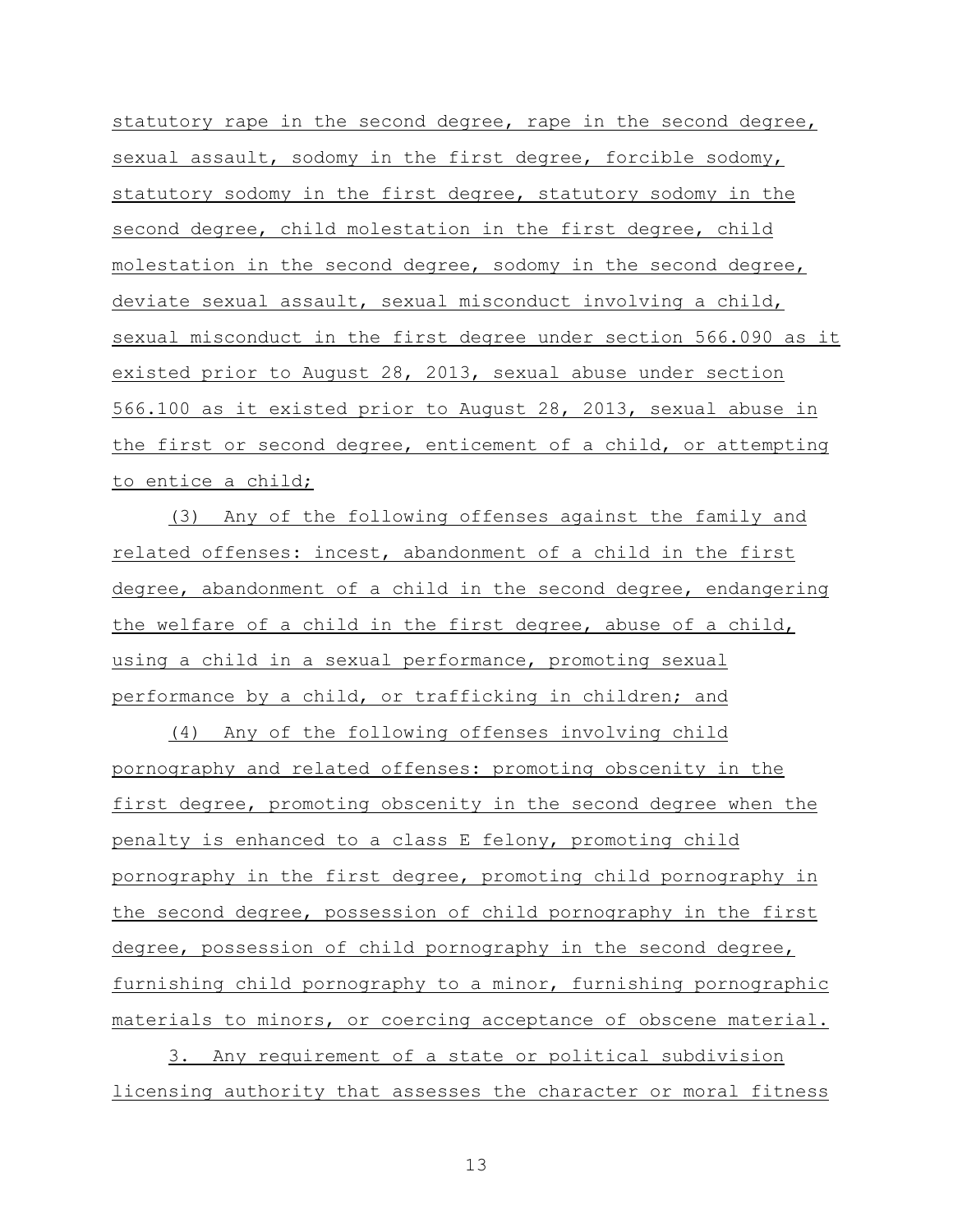of the applicant for licensure shall be limited to consideration of the criminal offenses, civil penalties or judgments, or disciplinary actions taken by other licensing authorities contained in the list developed by the licensing authority under subsection 2 of this section. If an applicant is denied licensure because such applicant has pleaded guilty to, entered a plea of nolo contendere to, or been found guilty of any criminal offenses contained in the list developed by the licensing authority under subsection 2 of this section, or because the applicant has been subject to any civil penalties or judgments, or disciplinary actions taken by other licensing authorities, the applicant may appeal such decision and request a hearing before the licensing authority, and the licensing authority may, at its discretion, reverse its initial decision.

4. A licensing authority shall include in the list described under subsection 2 of this section only criminal offenses, civil penalties or judgments, or disciplinary action taken by other licensing authorities that directly relate to the duties and responsibilities of the occupation or profession it regulates.

5. All relevant licensing authorities shall meet the requirements of subsections 2 to 4 of this section within ten months of the effective date of this section.

6. The provisions of subsections 2 to 4 of this section shall only apply to the following professions and occupations licensed in Missouri:

(1) Acupuncturists;

(2) Appraisers;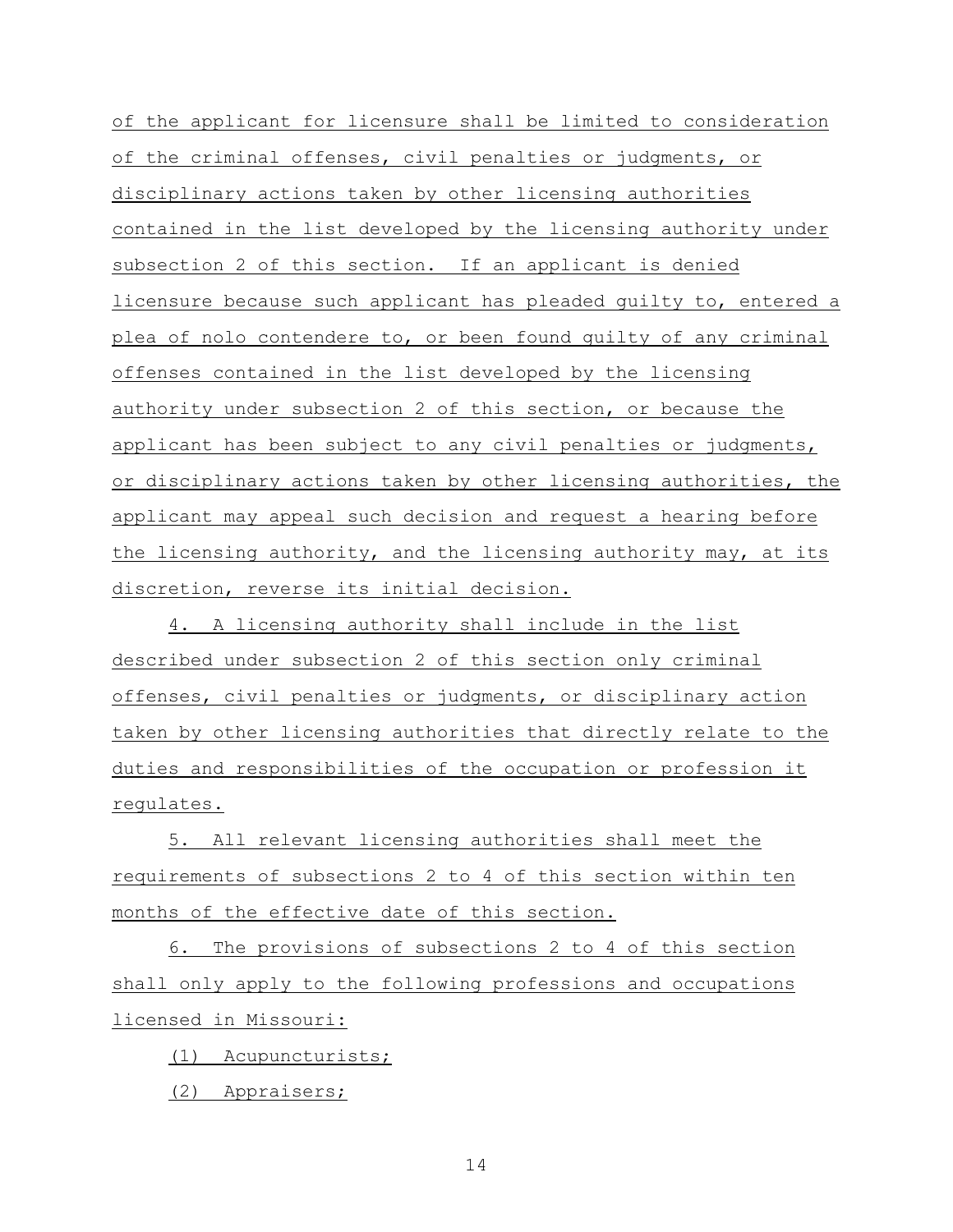- (3) Athlete agents;
- (4) Athletics;
- (5) Barbers;
- (6) Boxers and wrestlers;
- (7) Chiropractors;
- (8) Cosmetologists;
- (9) Dietitians;
- (10) Endowed care cemeteries;
- (11) Geology;
- (12) Hearing instrument specialists;
- (13) Massage therapists;
- (14) Occupational therapists;
- (15) Private investigators;
- (16) Tattooing, body piercing, and branding.

7. If the state, on or after August 28, 2019, requires a license to practice an occupation or profession for which no license was required by the state before August 28, 2019, the state licensing authority for that occupation or profession shall establish a list of disqualifying criminal offenses in accordance with the requirements of subsections 2 and 4 of this section and ensure that its consideration of character and moral fitness is limited as described under subsection 3 of this section.

8. State licensing authorities shall promulgate rules to implement the provisions of this section. Any rule or portion of a rule, as that term is defined in section 536.010 that is created under the authority delegated in this section shall become effective only if it complies with and is subject to all of the provisions of chapter 536, and, if applicable, section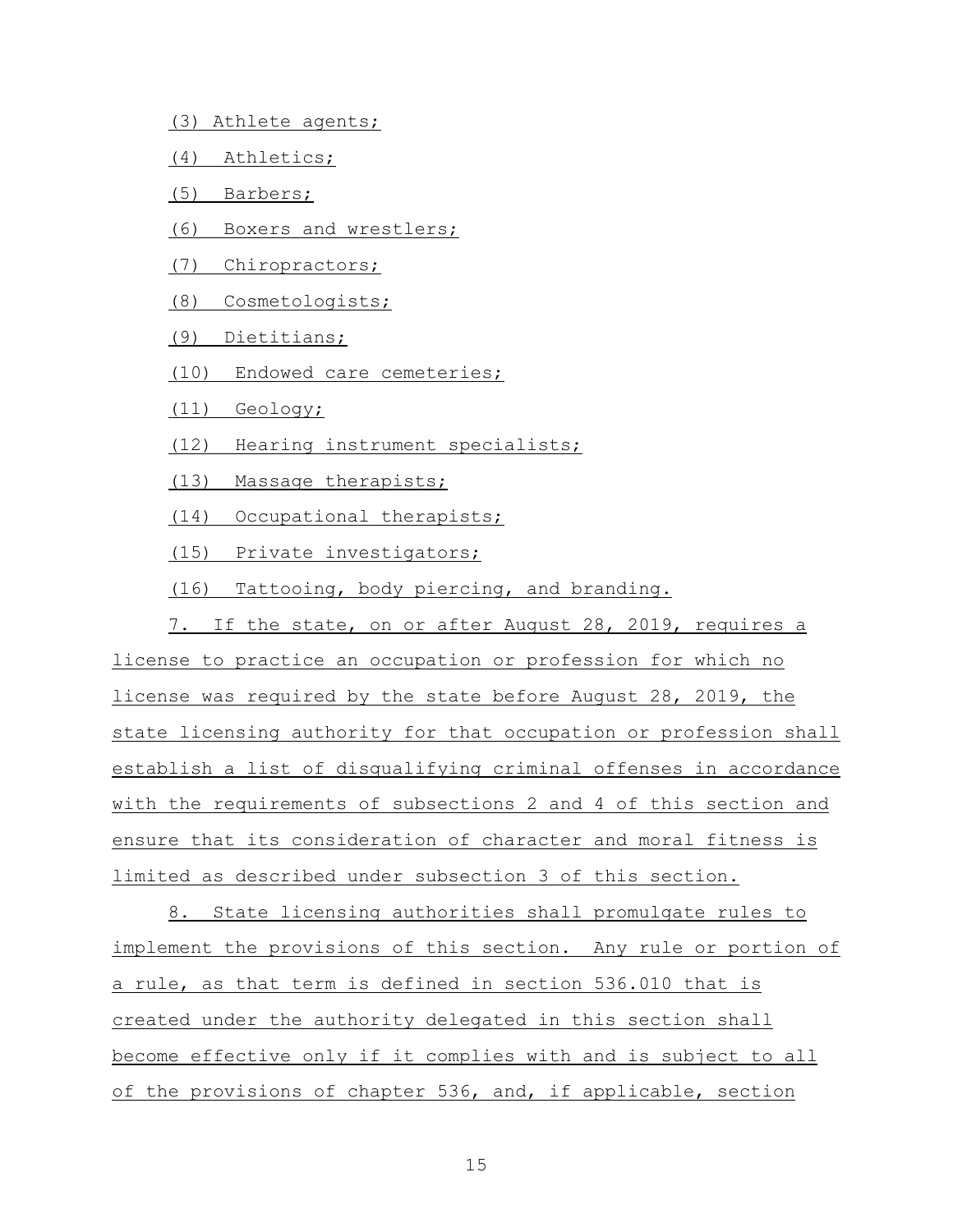536.028. This section and chapter 536 are nonseverable and if any of the powers vested with the general assembly pursuant to chapter 536, to review, to delay the effective date, or to disapprove and annul a rule are subsequently held unconstitutional, then the grant of rulemaking authority and any rule proposed or adopted after August 28, 2019, shall be invalid and void.

324.086. 1. The board may refuse to issue or renew any certificate of registration or authority, permit or license required pursuant to sections 324.050 to 324.089 for one or any combination of causes stated in subsection 2 of this section. The board shall notify the applicant in writing of the reasons for the refusal and shall advise the applicant of his or her right to file a complaint with the administrative hearing commission as provided by chapter 621.

2. The board may cause a complaint to be filed with the administrative hearing commission as provided by chapter 621 against any holder of any certificate of registration or authority, permit or license required by sections 324.050 to 324.089 or any person who has failed to renew or has surrendered his or her certificate of registration or authority, permit or license for any one or any combination of the following causes:

(1) Use or unlawful possession of any controlled substance, as defined in chapter 195, or alcoholic beverage to an extent that such use impairs a person's ability to perform the work of an occupational therapist or occupational therapy assistant;

(2) The person has been finally adjudicated and found guilty, or entered a plea of guilty or nolo contendere, in a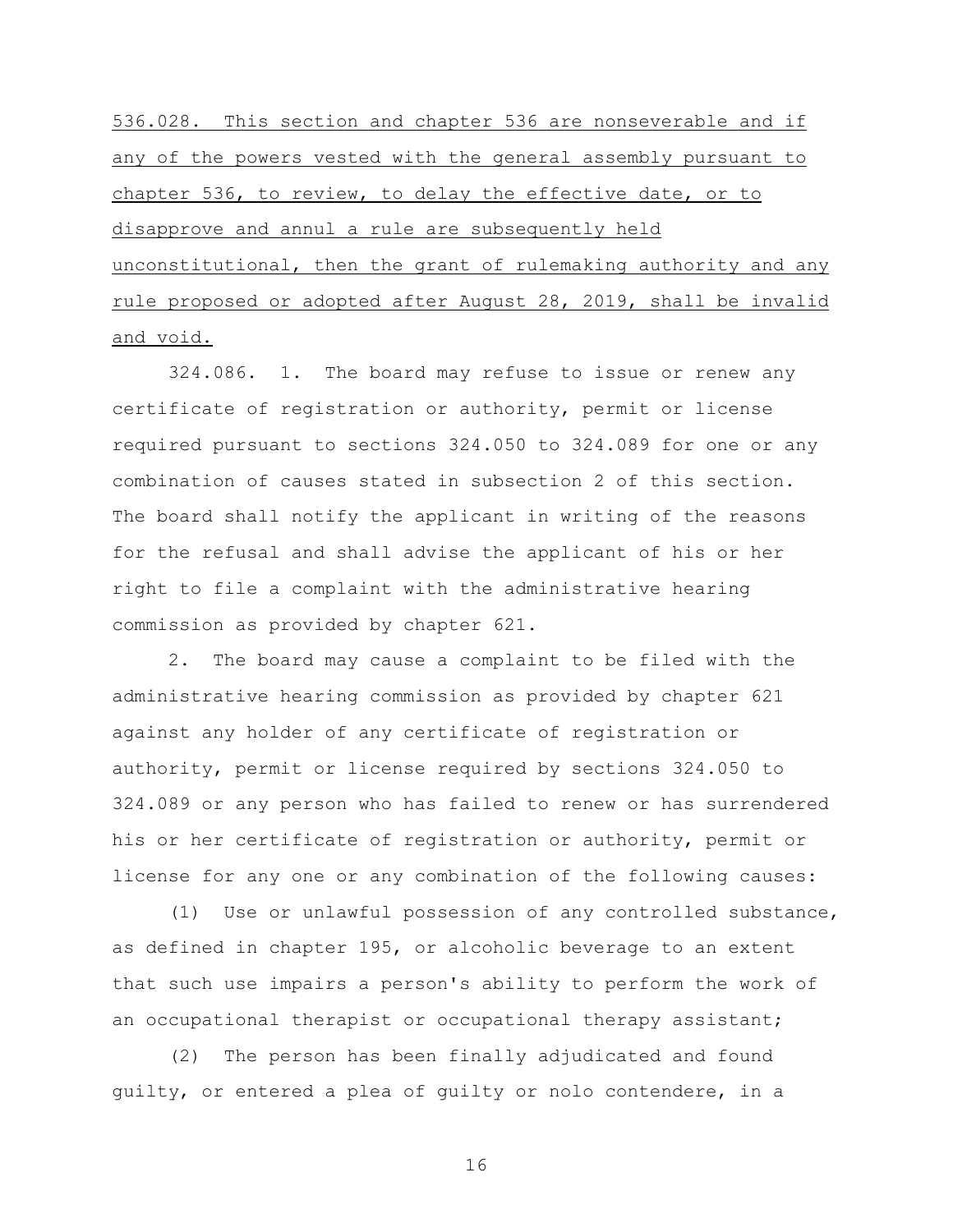criminal prosecution under the laws of any state or of the United States, for any offense **[**reasonably**]** directly related to the qualifications, functions or duties of any profession licensed or regulated by sections 324.050 to 324.089, **[**for any offense an essential element of which is fraud, dishonesty or an act of violence,**]** or for any offense **[**involving moral turpitude**]** described in subsection 2 of section 324.019, whether or not sentence is imposed;

(3) Use of fraud, deception, misrepresentation or bribery in securing any certificate of registration or authority, permit or license issued pursuant to sections 324.050 to 324.089 or in obtaining permission to take any examination given or required pursuant to sections 324.050 to 324.089;

(4) Obtaining or attempting to obtain any fee, charge, tuition or other compensation by fraud, deception or misrepresentation;

(5) Incompetency, misconduct, gross negligence, fraud, misrepresentation or dishonesty in the performance of the functions and duties of any profession licensed or regulated by sections 324.050 to 324.089;

(6) Violation of, or assisting or enabling any person to violate, any provision of sections 324.050 to 324.089 or any lawful rule or regulation adopted pursuant to sections 324.050 to 324.089;

(7) Impersonation of any person holding a certificate of registration or authority, permit or license or allowing any person to use his or her certificate of registration or authority, permit, license or diploma from any school;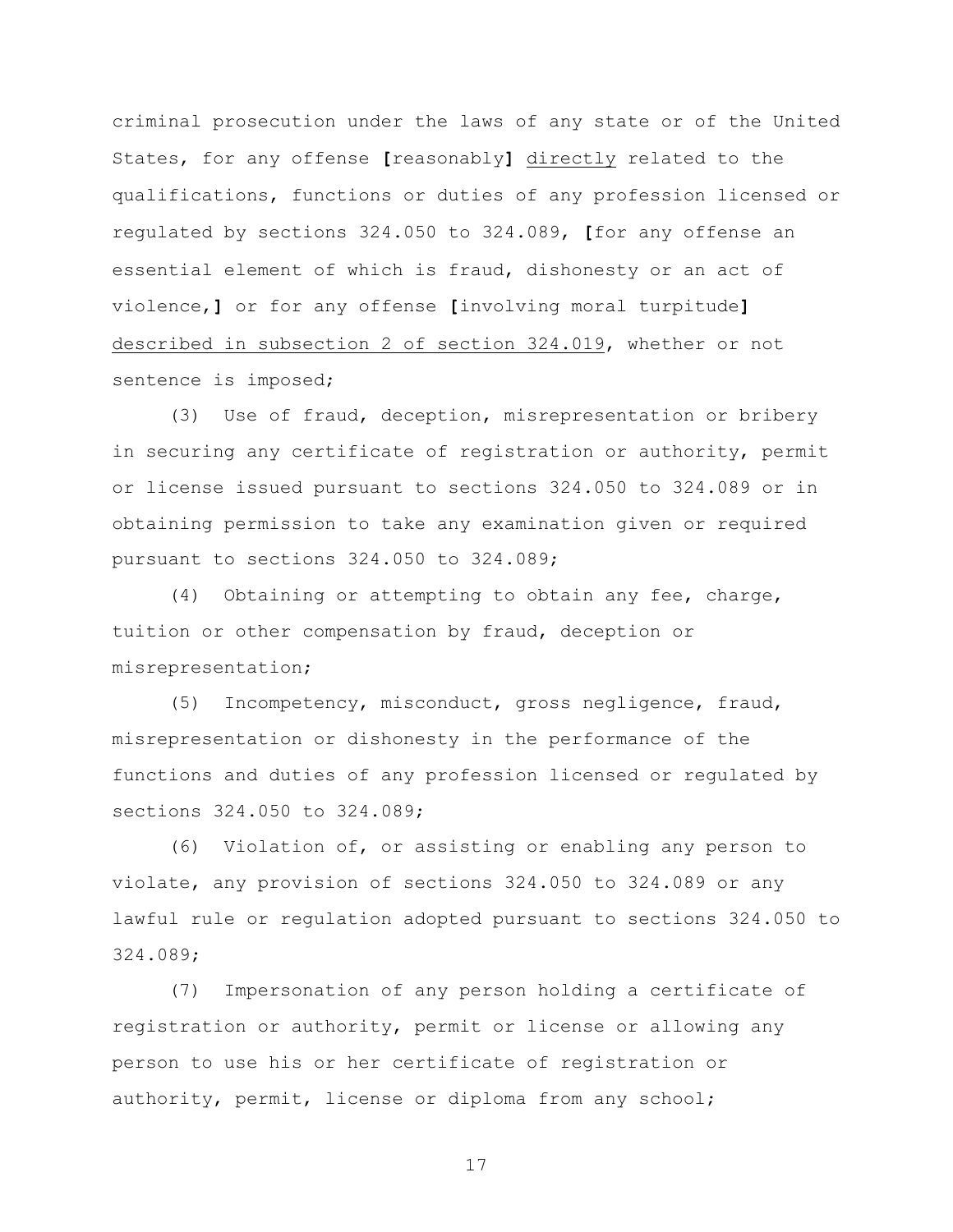(8) Disciplinary action against the holder of a license or other right to practice any profession regulated by sections 324.050 to 324.089 granted by another state, territory, federal agency or country upon grounds for which revocation or suspension is authorized in this state;

(9) A person is finally adjudged insane or incompetent by a court of competent jurisdiction;

(10) Assisting or enabling any person to practice or offer to practice any profession licensed or regulated by sections 324.050 to 324.089 who is not registered and currently eligible to practice pursuant to sections 324.050 to 324.089;

(11) Issuance of a certificate of registration or authority, permit or license based upon a material mistake of fact;

(12) Violation of any professional trust or confidence;

(13) Use of any advertisement or solicitation which is false, misleading or deceptive to the general public or persons to whom the advertisement or solicitation is primarily directed;

(14) Unethical conduct as defined in the ethical standards for occupational therapists and occupational therapy assistants adopted by the board and filed with the secretary of state;

(15) Violation of the drug laws or rules and regulations of this state, any other state or federal government.

3. After the filing of such complaint, the proceedings shall be conducted in accordance with the provisions of chapter 621. Upon a finding by the administrative hearing commission that the grounds provided in subsection 2 of this section for disciplinary action are met, the board may, singly or in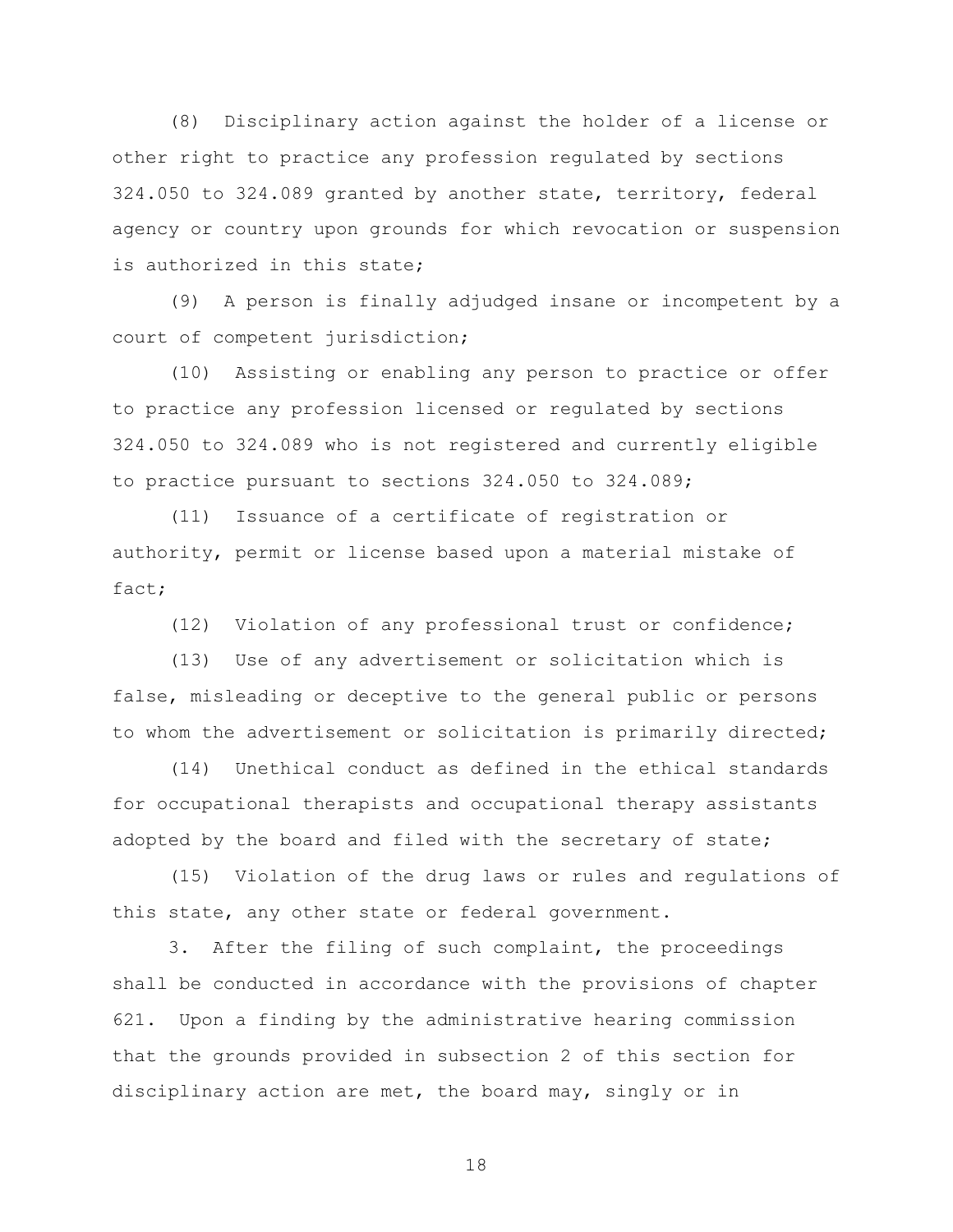combination, censure or place the person named in the complaint on probation with such terms and conditions as the board deems appropriate for a period not to exceed five years, or may suspend, for a period not to exceed three years, or may revoke the license, certificate or permit.

4. An individual whose license has been revoked shall wait at least one year from the date of revocation to apply for relicensure. Relicensure shall be at the discretion of the board after compliance with all requirements of sections 324.050 to 324.089 relative to the licensing of the applicant for the first time.

324.217. 1. The committee may refuse to issue any license or renew any license required by the provisions of sections 324.200 to 324.225 for one or any combination of reasons stated in subsection 2 of this section. The committee shall notify the applicant in writing of the reasons for the refusal and shall advise the applicant of the right to file a complaint with the administrative hearing commission as provided in chapter 621.

2. The committee may cause a complaint to be filed with the administrative hearing commission as provided in chapter 621 against the holder of any license required by sections 324.200 to 324.225 or any person who has failed to renew or has surrendered the person's license for any one or any combination of the following causes:

(1) Use of fraud, deception, misrepresentation or bribery in securing a license issued pursuant to the provisions of sections 324.200 to 324.225 or in obtaining permission to take the examination required pursuant to sections 324.200 to 324.225;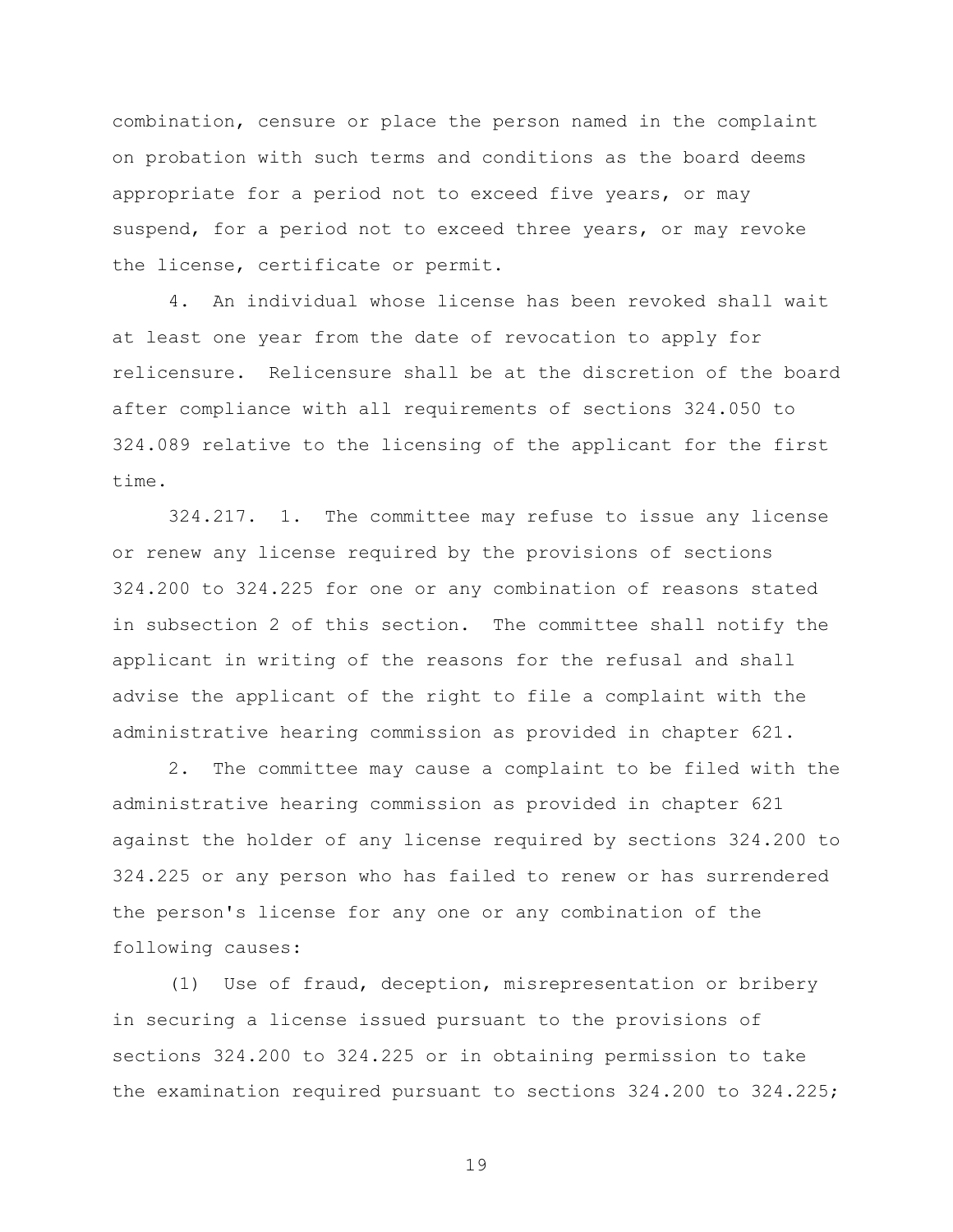(2) Impersonation of any person holding a license or allowing any person to use his or her license or diploma from any school;

(3) Disciplinary action against the holder of a license or other right to practice medical nutrition therapy by another state, territory, federal agency or country upon grounds for which revocation or suspension is authorized in this state;

(4) Issuance of a license based upon a material mistake of fact;

(5) The person has been finally adjudicated and found guilty, or entered a plea of guilty or nolo contendere, in a criminal prosecution pursuant to the laws of any state or the United States, for any offense **[**reasonably**]** directly related to the qualifications, functions, or duties of the professional who is regulated pursuant to sections 324.200 to 324.225, **[**for any offense an essential element of which is fraud, dishonesty or act of violence,**]** or for any offense **[**involving moral turpitude**]** described in subsection 2 of section 324.019, regardless of whether or not sentence is imposed;

(6) Incompetence, misconduct, gross negligence, fraud, misrepresentation or dishonesty in the performance of the functions or duties of the profession that is regulated by sections 324.200 to 324.225;

(7) Violation of, or assisting or enabling any person to violate, any provision of sections 324.200 to 324.225, or any lawful rule or regulation adopted pursuant to such sections;

(8) A person is finally adjudged insane or incompetent by a court of competent jurisdiction;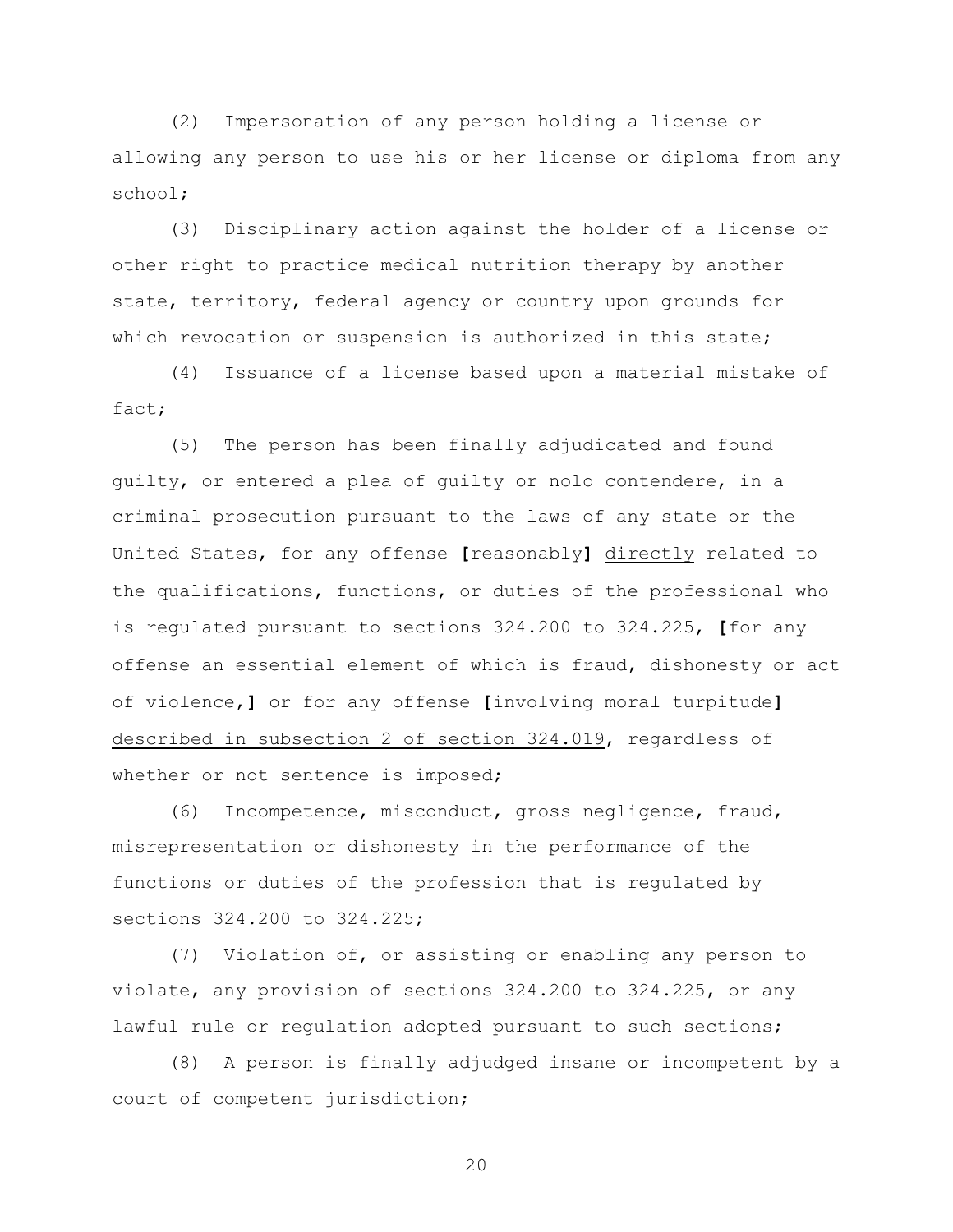(9) Use of any advertisement or solicitation that is false, misleading or deceptive to the general public or persons to whom the advertisement or solicitation is primarily directed;

(10) Obtaining or attempting to obtain any fee, charge, tuition or other compensation by fraud, deception or misrepresentation;

(11) Use or unlawful possession of any controlled substance, as defined in chapter 195, or alcoholic beverage to an extent that such use impairs a person's ability to perform the work of any profession that is licensed or regulated by sections 324.200 to 324.225;

(12) Violation of the drug laws or rules and regulations of this state, any other state or the federal government; or

(13) Violation of any professional trust or confidence.

3. Any person, organization, association or corporation who reports or provides information to the committee pursuant to the provisions of sections 324.200 to 324.225 and who does so in good faith shall not be subject to an action for civil damages as a result thereof.

4. After the filing of a complaint pursuant to subsection 2 of this section, the proceedings shall be conducted in accordance with the provisions of chapter 621. Upon a finding by the administrative hearing commission that the grounds, provided in subsection 2 of this section, for disciplinary action are met, the committee may, singly or in combination, censure or place the person named in the complaint on probation on such terms and conditions as the committee deems appropriate for a period not to exceed five years, or may suspend, for a period not to exceed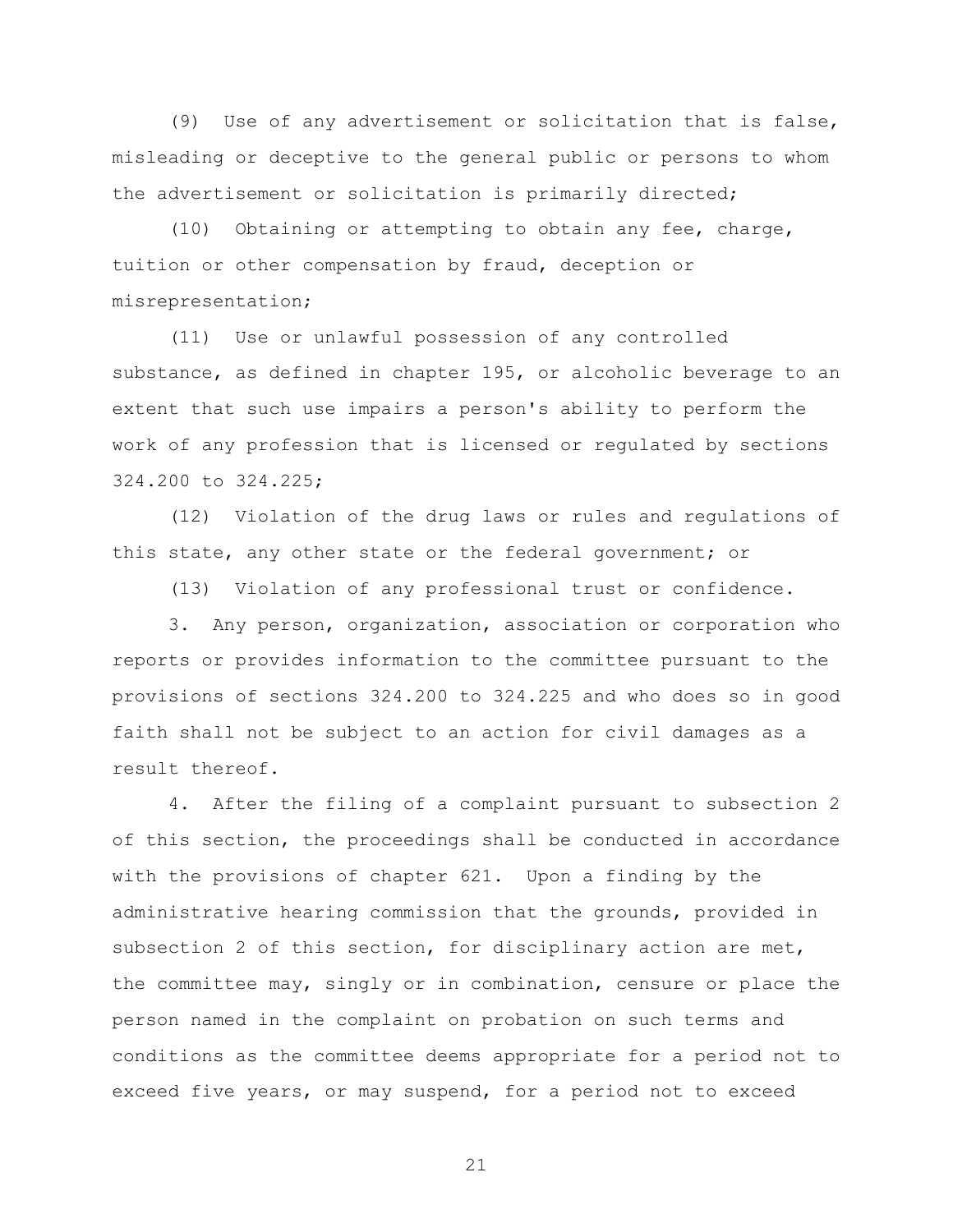three years, or revoke the license of the person. An individual whose license has been revoked shall wait one year from the date of revocation to apply for relicensure. Relicensure shall be at the discretion of the committee after compliance with all requirements of sections 324.200 to 324.225 relative to the licensing of an applicant for the first time.

5. The committee shall maintain an information file containing each complaint filed with the committee relating to a holder of a license.

6. The committee shall recommend for prosecution violations of sections 324.200 to 324.225 to an appropriate prosecuting or circuit attorney.

324.262. 1. The board may refuse to issue, renew or reinstate any license required by sections 324.240 to 324.275 for one or any combination of causes stated in subsection 2 of this section. The board shall notify the applicant in writing of the reasons for the refusal and shall advise the applicant of his or her right to file a complaint with the administrative hearing commission as provided by chapter 621.

2. The board may cause a complaint to be filed with the administrative hearing commission as provided by chapter 621 against any holder of any license issued pursuant to sections 324.240 to 324.275 or any person who has failed to renew or has surrendered his or her license for any one or any combination of the following causes:

(1) The person has been finally adjudicated and found guilty, or entered a plea of guilty or nolo contendere, in a criminal prosecution pursuant to the laws of any state or of the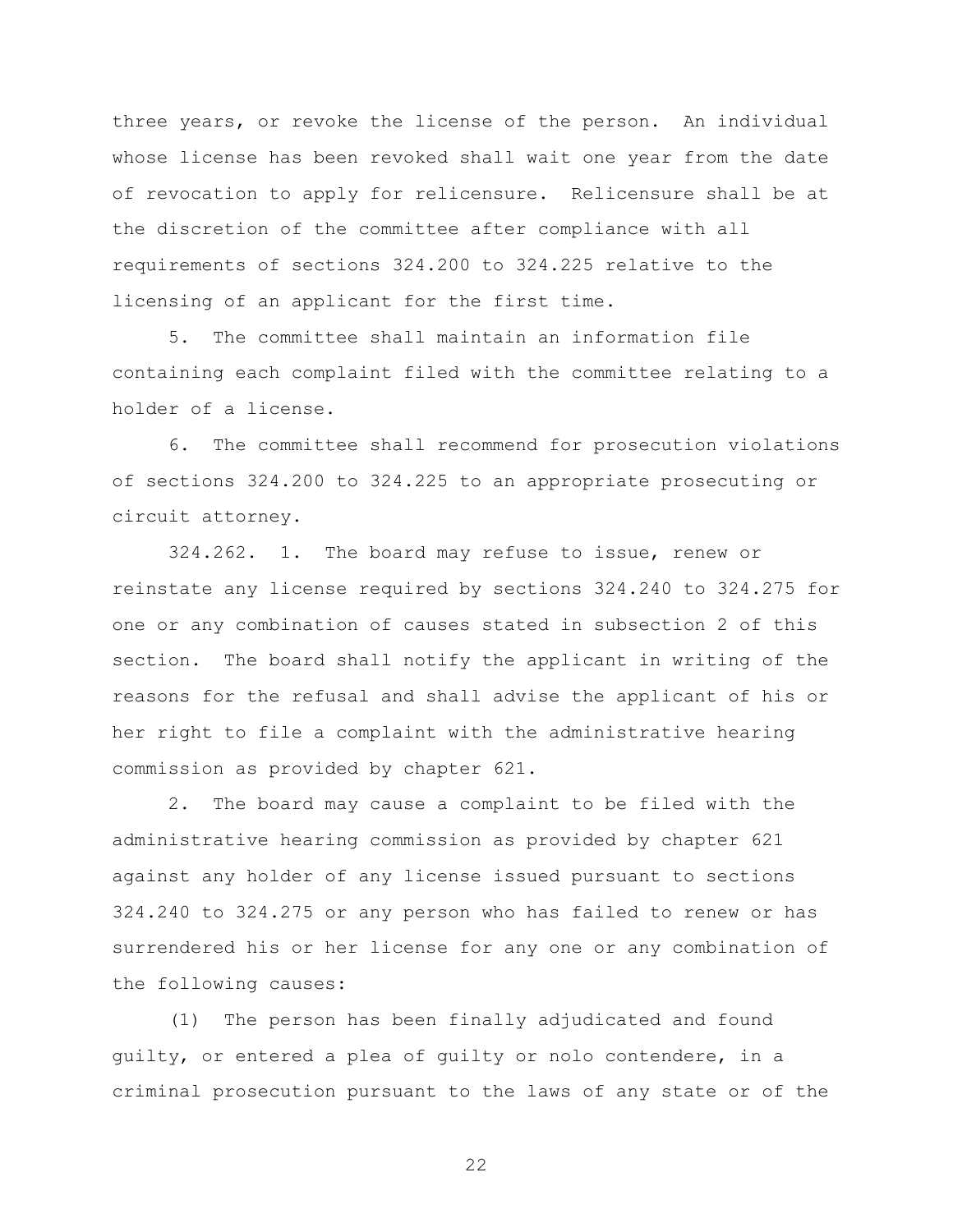United States, for any offense **[**reasonably**]** directly related to the qualifications, functions or duties of the profession regulated pursuant to sections 324.240 to 324.275, **[**for any offense an essential element of which is fraud, dishonesty or an act of violence,**]** or for any offense **[**involving moral turpitude,**]** described in subsection 2 of section 324.019 whether or not sentence is imposed;

(2) Use of fraud, deception, misrepresentation or bribery in securing any license issued pursuant to sections 324.240 to 324.275 or in obtaining permission to take any examination given or required pursuant to sections 324.240 to 324.275;

(3) Obtaining or attempting to obtain any fee, charge, tuition or other compensation by fraud, deception or misrepresentation;

(4) Incompetency, misconduct, gross negligence, fraud, misrepresentation or dishonesty in the performance of the functions or duties of the profession regulated by sections 324.240 to 324.275;

(5) Violation of, or assisting or enabling any person to violate, any provision of sections 324.240 to 324.275, or of any lawful rule or regulation adopted pursuant to sections 324.240 to 324.275, including providing massage therapy under subdivision (7) of section 324.240 at a massage business as defined in subdivision (5) of section 324.240 that is not licensed under this chapter;

(6) Impersonation of any person holding a license or allowing any other person to use his or her certificate or diploma from any school;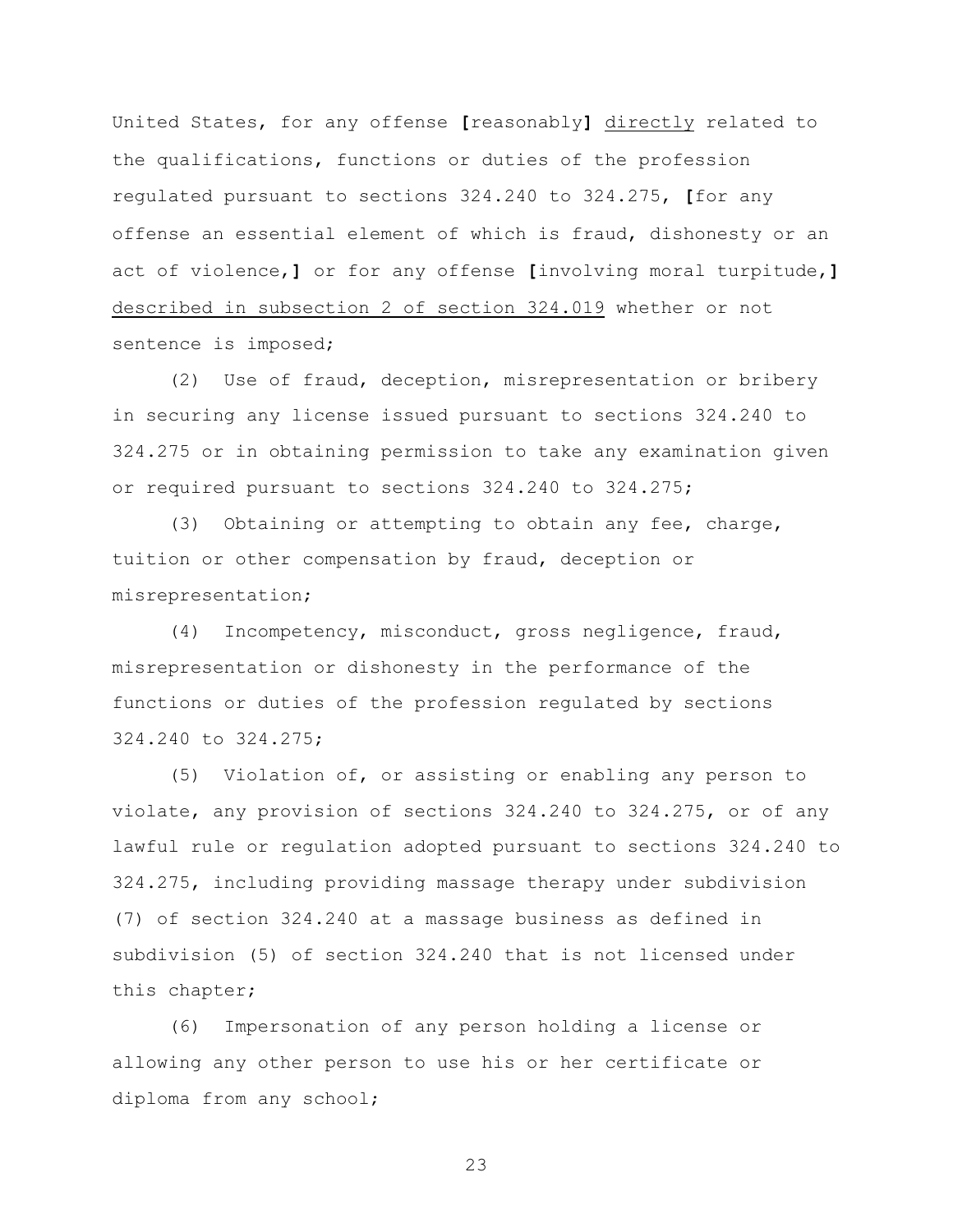(7) Disciplinary action against the holder of a license or other right to practice the profession regulated by sections 324.240 to 324.275 granted by another state, territory, federal agency or country upon grounds for which revocation or suspension is authorized in this state;

(8) A person is finally adjudged insane or incompetent by a court of competent jurisdiction;

(9) Issuance of a license based upon a material mistake of fact;

(10) Use of any advertisement or solicitation which is false, misleading or deceptive to the general public or persons to whom the advertisement or solicitation is primarily directed.

3. Any person, organization, association or corporation who reports or provides information to the division pursuant to the provisions of sections 324.240 to 324.275 and who does so in good faith and without negligence shall not be subject to an action for civil damages as a result thereof.

4. After the filing of a complaint pursuant to subsection 2 of this section, the proceedings shall be conducted in accordance with the provisions of chapter 621. Upon a finding by the administrative hearing commission that one or more of the grounds for disciplinary action provided in subsection 2 of this section are met, the board may, singly or in combination, censure or place the person named in the complaint on probation or suspension or revoke the license of the person on such terms and conditions as the division deems appropriate.

324.436. 1. The division may refuse to issue any certificate required pursuant to sections 324.400 to 324.439, or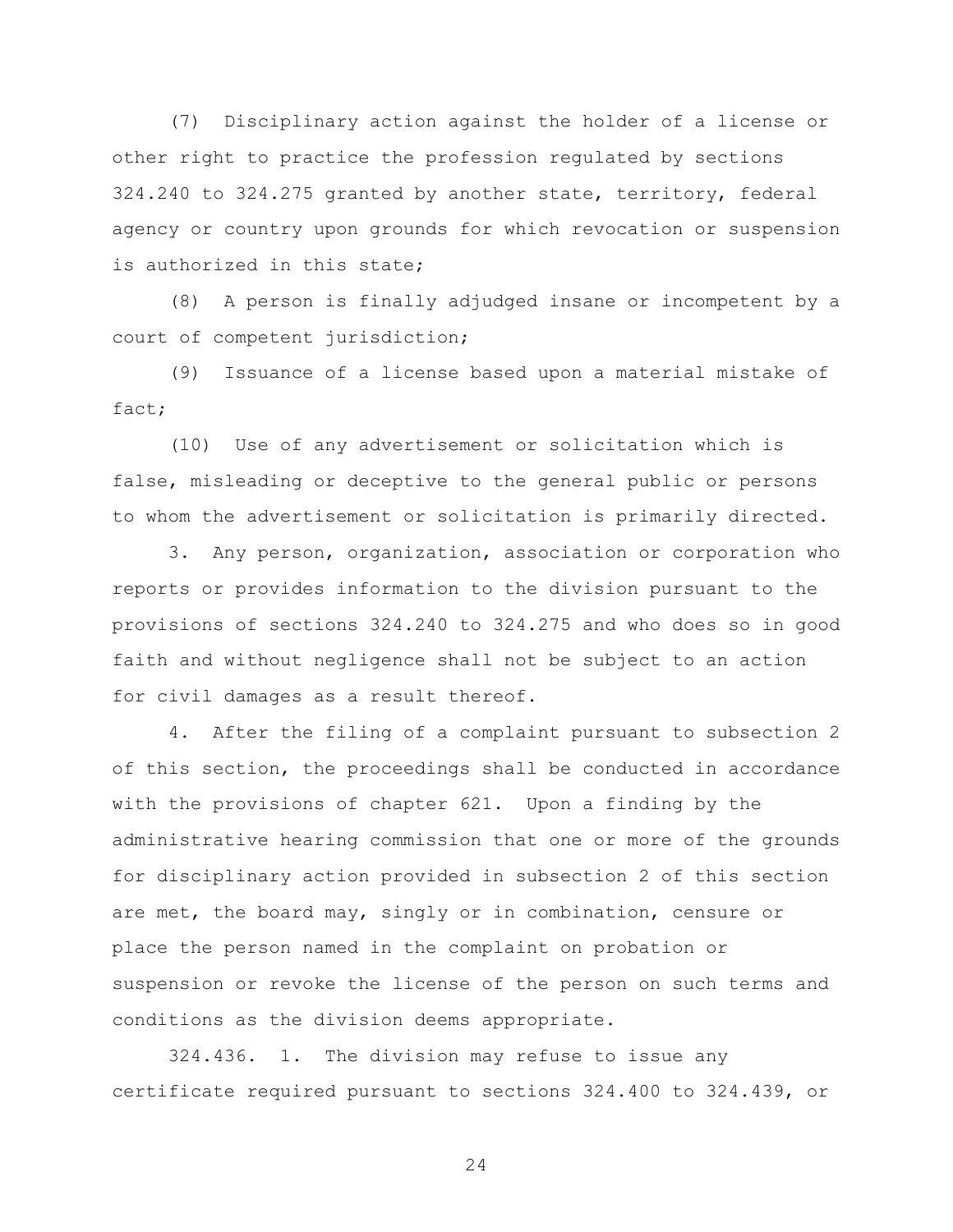renew or reinstate any such certificate, for any one or any combination of the reasons stated in subsection 2 of this section. The division shall notify the applicant in writing of the reasons for the refusal and shall advise the applicant of the person's right to file a complaint with the administrative hearing commission as provided in chapter 621.

2. The division may cause a complaint to be filed with the administrative hearing commission as provided by chapter 621 against any holder of a certificate of registration required by sections 324.400 to 324.439 or any person who has failed to renew or has surrendered the person's certificate of registration for any one or combination of the following reasons:

(1) The person has been finally adjudicated and found guilty, or entered a plea of guilty or nolo contendere, in a criminal prosecution under the laws of this state or any other state or of the United States, for any offense **[**reasonably**]** directly related to the qualifications, functions or duties of the profession regulated by sections 324.400 to 324.439**[**; for any offense for which an essential element is fraud, dishonesty or an act of violence;**]** or for a felony, whether or not sentence is imposed;

(2) Use of fraud, deception, misrepresentation or bribery in securing any certificate of registration issued pursuant to sections 324.400 to 324.439 or in obtaining permission to take any examination given or required pursuant to sections 324.400 to 324.439;

(3) Obtaining or attempting to obtain any fee, charge, tuition or other compensation by fraud, deception or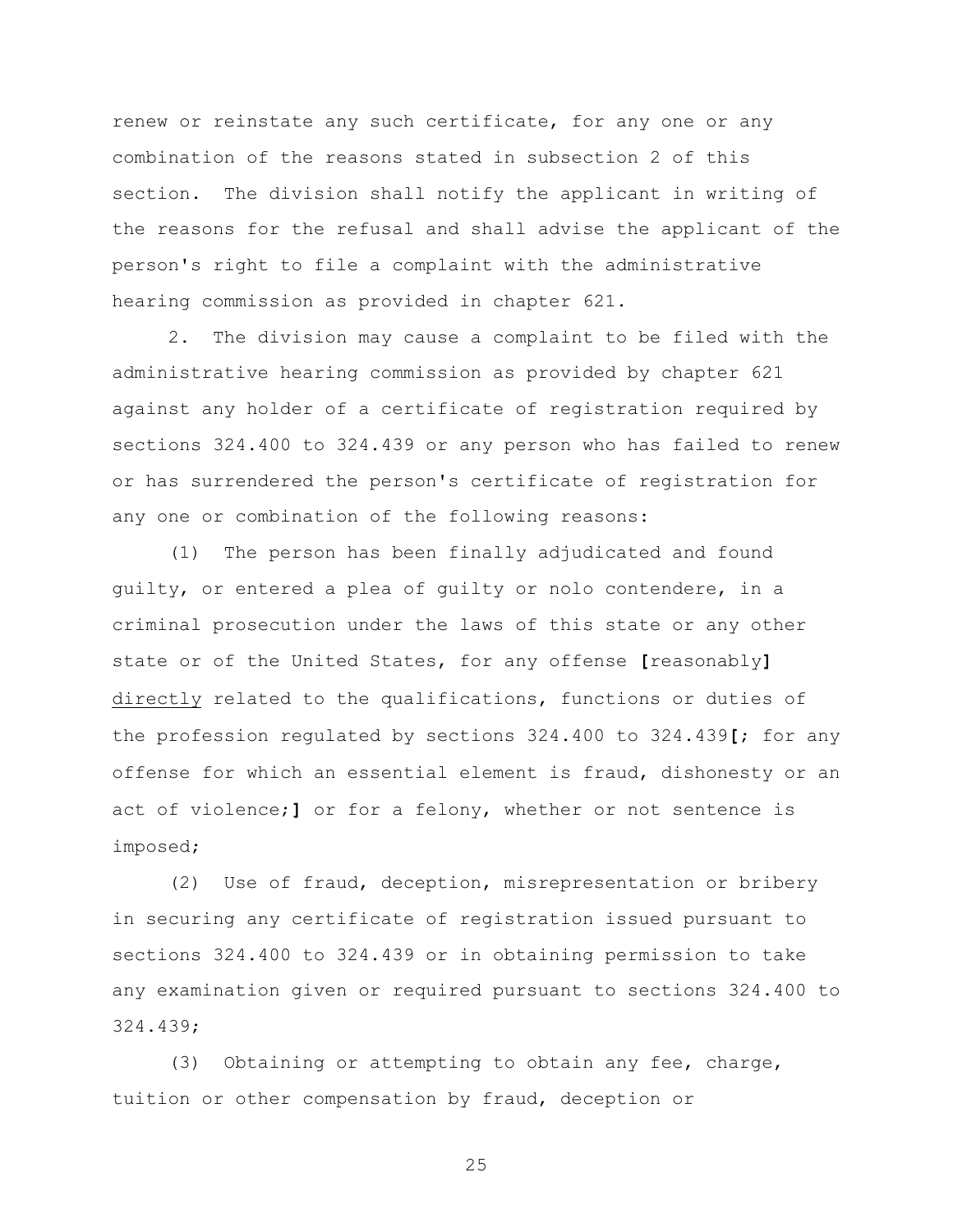misrepresentation;

(4) Incompetency, misconduct, gross negligence, fraud, misrepresentation or dishonesty in the performance of the functions or duties of the profession regulated by sections 324.400 to 324.439;

(5) Violation of, or assisting or enabling any person to violate, any provision of sections 324.400 to 324.439, or of any lawful rule or requlation adopted pursuant to such sections;

(6) Impersonation of any person holding a certificate of registration or authority, permit or license or allowing any person to use the person's certificate or diploma from any school;

(7) Disciplinary action against the holder of a certificate of registration or other right to perform the profession regulated by sections 324.400 to 324.439 granted by another state, territory, federal agency or country upon grounds for which revocation or suspension is authorized in this state;

(8) A person is finally adjudged insane or incompetent by a court of competent jurisdiction;

(9) Issuance of a certificate of registration based upon a material mistake of fact;

(10) Use of any advertisement or solicitation which is false, misleading or deceptive to the general public or persons to whom the advertisement or solicitation is primarily directed, as it relates to the interior design profession.

3. After the filing of a complaint pursuant to subsection 2 of this section, the proceedings shall be conducted in accordance with the provisions of chapter 536 and chapter 621. Upon a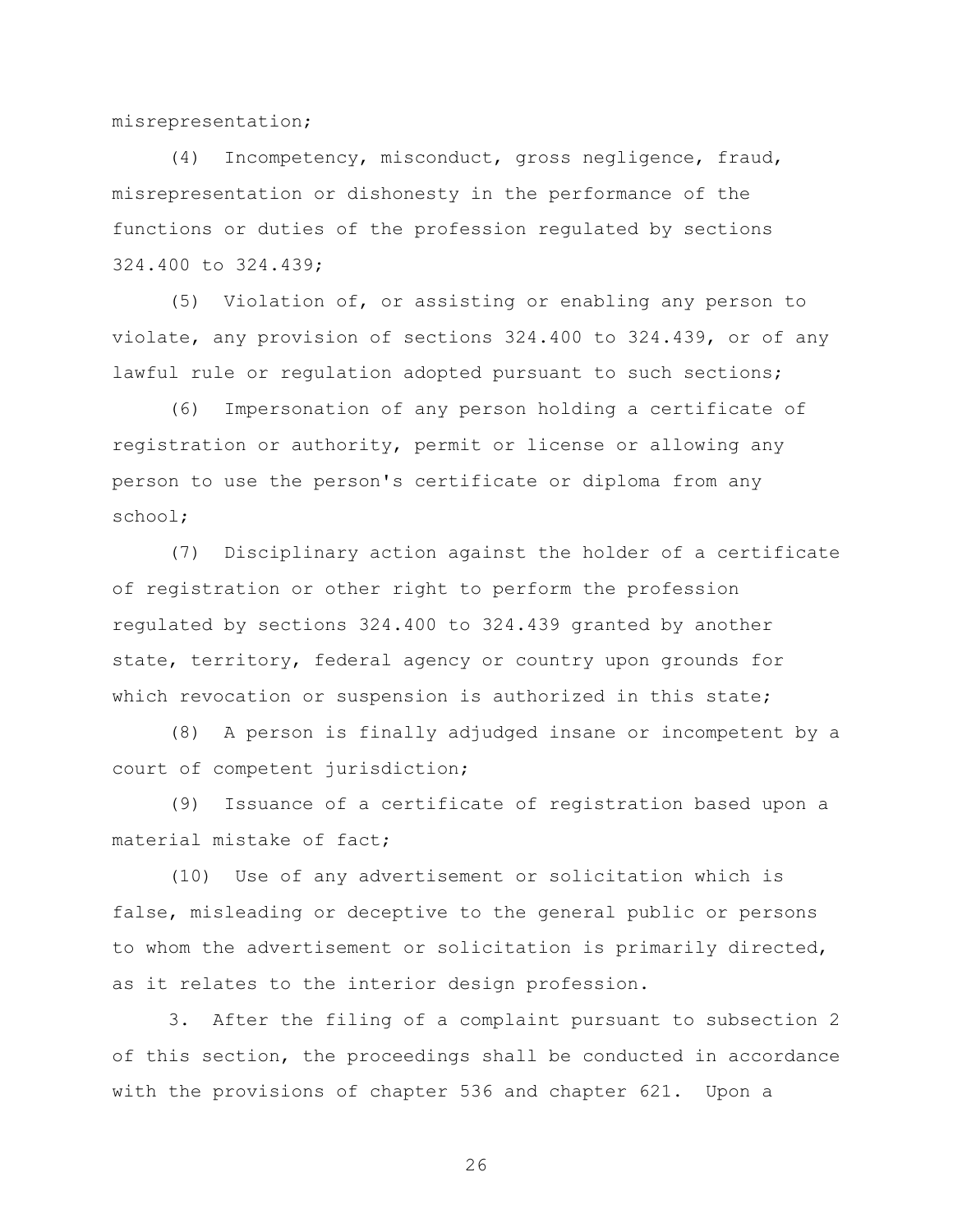finding by the administrative hearing commission that the grounds, provided in subsection 2 of this section, for disciplinary action are met, the division shall censure or place the person named in the complaint on probation for a period not to exceed five years or may suspend the person's certificate for a period not to exceed three years or may revoke the person's certificate of registration.

324.496. 1. The board, with recommendation by the committee, may refuse to issue, renew or reinstate any license required by sections 324.475 to 324.499 for one or any combination of causes stated in subsection 2 of this section. The board shall notify the applicant in writing of the reasons for the refusal and shall advise the applicant of his or her right to file a complaint with the administrative hearing commission as provided by chapter 621.

2. The board, with recommendation by the committee, may cause a complaint to be filed with the administrative hearing commission as provided by chapter 621 against any holder of any license issued pursuant to sections 324.475 to 324.499 or any person who has failed to renew or has surrendered his or her license for any one or any combination of the following causes:

(1) The person has been finally adjudicated and found guilty, or entered a plea of guilty or nolo contendere, in a criminal prosecution pursuant to the laws of any state or of the United States, for any offense **[**reasonably**]** directly related to the qualifications, functions or duties of the profession regulated pursuant to sections 324.475 to 324.499, **[**for any offense an essential element of which is fraud, dishonesty or an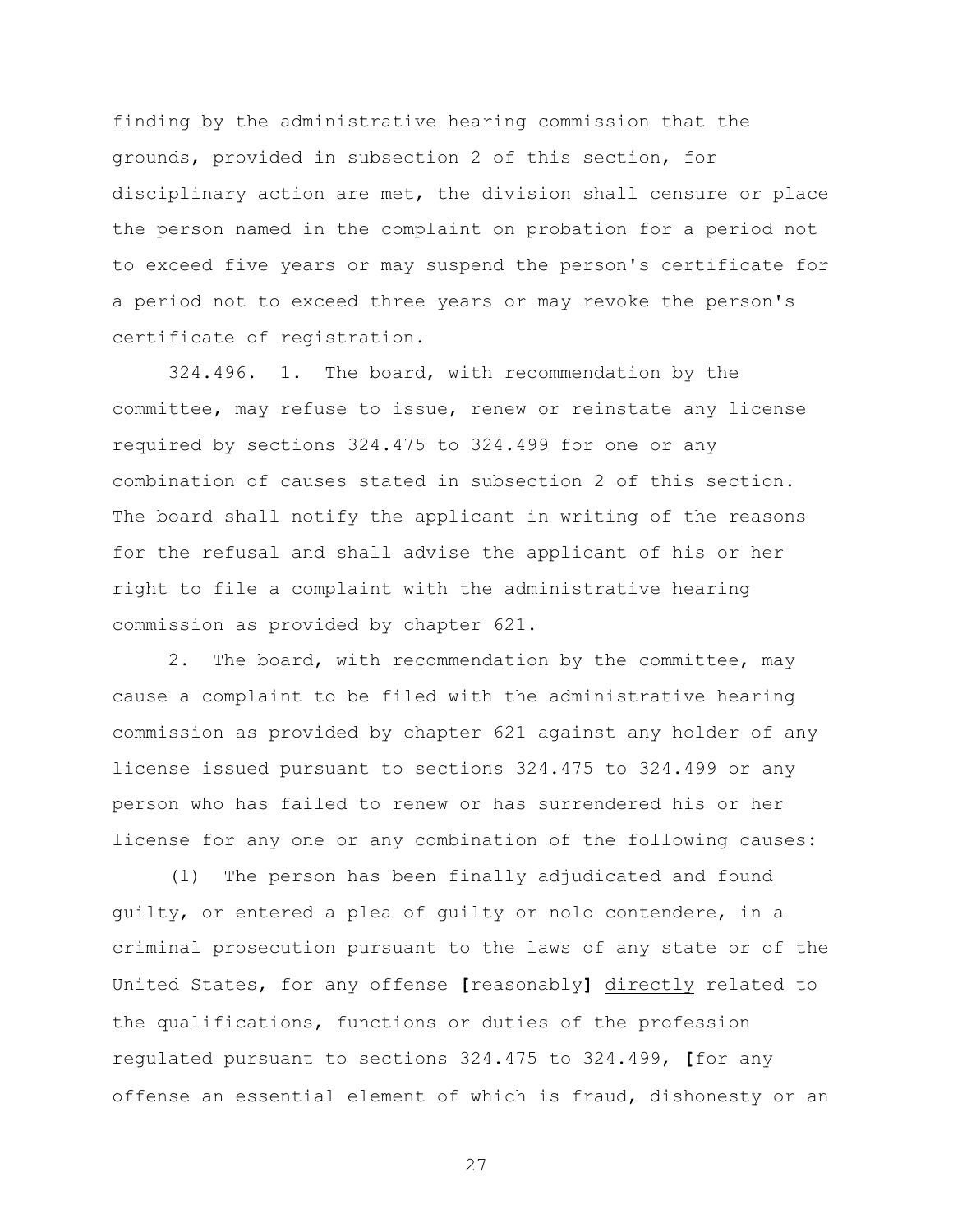act of violence,**]** or for any offense **[**involving moral turpitude**]** described in subsection 2 of section 324.019, whether or not sentence is imposed;

(2) Use of fraud, deception, misrepresentation or bribery in securing any license issued pursuant to sections 324.475 to 324.499 or in obtaining permission to take any examination given or required pursuant to sections 324.475 to 324.499;

(3) Obtaining or attempting to obtain any fee, charge, tuition or other compensation by fraud, deception or misrepresentation;

(4) Incompetency, misconduct, gross negligence, fraud, misrepresentation or dishonesty in the performance of the functions or duties of the profession regulated by sections 324.475 to 324.499;

(5) Violation of, or assisting or enabling any person to violate, any provision of sections 324.475 to 324.499, or of any lawful rule or regulation adopted pursuant to such sections;

(6) Impersonation of any person holding a license or allowing any person to use his or her certificate or diploma from any school or certification entity;

(7) Disciplinary action against the holder of a license or other right to practice the profession regulated by sections 324.475 to 324.499 granted by another state, territory, federal agency or country upon grounds for which revocation or suspension is authorized in this state;

(8) A person is finally adjudged insane or incompetent by a court of competent jurisdiction;

(9) Issuance of a license based upon a material mistake of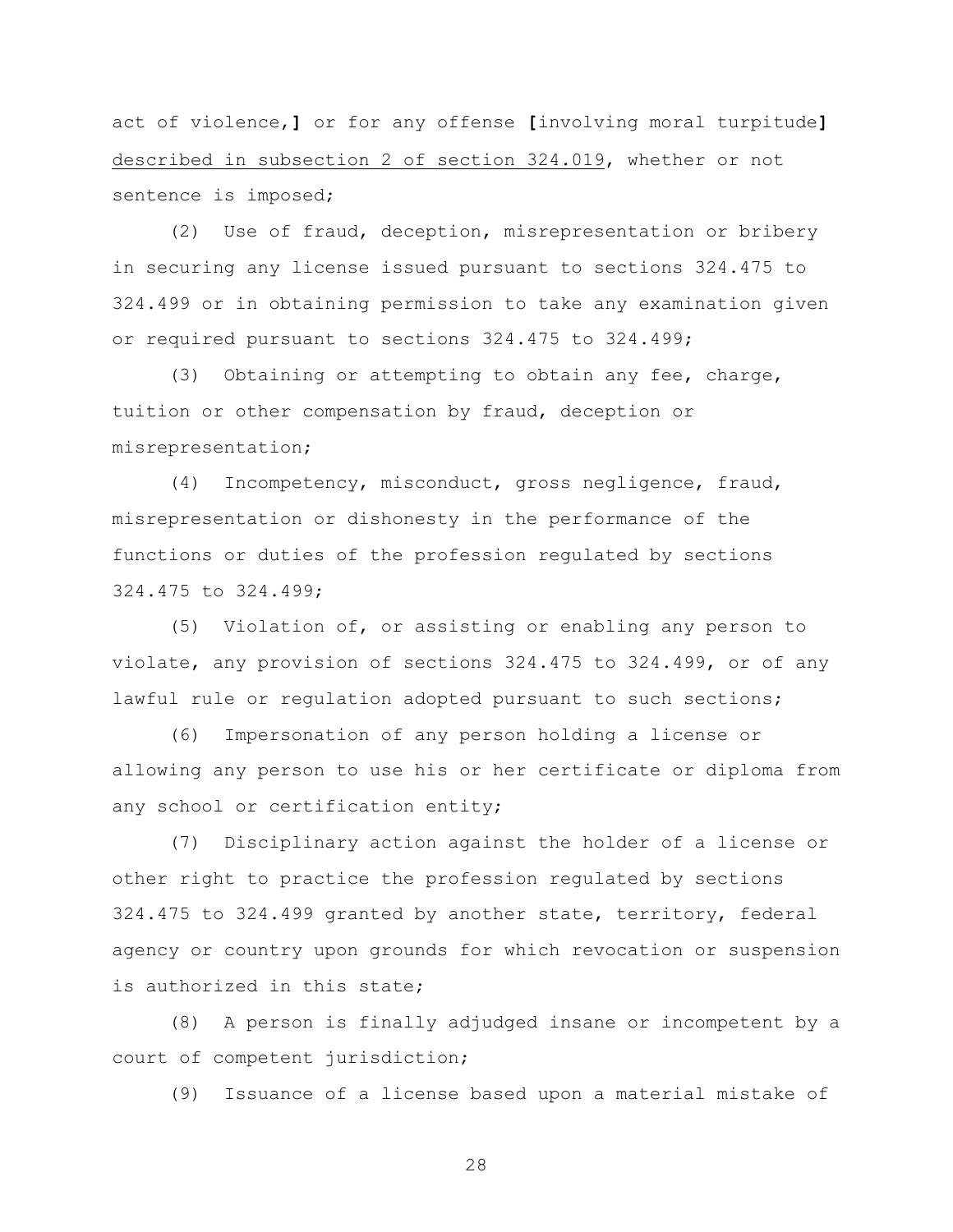fact;

(10) Use of any advertisement or solicitation which is false, misleading or deceptive to the general public or persons to whom the advertisement or solicitation is primarily directed;

(11) Use of any controlled substance, as defined in chapter 195, or alcoholic beverage to an extent that such use impairs a person's ability to perform the work of any profession licensed or regulated by sections 324.475 to 324.499.

3. Any person, organization, association or corporation who reports or provides information to the division, board or committee pursuant to the provisions of sections 324.475 to 324.499 and who does so in good faith and without negligence shall not be subject to an action for civil damages as a result thereof.

4. After the filing of a complaint pursuant to subsection 2 of this section, the proceedings shall be conducted in accordance with the provisions of chapter 621. Upon a finding by the administrative hearing commission that the grounds, provided in subsection 2 of this section, for disciplinary action are met, the board may, upon recommendation of the committee, singly or in combination, censure or place the person named in the complaint on probation, suspension or revoke the license of the person on such terms and conditions as the division deems appropriate.

324.523. 1. The division may refuse to issue or cause a complaint to be filed with the administrative hearing commission as provided by chapter 621 against any holder of any certificate of registration or authority, permit or license required under sections 324.520 to 324.526, or any person who has failed to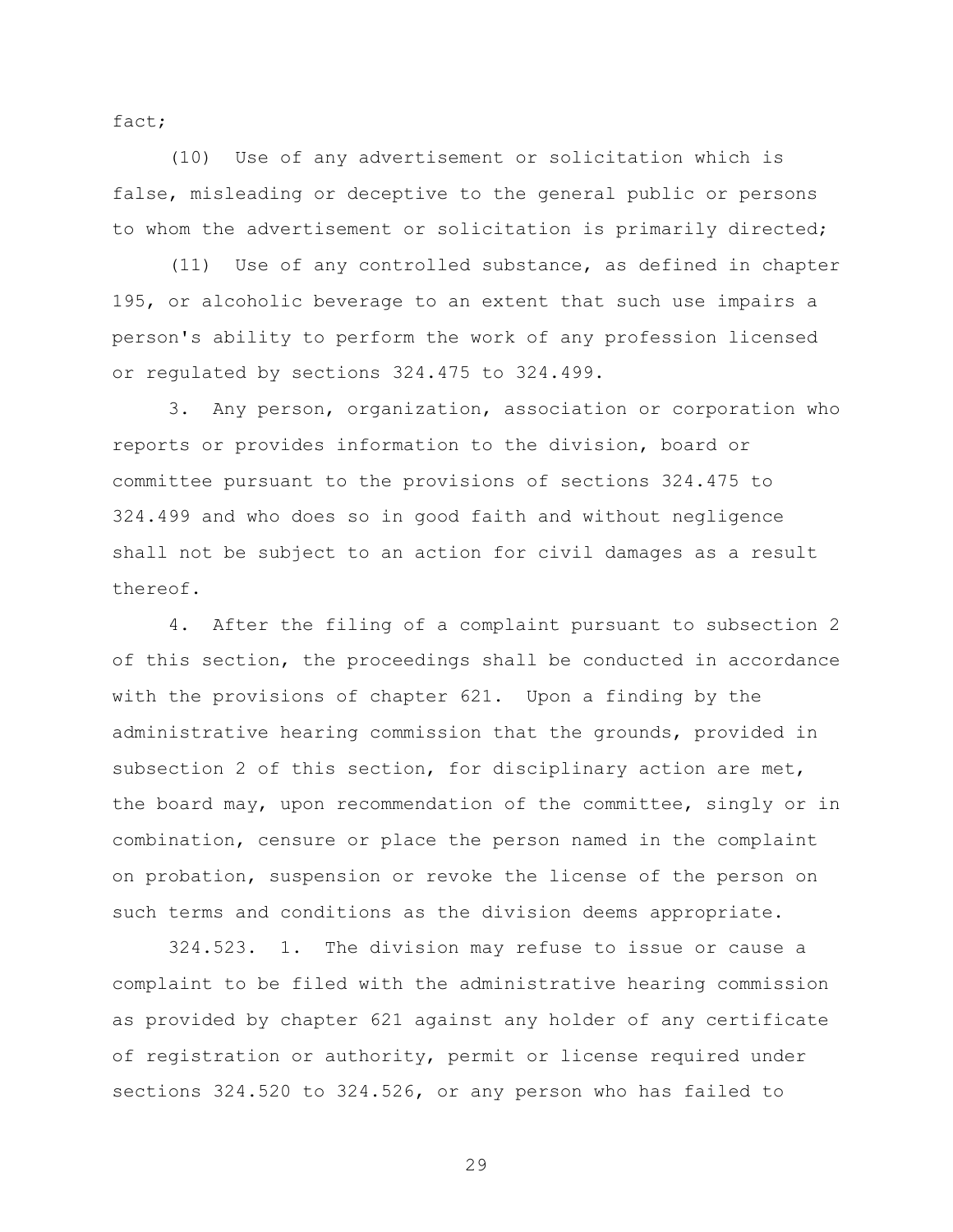renew or has surrendered his or her certificate of registration or authority, permit, or license for any one or any combination of the following causes:

(1) Use or illegal possession of any controlled substance, as defined in chapter 195, or use of any alcoholic beverage to an extent that such use impairs a person's ability to perform the work of any profession that is licensed or regulated under sections 324.520 to 324.526;

(2) Final adjudication and finding of guilt, or the entrance of a plea of guilty or nolo contendere, in a criminal prosecution under the laws of any state or of the United States, for any offense **[**reasonably**]** directly related to the qualifications, functions, or duties of any profession that is licensed or regulated under sections 324.520 to 324.526, and the regulations promulgated thereunder, **[**for any offense an essential element of which is fraud, dishonesty, or an act of violence,**]** or for any offense **[**involving moral turpitude**]** described in subsection 2 of section 324.019, whether or not sentence is imposed;

(3) Use of fraud, deception, misrepresentation, or bribery in securing any certificate of registration or authority, permit or license required under sections 324.520 to 324.526;

(4) Obtaining or attempting to obtain any fee, charge, tuition, or other compensation by fraud, deception, or misrepresentation;

(5) Incompetence, misconduct, gross negligence, fraud, misrepresentation, or dishonesty in the performance of the functions or duties of any profession that is licensed or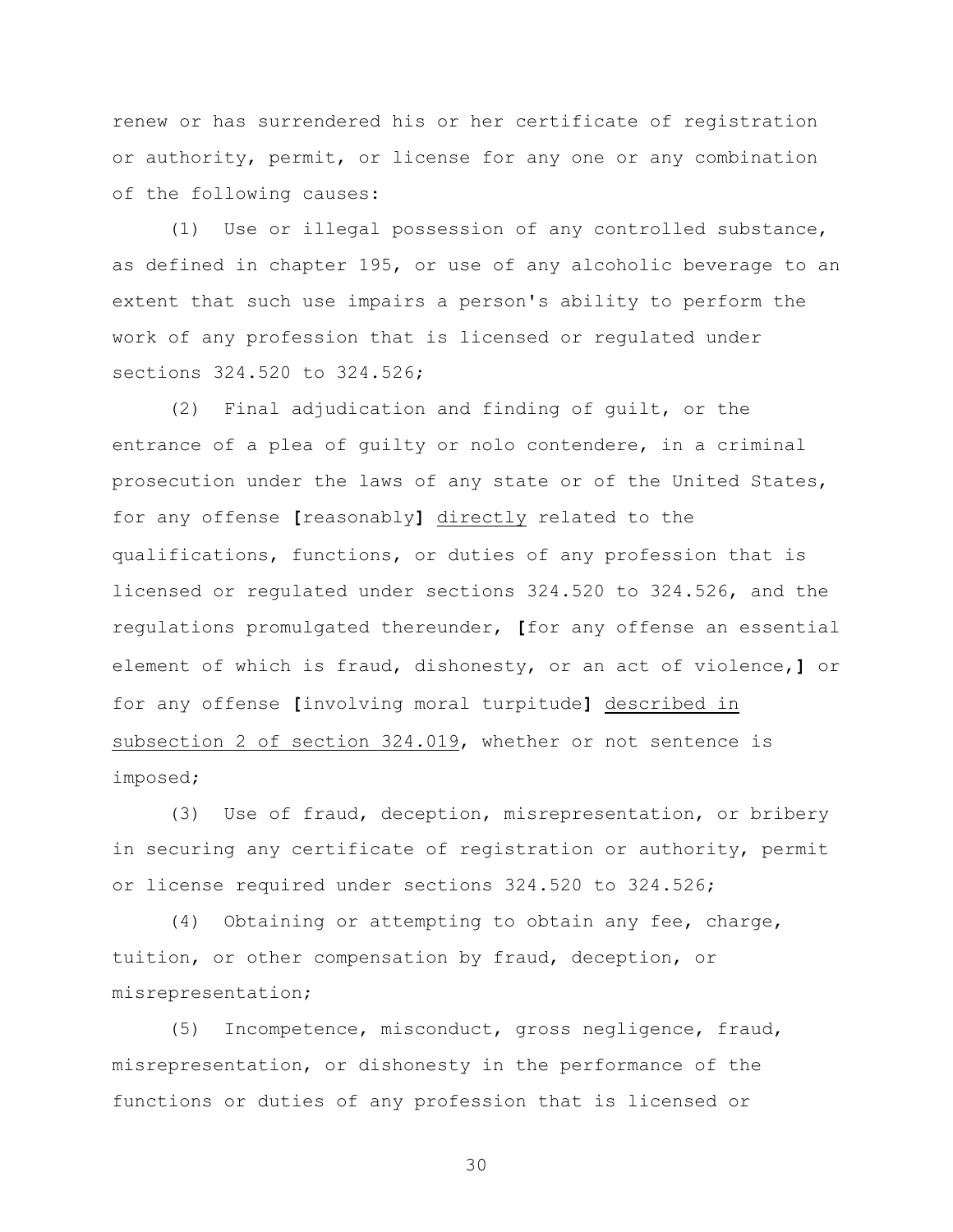regulated under sections 324.520 to 324.526;

(6) Violation of, or assisting or enabling any person to violate, any provision of sections 324.520 to 324.526, or any lawful rule or regulation adopted under sections 324.520 to 324.526;

(7) Impersonation of any person holding a certificate of registration or authority, permit, or license, or allowing any person to use his or her certificate of registration or authority, license, permit, or diploma from any school;

(8) Disciplinary action against the holder of a license or other right to practice any profession regulated under sections 324.520 to 324.526 granted by another state, territory, federal agency, or country upon grounds for which revocation or suspension is authorized in this state;

(9) Final adjudication by a court of competent jurisdiction that a person is insane or incompetent;

(10) Assisting or enabling any person to practice or offer to practice any profession licensed or regulated under sections 324.520 to 324.526 who is licensed and is currently ineligible to practice under sections 324.520 to 324.526;

(11) Causing the division to issue a certificate of registration or authority, permit, or license based upon a material mistake of fact;

(12) Failure to display a valid license;

(13) Violation of any advertisement or solicitation that is false, misleading, or deceptive to the general public, or persons to whom the advertisement or solicitation is primarily directed;

(14) Failure or refusal to properly guard against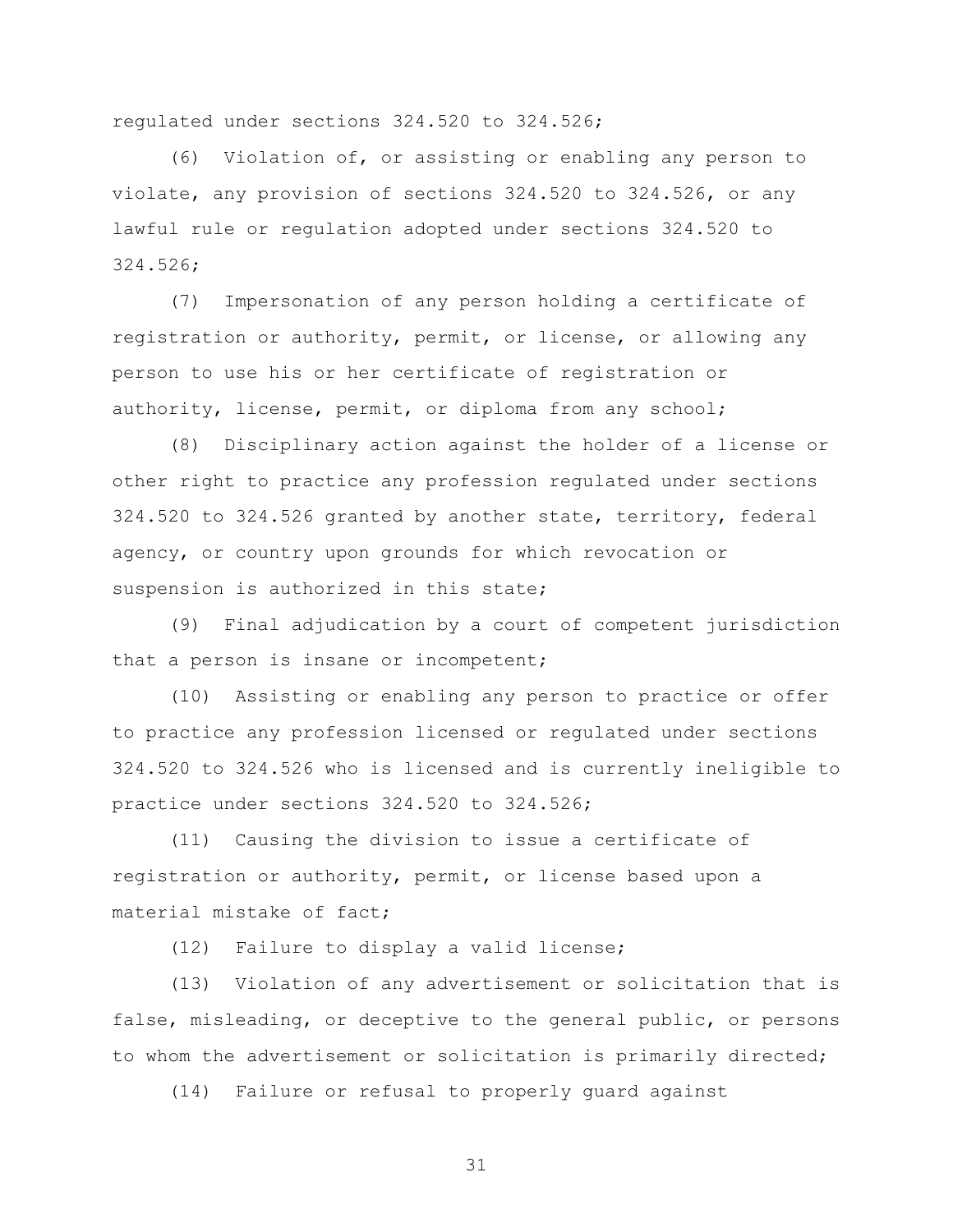contagious, infectious, or communicable diseases and the spread thereof.

2. After the filing of such complaint, the proceedings shall be conducted in accordance with the provisions of chapter 621. Upon a finding by the administrative hearing commission that grounds, provided in subsection 1 of this section, for disciplinary action are met, the division may, singly, or in combination, censure or place the person named in the complaint on probation on such terms and conditions as the division deems appropriate for a period not to exceed five years, or may suspend, for a period not to exceed three years, or revoke the license, certificate, or permit.

3. The division, acting upon its own knowledge or written or verified complaint filed by any person, may discipline a person as provided in subsections 1 or 2 of this section or the division may bring an action to enjoin any person, establishment, firm, or corporation from engaging in an occupation regulated by the provisions of sections 324.520 to 324.526, if such person, firm, or corporation without being licensed to do so by the division engages in or practices an occupation licensed under sections 324.520 to 324.526. The action shall be brought in the county in which such person resides, or, in the case of an establishment, firm, or corporation, where the establishment, firm, or corporation maintains its principal office; and unless it appears that such person, establishment, firm, or corporation so engaging or practicing such occupation is licensed, the injunction shall be issued, and such person, firm, or corporation shall be perpetually enjoined from engaging in such activities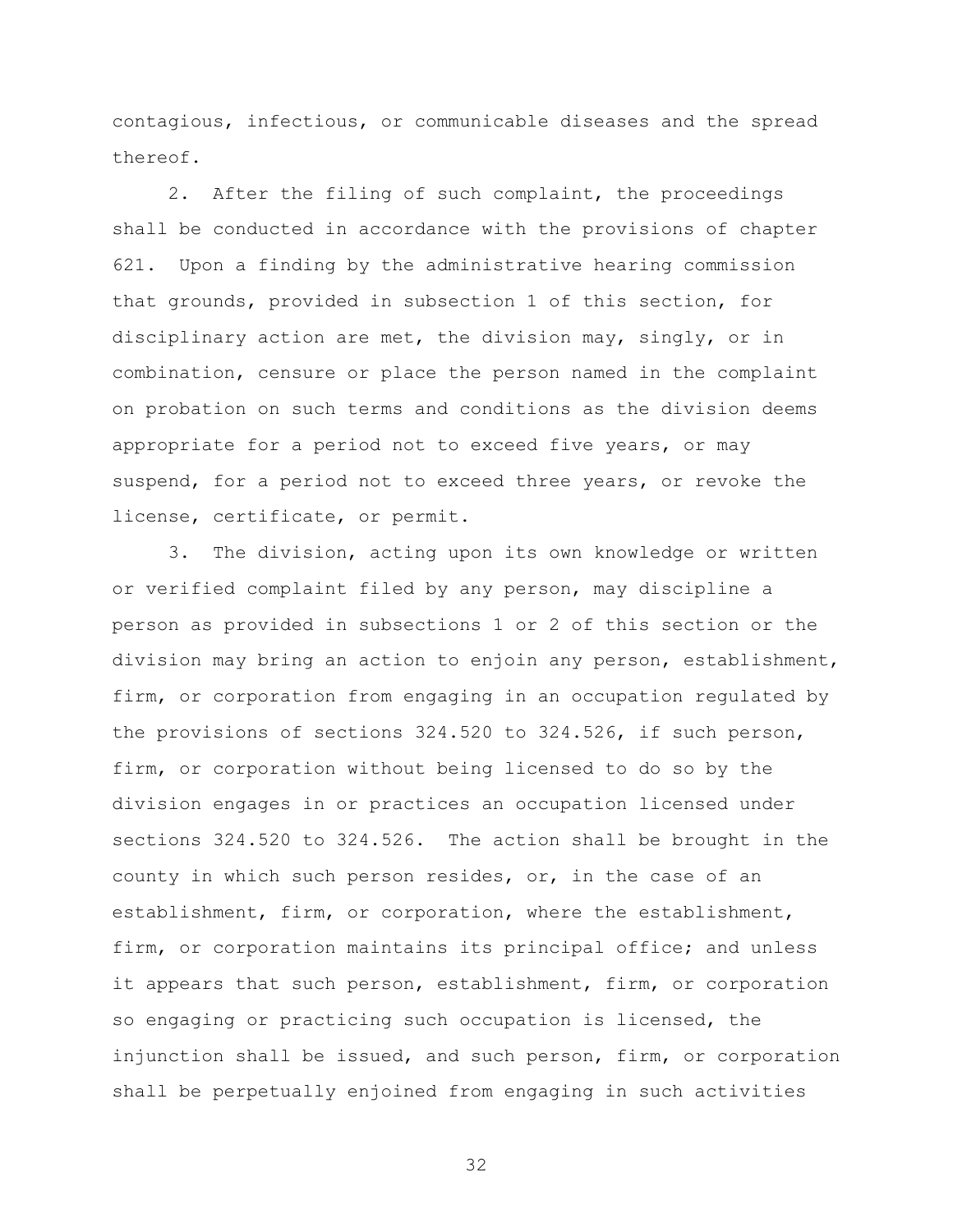throughout the state.

324.940. 1. The division may refuse to issue or renew or may suspend any license required under sections 324.900 to 324.945 for one or any combination of causes stated in subsection 4 of this section. The division shall notify the applicant in writing of the reasons for the refusal and shall advise the applicant of his or her right to file a complaint with the administrative hearing commission as provided by chapter 621.

2. The division shall publish via electronic media and update on a weekly basis a list of valid statewide license holders, a list of current enforcement actions against license holders, and the procedures for filing grievances against licensees.

3. The permitting authority of each political subdivision may suspend a contractor's work in that political subdivision for a period of up to thirty days while a complaint is being forwarded by the permitting authority to the division for adjudication.

4. The division may cause a complaint to be filed with the administrative hearing commission as provided by chapter 621 against any holder of any license required by sections 324.900 to 324.945 or any person who has failed to renew or has surrendered his or her license for any one or any combination of the following causes:

(1) The final adjudication and finding of guilty, or the entering of a plea of guilty or nolo contendere, in a criminal prosecution under the laws of any state or of the United States, for any offense **[**reasonably**]** directly related to the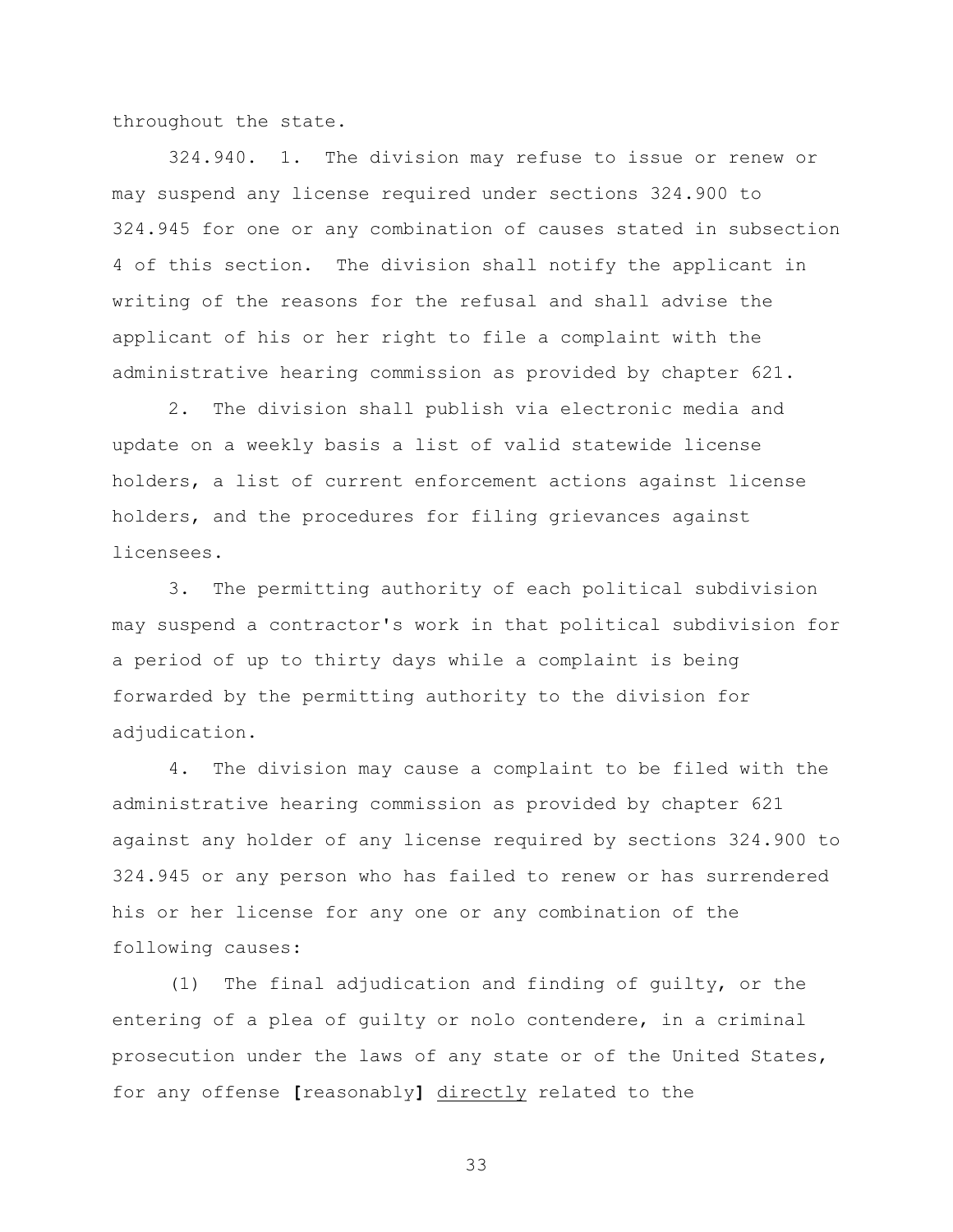qualifications, functions, or duties of any profession licensed or regulated by sections 324.900 to 324.945, **[**for any offense an essential element of which is fraud, dishonesty, or an act of violence,**]** whether or not sentence is imposed;

(2) Use of fraud, deception, misrepresentation, or bribery in securing any license issued under sections 324.900 to 324.945 or in obtaining permission to take any examination given or required under sections 324.900 to 324.945;

(3) Obtaining or attempting to obtain any fee, charge, tuition, or other compensation by fraud, deception, or misrepresentation;

(4) Incompetence, misconduct, gross negligence, fraud, misrepresentation, or dishonesty in the performance of the functions and duties of any profession licensed or regulated by sections 324.900 to 324.945;

(5) Violation of, or assisting or enabling any person to violate, any provision of sections 324.900 to 324.945 or any lawful rule adopted under sections 324.900 to 324.945;

(6) Impersonation of any person holding a license or allowing any person to use his or her license;

(7) Final adjudication of a person as insane or incompetent by a court of competent jurisdiction;

(8) Assisting or enabling any person to practice or offer to practice any profession licensed or regulated by sections 324.900 to 324.945 who is not registered and currently eligible to practice under sections 324.900 to 324.945;

(9) Issuance of a certificate of registration or authority, permit, or license based upon a material mistake of fact.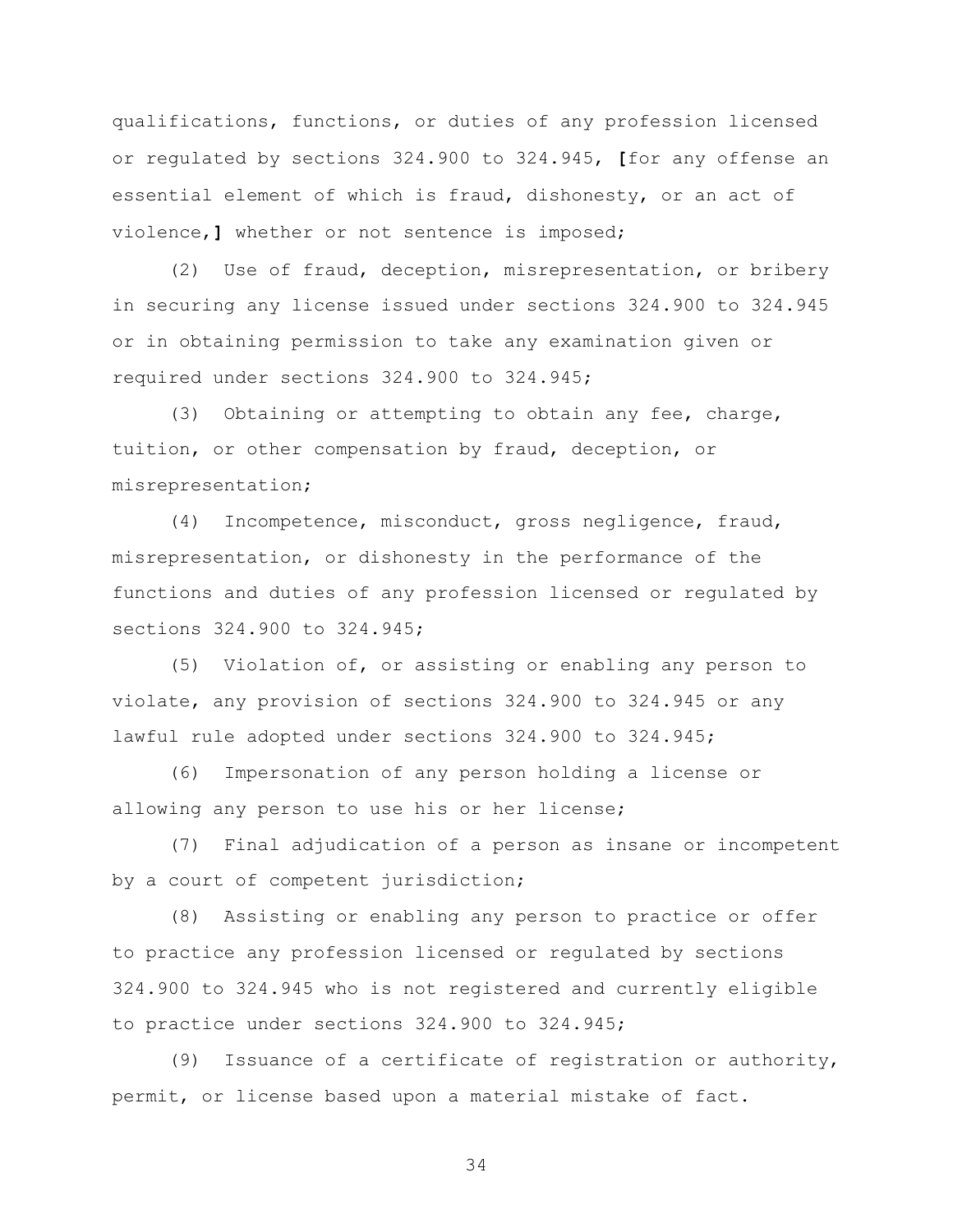5. After the filing of such complaint, the proceedings shall be conducted in accordance with the provisions of chapter 621. Upon a finding by the administrative hearing commission that the grounds provided in subsection 4 of this section for disciplinary action are met, the division may, singly or in combination, censure or place the person named in the complaint on probation with such terms and conditions as the division deems appropriate for a period not to exceed five years, or may suspend, for a period not to exceed three years, or revoke the license, certificate, or permit.

6. An individual whose license has been revoked shall wait at least one year from the date of revocation to apply for relicensure. Relicensure shall be at the discretion of the division after compliance with all requirements of sections 324.900 to 324.945 relative to the previous licensing of the applicant.

324.1112. 1. The board may deny a request for a license if the applicant:

(1) Has committed any act which, if committed by a licensee, would be grounds for the suspension or revocation of a license under the provisions of sections 324.1100 to 324.1148;

(2) **[**Has been convicted of or entered a plea of guilty or nolo contendere to a felony offense, including the receiving of a suspended imposition of sentence following a plea or finding of guilty to a felony offense;

(3)**]** Has been convicted of or entered a plea of guilty or nolo contendere to **[**a misdemeanor offense involving moral turpitude including receiving a suspended imposition of sentence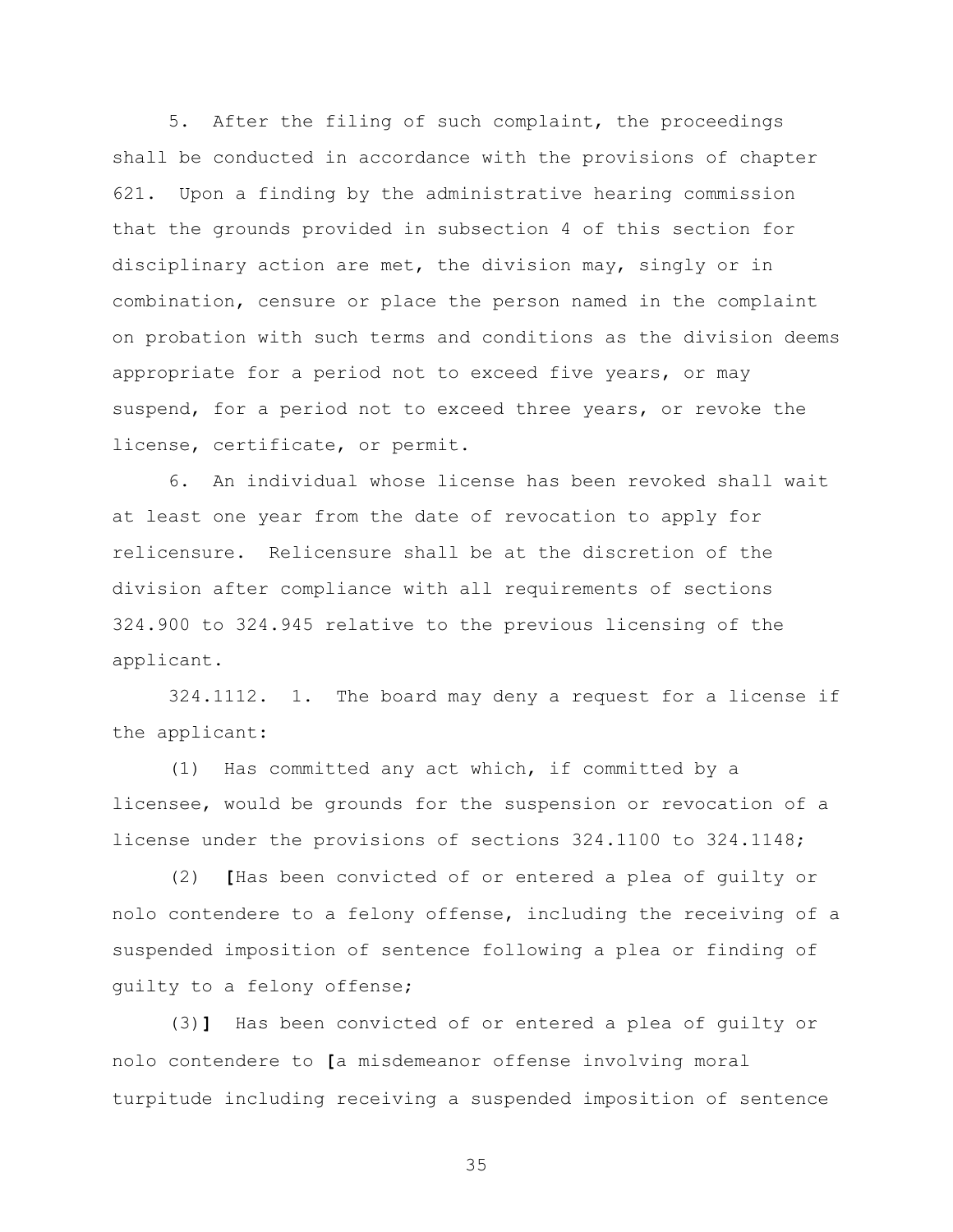following a plea of guilty to a misdemeanor offense,**]** any offense described in subsection 2 of section 324.019;

**[**(4)**]** (3) Has been refused a license under sections 324.1100 to 324.1148 or had a license revoked or denied in this state or any other state;

**[**(5)**]** (4) Has falsified or willfully misrepresented information in an employment application, records of evidence, or in testimony under oath;

**[**(6)**]** (5) Has been dependent on or abused alcohol or drugs; or

**[**(7)**]** (6) Has used, possessed, or trafficked in any illegal substance;

**[**(8)**]** (7) While unlicensed, committed or aided and abetted the commission of any act for which a license is required by sections 324.1100 to 324.1148 after August 28, 2007; or

**[**(9)**]** (8) Knowingly made any false statement in the application to the board.

2. The board shall consider any evidence of the applicant's rehabilitation when considering a request for licensure.

328.150. 1. The board may refuse to issue any certificate of registration or authority, permit or license required pursuant to this chapter for one or any combination of causes stated in subsection 2 of this section. The board shall notify the applicant in writing of the reasons for the refusal and shall advise the applicant of his right to file a complaint with the administrative hearing commission as provided by chapter 621.

2. The board may cause a complaint to be filed with the administrative hearing commission as provided by chapter 621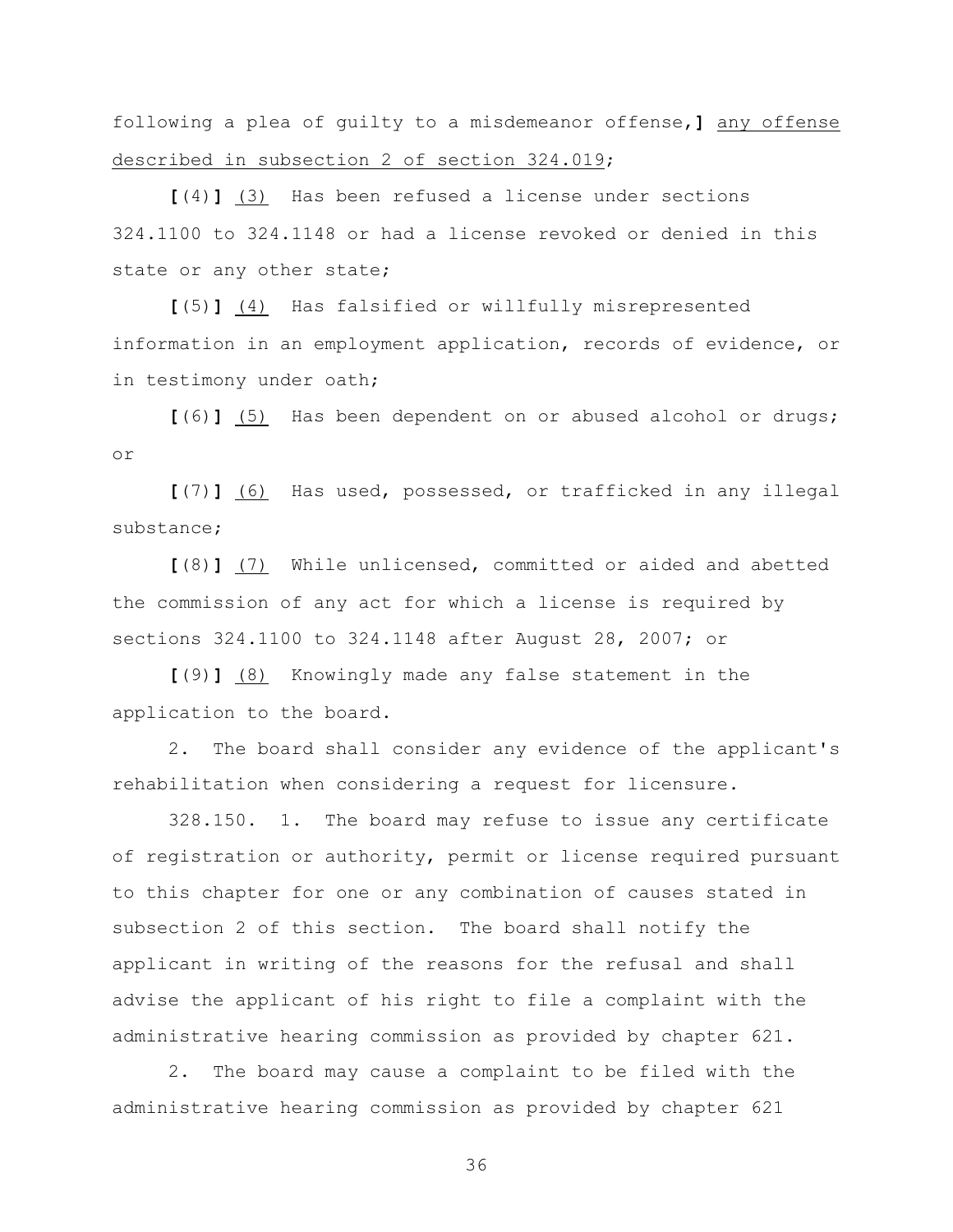against any holder of any certificate of registration or authority, permit or license required by this chapter or any person who has failed to renew or has surrendered his certificate of registration or authority, permit or license for any one or any combination of the following causes:

(1) Use of any controlled substance, as defined in chapter 195, or alcoholic beverage to an extent that such use impairs a person's ability to perform the work of any profession licensed or regulated by this chapter;

(2) The person has been finally adjudicated and found guilty, or entered a plea of guilty or nolo contendere, in a criminal prosecution under the laws of any state or of the United States, for any offense **[**reasonably**]** directly related to the qualifications, functions or duties of any profession licensed or regulated under this chapter, **[**for any offense an essential element of which is fraud, dishonesty or an act of violence,**]** or for any offense **[**involving moral turpitude**]** described in subsection 2 of section 324.019, whether or not sentence is imposed;

(3) Use of fraud, deception, misrepresentation or bribery in securing any certificate of registration or authority, permit or license issued pursuant to this chapter or in obtaining permission to take any examination given or required pursuant to this chapter;

(4) Obtaining or attempting to obtain any fee, charge, tuition or other compensation by fraud, deception or misrepresentation;

(5) Incompetency, misconduct, gross negligence, fraud,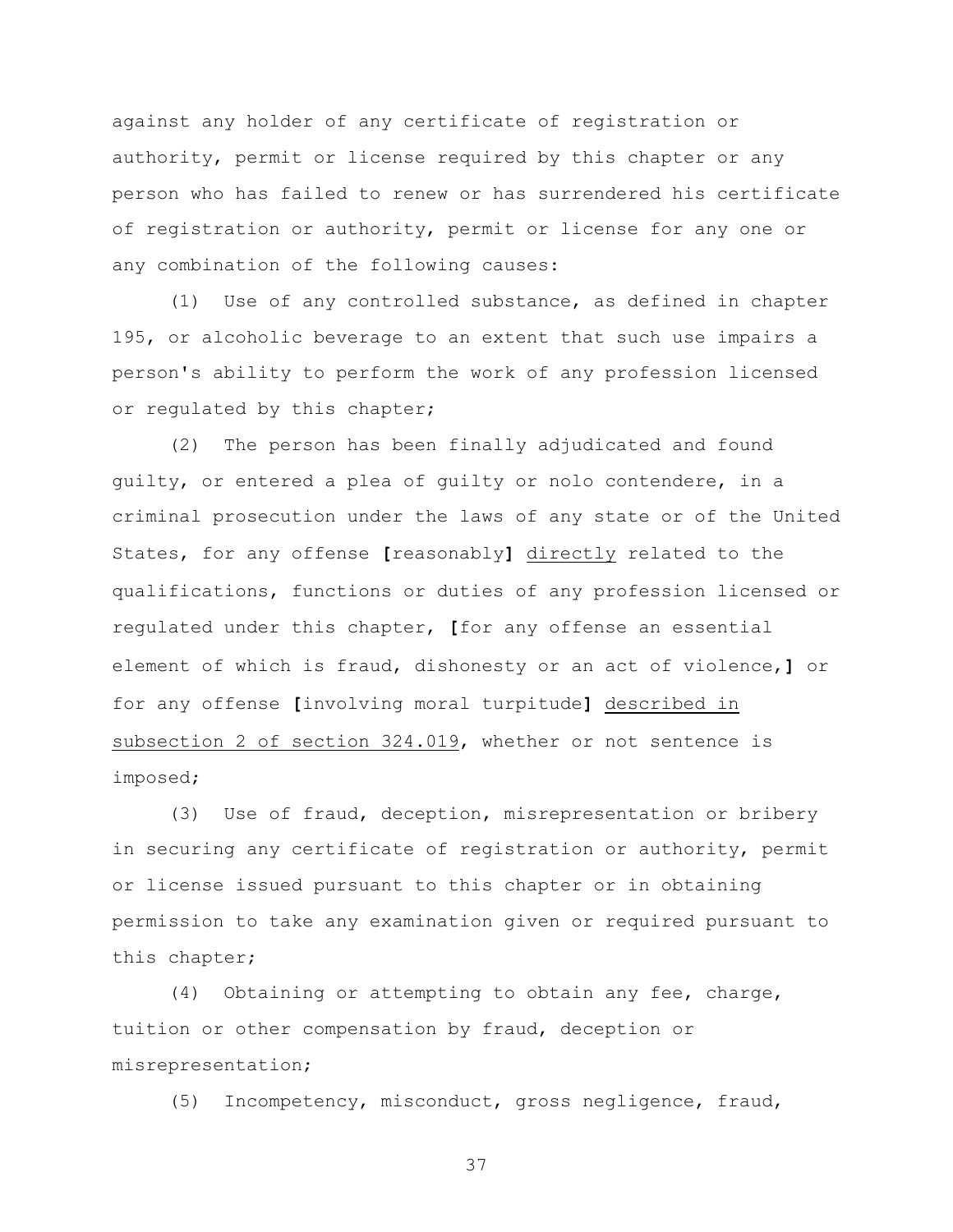misrepresentation or dishonesty in the performance of the functions or duties of any profession licensed or regulated by this chapter;

(6) Violation of, or assisting or enabling any person to violate, any provision of this chapter, or of any lawful rule or regulation adopted pursuant to this chapter;

(7) Impersonation of any person holding a certificate of registration or authority, permit or license or allowing any person to use his or her certificate of registration or authority, permit, license or diploma from any school;

(8) Disciplinary action against the holder of a license or other right to practice any profession regulated by this chapter granted by another state, territory, federal agency or country upon grounds for which revocation or suspension is authorized in this state;

(9) A person is finally adjudged insane or incompetent by a court of competent jurisdiction;

(10) Assisting or enabling any person to practice or offer to practice any profession licensed or regulated by this chapter who is not registered and currently eligible to practice under this chapter;

(11) Issuance of a certificate of registration or authority, permit or license based upon a material mistake of fact;

(12) Failure to display a valid certificate or license if so required by this chapter or any rule promulgated hereunder;

(13) Violation of any professional trust or confidence;

(14) Use of any advertisement or solicitation which is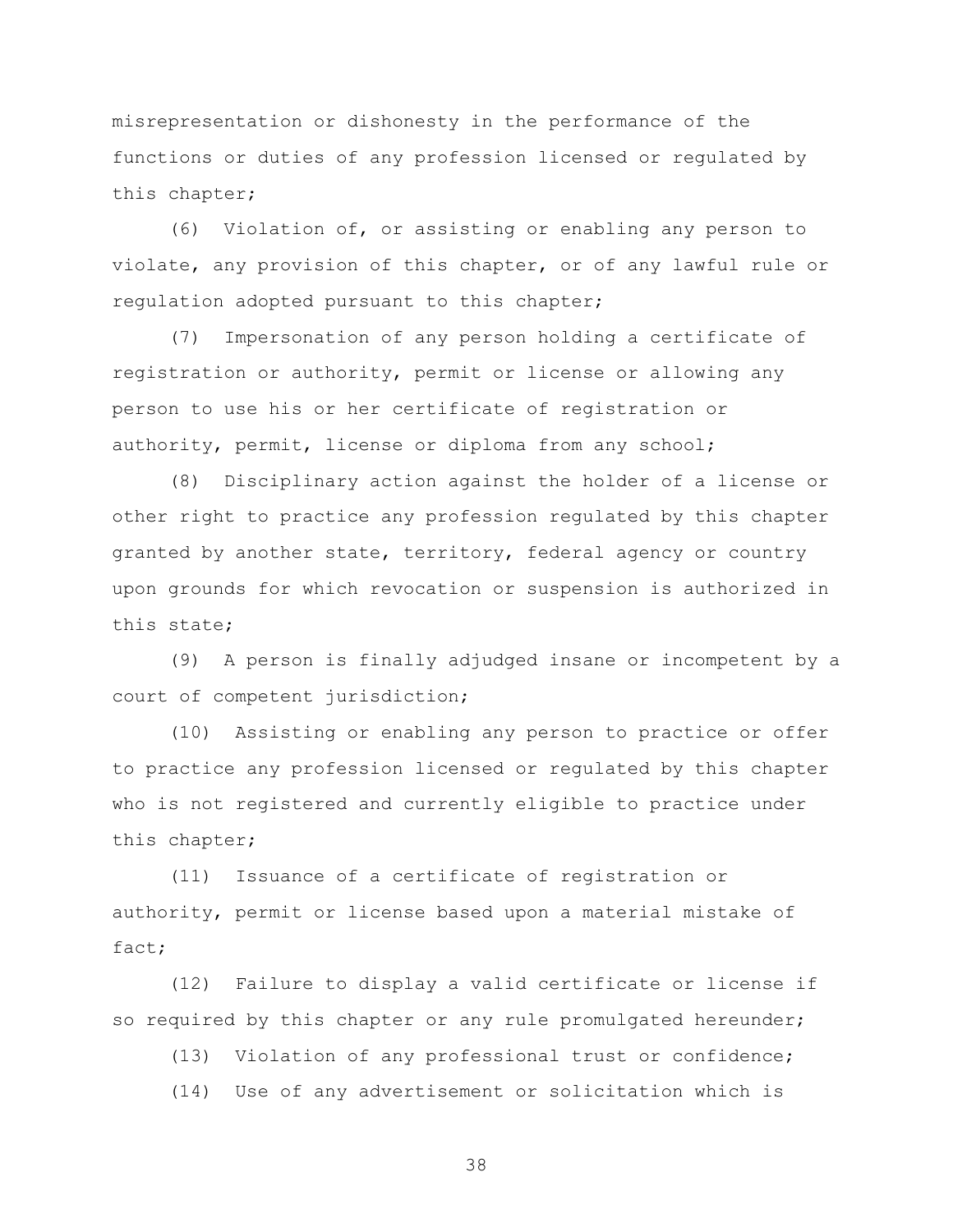false, misleading or deceptive to the general public or persons to whom the advertisement or solicitation is primarily directed;

(15) Failure or refusal to properly guard against contagious, infectious or communicable diseases or the spread thereof.

3. After the filing of such complaint, the proceedings shall be conducted in accordance with the provisions of chapter 621. Upon a finding by the administrative hearing commission that the grounds, provided in subsection 2, for disciplinary action are met, the board may, singly or in combination, censure or place the person named in the complaint on probation on such terms and conditions as the board deems appropriate for a period not to exceed five years, or may suspend, for a period not to exceed three years, or revoke the license, certificate, or permit.

329.140. 1. The board may refuse to issue any certificate of registration or authority, permit or license required pursuant to this chapter for one or any combination of causes stated in subsection 2 of this section. The board shall notify the applicant in writing of the reasons for the refusal and shall advise the applicant of the applicant's right to file a complaint with the administrative hearing commission as provided by chapter 621.

2. The board may cause a complaint to be filed with the administrative hearing commission as provided by chapter 621 against any holder of any certificate of registration or authority, permit or license required by this chapter or any person who has failed to renew or has surrendered the person's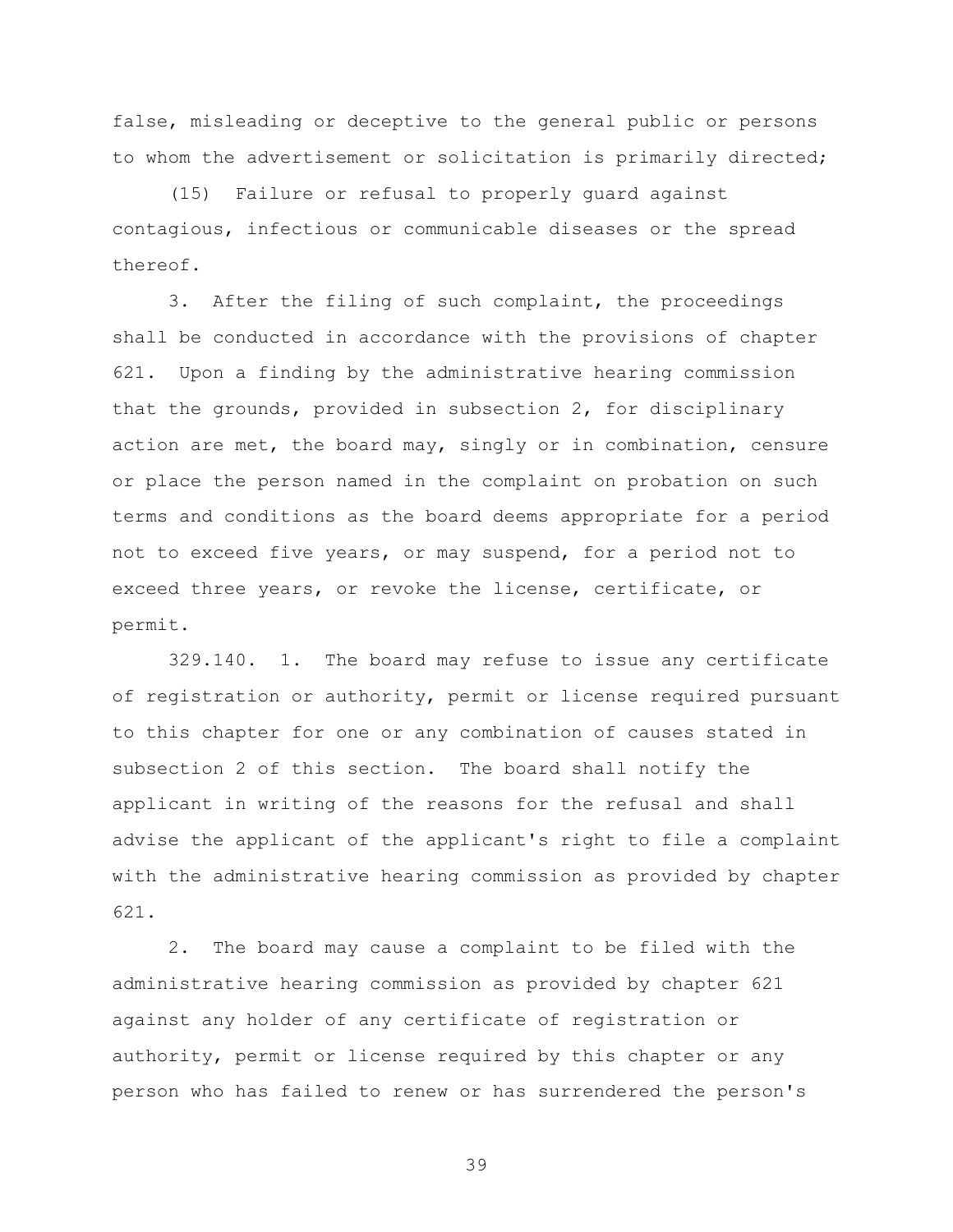certificate of registration or authority, permit or license for any one or any combination of the following causes:

(1) Use or illegal possession of any controlled substance, as defined in chapter 195; use of an alcoholic beverage to an extent that such use impairs a person's ability to perform the work of any profession licensed or regulated by this chapter;

(2) The person has been finally adjudicated and found guilty, or entered a plea of guilty or nolo contendere, in a criminal prosecution under the laws of any state or of the United States, for any offense **[**reasonably**]** directly related to the qualifications, functions or duties of any profession licensed or regulated under this chapter, **[**for any offense an essential element of which is fraud, dishonesty or an act of violence,**]** or for any offense **[**involving moral turpitude**]** described in subsection 2 of section 324.019, whether or not sentence is imposed;

(3) Use of fraud, deception, misrepresentation or bribery in securing any certificate of registration or authority, permit or license issued pursuant to this chapter or in obtaining permission to take any examination given or required pursuant to this chapter;

(4) Obtaining or attempting to obtain any fee, charge, tuition or other compensation by fraud, deception or misrepresentation;

(5) Incompetence, misconduct, gross negligence, fraud, misrepresentation or dishonesty in the performance of the functions or duties of any profession licensed or regulated by this chapter;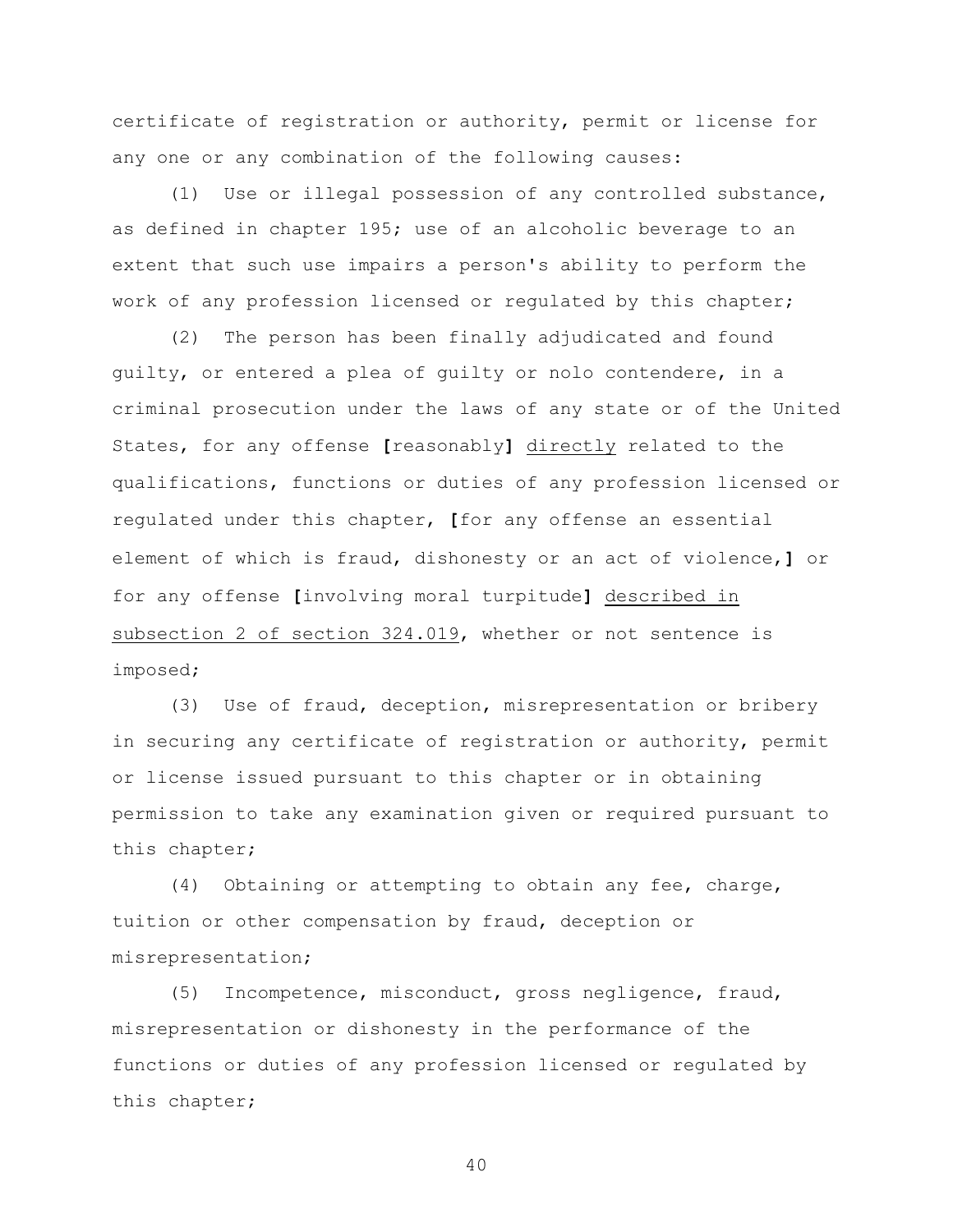(6) Violation of, or assisting or enabling any person to violate, any provision of this chapter, or of any lawful rule or regulation adopted pursuant to this chapter;

(7) Impersonation of any person holding a certificate of registration or authority, permit or license or allowing any person to use his or her certificate of registration or authority, permit, license or diploma from any school;

(8) Disciplinary action against the holder of a license or other right to practice any profession regulated by this chapter granted by another state, territory, federal agency or country upon grounds for which revocation or suspension is authorized in this state;

(9) A person is finally adjudged insane or incompetent by a court of competent jurisdiction;

(10) Assisting or enabling any person to practice or offer to practice any profession licensed or regulated by this chapter who is not licensed and currently eligible to practice under this chapter;

(11) Issuance of a certificate of registration or authority, permit or license based upon a material mistake of fact;

(12) Failure to display a valid license if so required by this chapter or any rule promulgated hereunder;

(13) Violation of any professional trust or confidence;

(14) Use of any advertisement or solicitation which is false, misleading or deceptive to the general public or persons to whom the advertisement or solicitation is primarily directed;

(15) Failure or refusal to properly guard against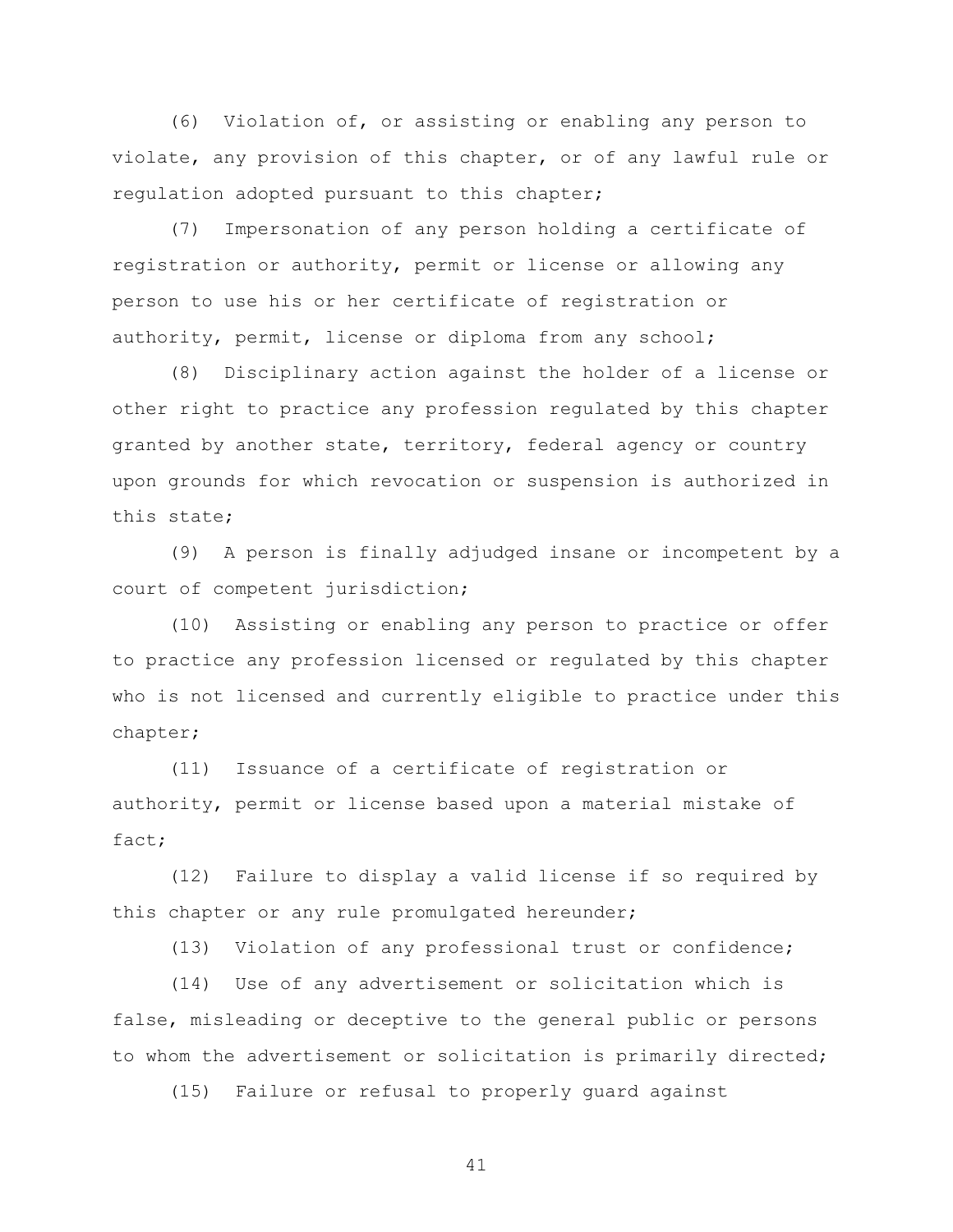contagious, infectious or communicable diseases or the spread thereof.

3. After the filing of such complaint, the proceedings shall be conducted in accordance with the provisions of chapter 621. Upon a finding by the administrative hearing commission that the grounds, provided in subsection 2, for disciplinary action are met, the board may, singly or in combination, censure or place the person named in the complaint on probation on such terms and conditions as the board deems appropriate for a period not to exceed five years, or may suspend, for a period not to exceed three years, or revoke the license, certificate, or permit.

4. The board, acting upon its own knowledge or written or verified complaint filed by any person, may discipline a person as provided in subsections 1 to 3 of this section or the board may bring an action to enjoin any person, firm or corporation from engaging in an occupation regulated by the provisions of this chapter, if such person, firm or corporation without being licensed to do so by the board, engages in or practices an occupation licensed pursuant to this chapter. The action shall be brought in the county in which such person resides, or, in the case of a firm or corporation, where the firm or corporation maintains its principal office; and, unless it appears that such person, firm or corporation so engaging or practicing such occupation is licensed, the injunction shall be issued, and such person, firm or corporation shall be perpetually enjoined from engaging in such activities throughout the state.

331.060. 1. The board may refuse to issue any certificate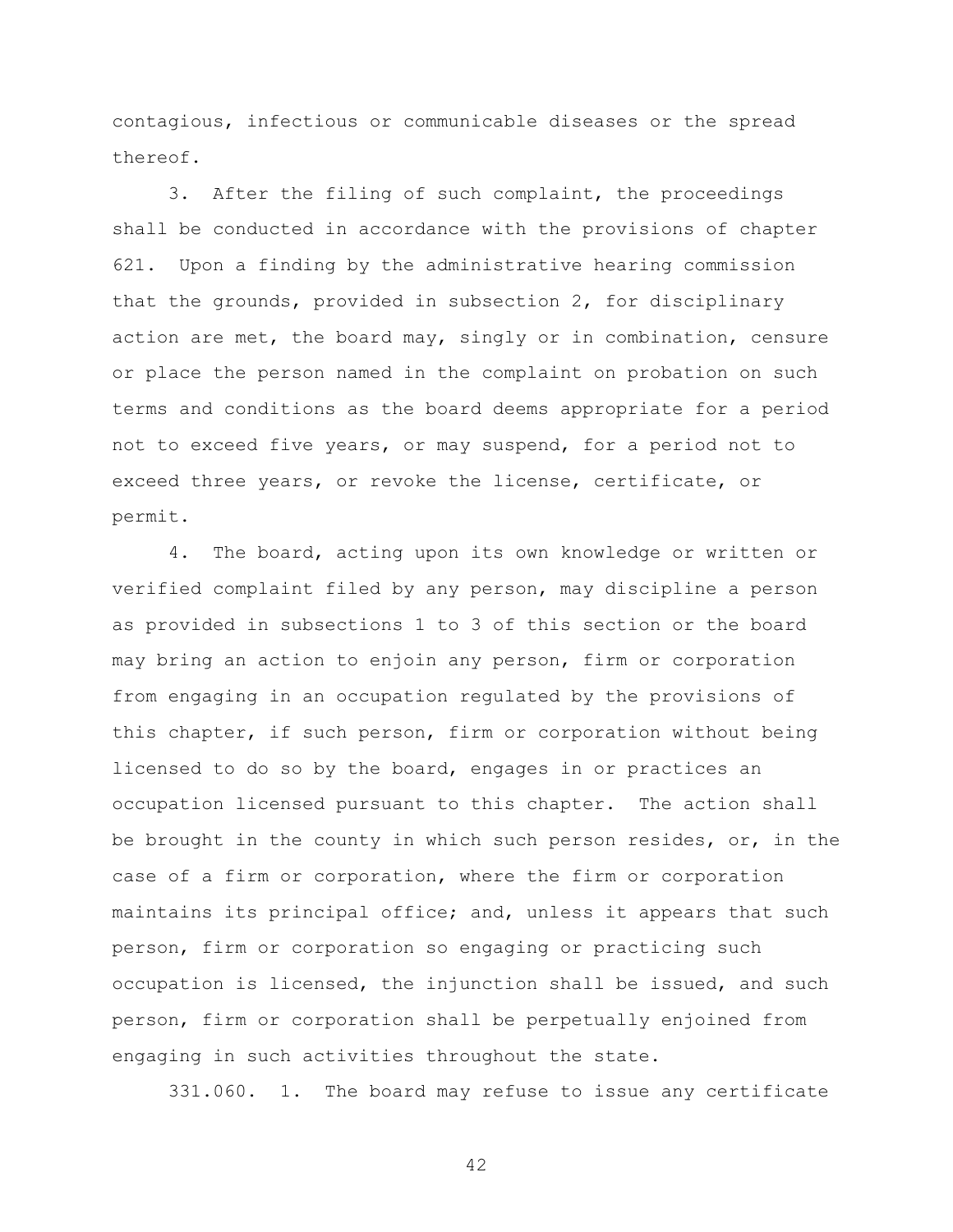of registration or authority, permit or license required pursuant to this chapter for one or any combination of causes stated in subsection 2 of this section. The board shall notify the applicant in writing of the reasons for the refusal and shall advise the applicant of his right to file a complaint with the administrative hearing commission as provided by chapter 621.

2. The board may cause a complaint to be filed with the administrative hearing commission as provided by chapter 621 against any holder of any certificate of registration or authority, permit or license required by this chapter or any person who has failed to renew or has surrendered his certificate of registration or authority, permit or license for any one or any combination of the following causes:

(1) Use of any controlled substance, as defined in chapter 195, or alcoholic beverage to an extent that such use impairs a person's ability to perform the work of any profession licensed or regulated by this chapter;

(2) The person has been finally adjudicated and found guilty, or entered a plea of guilty or nolo contendere, in a criminal prosecution under the laws of any state or of the United States, for any offense **[**reasonably**]** directly related to the qualifications, functions or duties of any profession licensed or regulated under this chapter, **[**for any offense an essential element of which is fraud, dishonesty or an act of violence,**]** or for any offense **[**involving moral turpitude,**]** described in subsection 2 of section 324.019 whether or not sentence is imposed;

(3) Use of fraud, deception, misrepresentation or bribery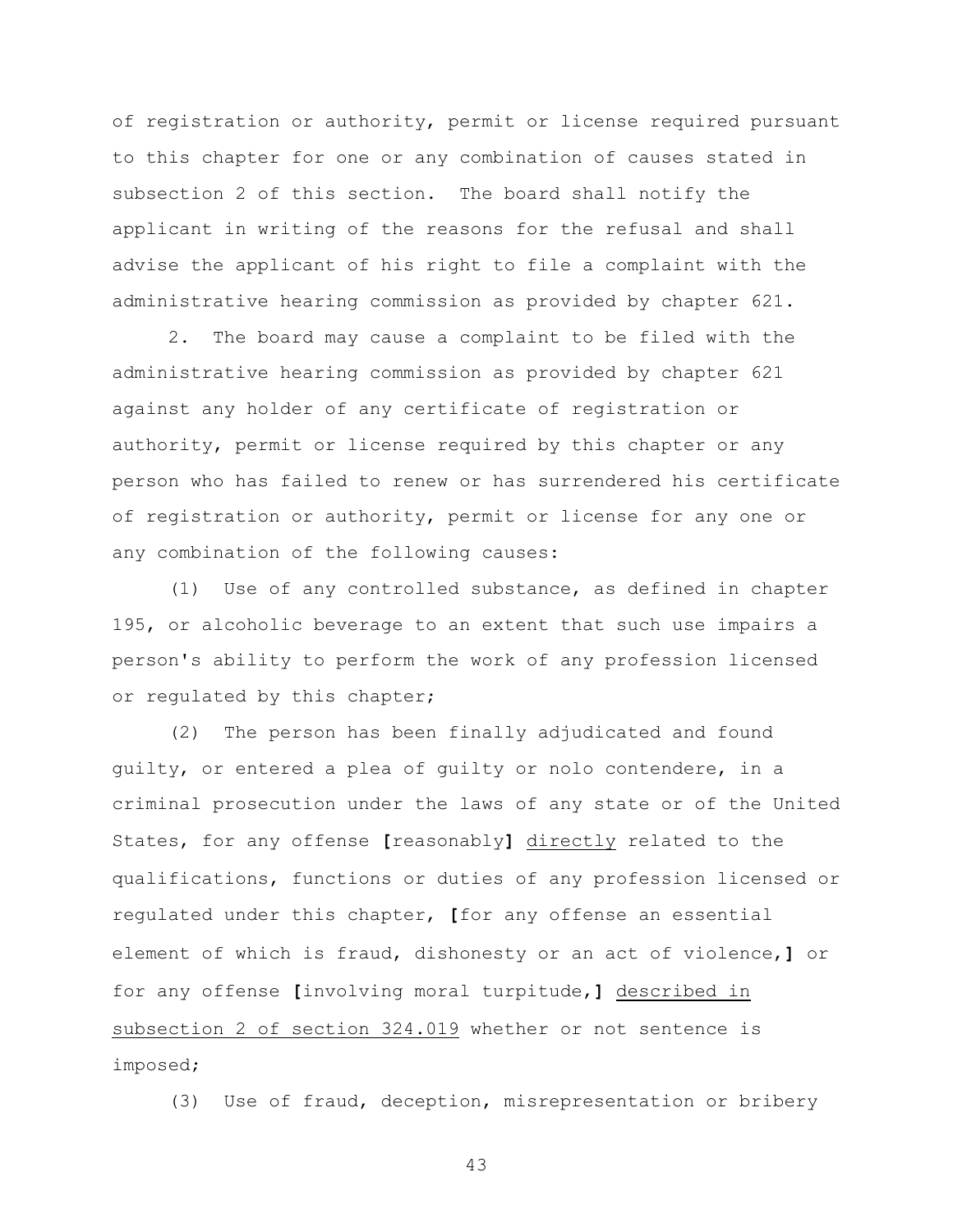in securing any certificate of registration or authority, permit or license issued pursuant to this chapter or in obtaining permission to take any examination given or required pursuant to this chapter;

(4) Obtaining or attempting to obtain any fee, charge, tuition or other compensation by fraud, deception or misrepresentation;

(5) Incompetency, misconduct, gross negligence, fraud, misrepresentation or dishonesty in the performance of the functions or duties of any profession licensed or regulated by this chapter;

(6) Violation of, or assisting or enabling any person to violate, any provision of this chapter, or of any lawful rule or regulation adopted pursuant to this chapter;

(7) Impersonation of any person holding a certificate of registration or authority, permit or license or allowing any person to use his or her certificate of registration or authority, permit, license or diploma from school;

(8) Disciplinary action against the holder of a license or other right to practice any profession regulated by this chapter granted by another state, territory, federal agency or country upon grounds for which revocation or suspension is authorized in this state;

(9) A person is finally adjudged insane or incompetent by a court of competent jurisdiction;

(10) Assisting or enabling any person to practice or offer to practice any profession licensed or regulated by this chapter who is not registered and currently eligible to practice under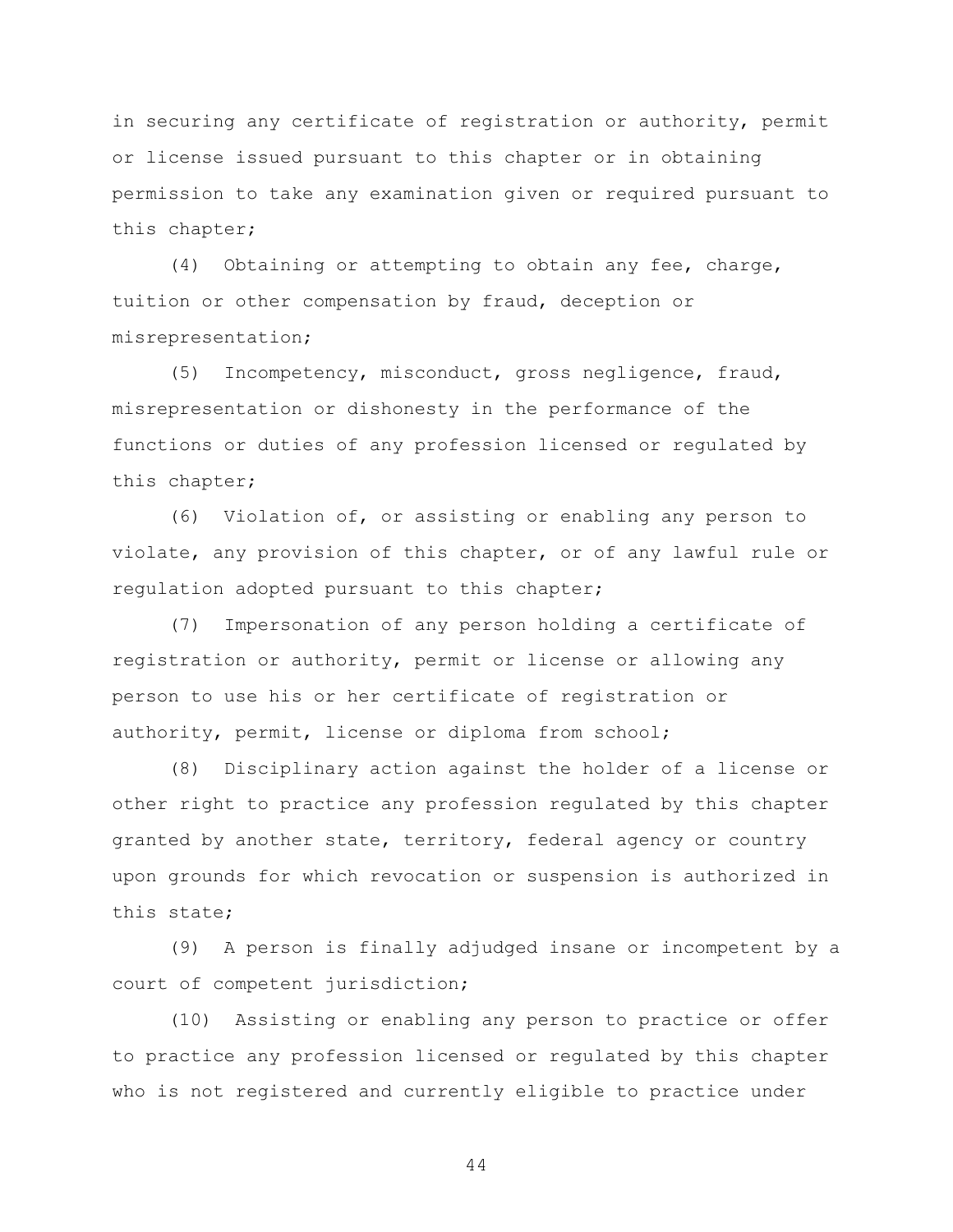this chapter;

(11) Issuance of a certificate of registration or authority, permit or license based upon a material mistake of fact;

(12) Failure to display a valid certificate or license if so required by this chapter or any rule promulgated hereunder;

(13) Violation of any professional trust or confidence;

(14) Use of any advertisement or solicitation which is false, misleading or deceptive to the general public or persons to whom the advertisement or solicitation is primarily directed. False, misleading or deceptive advertisements or solicitations shall include, but not be limited to:

(a) Promises of cure, relief from pain or other physical or mental condition, or improved physical or mental health;

(b) Any self-laudatory statement;

(c) Any misleading or deceptive statement offering or promising a free service. Nothing herein shall be construed to make it unlawful to offer a service for no charge if the offer is announced as part of a full disclosure of routine fees including consultation fees;

(d) Any misleading or deceptive claims of patient cure, relief or improved condition; superiority in service, treatment or materials; new or improved service, treatment or material, or reduced costs or greater savings. Nothing herein shall be construed to make it unlawful to use any such claim if it is readily verifiable by existing documentation, data or other substantial evidence. Any claim which exceeds or exaggerates the scope of its supporting documentation, data or evidence is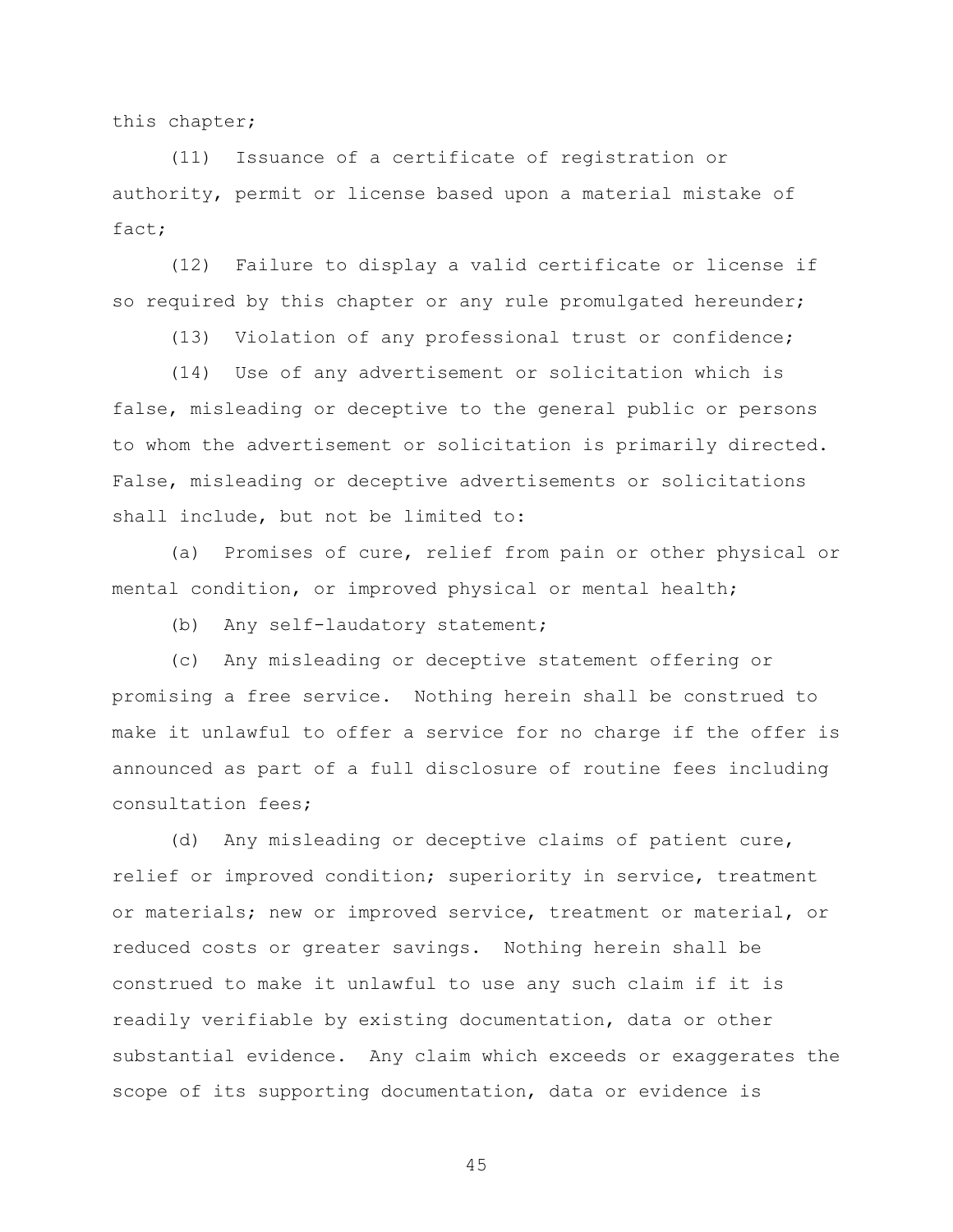misleading or deceptive;

(e) Failure to use the term "chiropractor", "doctor of chiropractic", "chiropractic physician", or "D.C." in any advertisement, solicitation, sign, letterhead, or any other method of addressing the public;

(f) Attempting to attract patronage in any manner which castigates, impugns, disparages, discredits or attacks other healing arts and sciences or other chiropractic physicians;

(15) Violation of the drug laws or rules and regulations of this state, any other state or the federal government;

(16) Failure or refusal to properly guard against contagious, infectious or communicable diseases or the spread thereof;

(17) Fails to maintain a chiropractic office in a safe and sanitary condition;

(18) Engaging in unprofessional or improper conduct in the practice of chiropractic;

(19) Administering or prescribing any drug or medicine or attempting to practice medicine, surgery, or osteopathy within the meaning of chapter 334;

(20) Being unable to practice as a chiropractic physician with reasonable skill and safety to patients because of one of the following: professional incompetency; illness, drunkenness, or excessive use of drugs, narcotics, or chemicals; any mental or physical condition. In enforcing this subdivision the board shall, after a hearing before the board, upon a finding of probable cause, require the chiropractor for the purpose of establishing his competency to practice as a chiropractic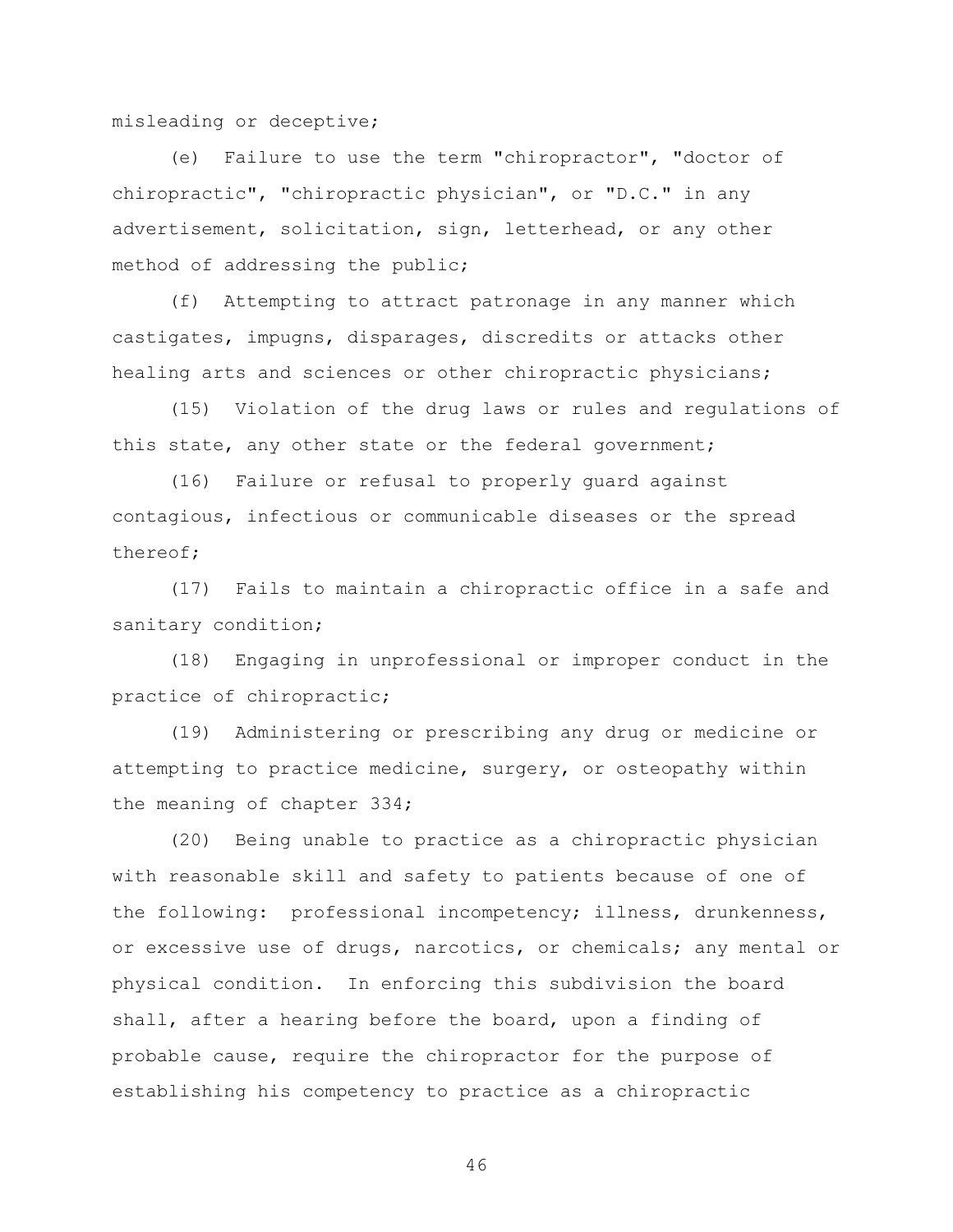physician to submit to a reexamination, which shall be conducted in accordance with rules adopted for this purpose by the board, including rules to allow the examination of the chiropractic physician's professional competence by at least three chiropractic physicians, or to submit to a mental or physical examination or combination thereof by at least three physicians. One examiner shall be selected by the chiropractic physician compelled to take the examination, one selected by the board, and one shall be selected by the two examiners so selected. Notice of the physical or mental examination shall be given by personal service or certified mail. Failure of the chiropractic physician to submit to an examination when directed shall constitute an admission of the allegations against him, unless the failure was due to circumstances beyond his control. A chiropractic physician whose right to practice has been affected under this subdivision shall, at reasonable intervals, be afforded an opportunity to demonstrate that he can resume competent practice with reasonable skill and safety to patients.

(a) In any proceeding under this subdivision, neither the record of proceedings nor the orders entered by the board shall be used against a chiropractic physician in any other proceeding. Proceedings under this subdivision shall be conducted by the board without the filing of a complaint with the administrative hearing commission;

(b) When the board finds any person unqualified because of any of the grounds set forth in this subdivision, it may enter an order imposing one or more of the following: denying his application for a license; permanently withholding issuance of a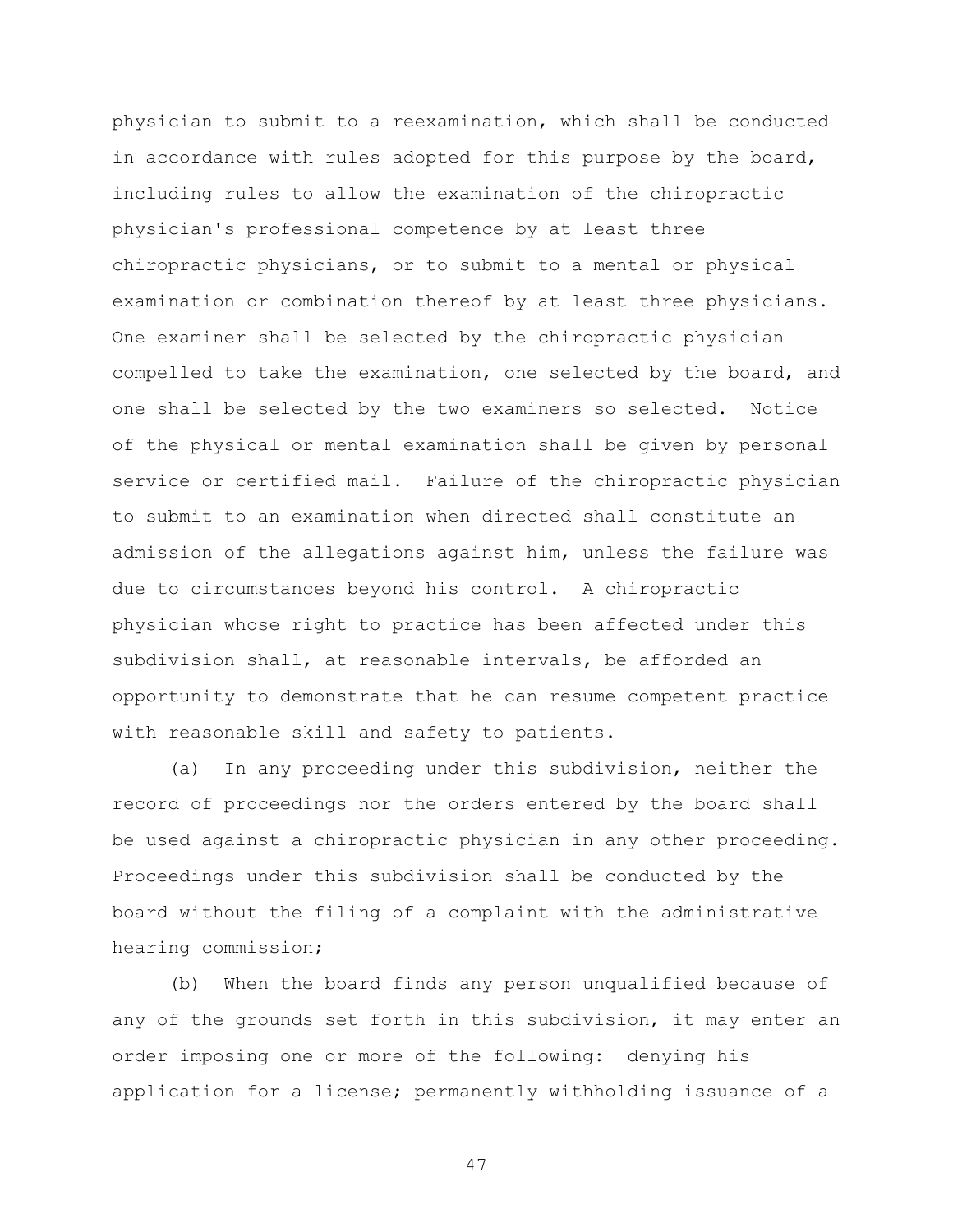license; administering a public or private reprimand; suspending or limiting or restricting his license to practice as a chiropractic physician for a period of not more than five years; revoking his license to practice as a chiropractic physician; requiring him to submit to the care, counseling or treatment of physicians designated by the chiropractic physician compelled to be treated. For the purpose of this subdivision, "license" includes the certificate of registration, or license, or both, issued by the board.

3. After the filing of such complaint, the proceedings shall be conducted in accordance with the provisions of chapter 621. Upon a finding by the administrative hearing commission that the grounds, provided in subsection 2 of this section, for disciplinary action are met, the board may, singly or in combination:

(1) Censure or place the person named in the complaint on probation on such terms and conditions as the board deems appropriate for a period not to exceed five years; or

(2) May suspend the license, certificate or permit for a period not to exceed three years; or

(3) Revoke the license, certificate or permit.

4. If at any time after disciplinary sanctions have been imposed under this section or under any provision of this chapter, the licensee removes himself from the state of Missouri, ceases to be currently licensed under the provisions of this chapter, or fails to keep the Missouri state board of chiropractic examiners advised of his current place of business and residence, the time of his absence, or unlicensed status, or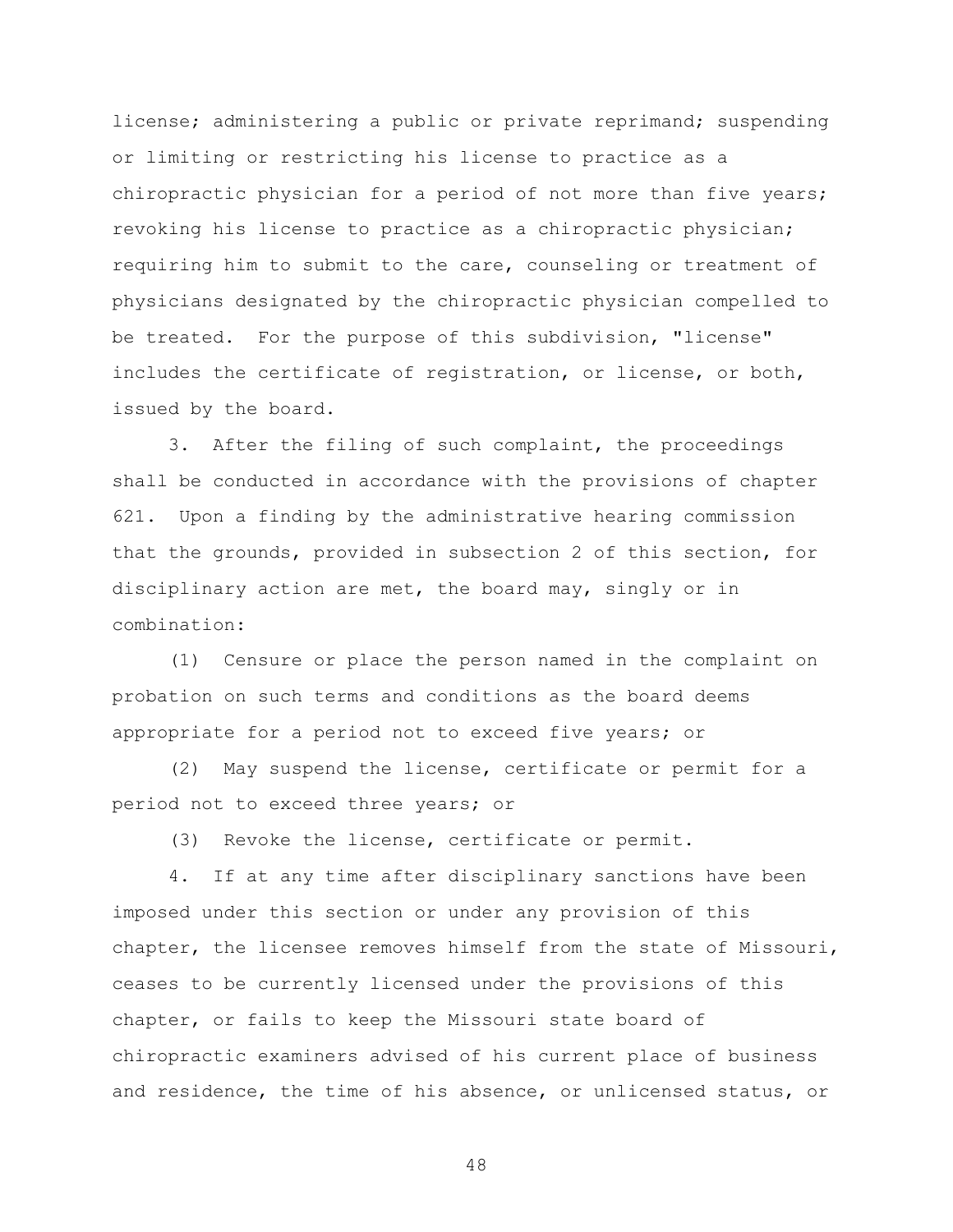unknown whereabouts shall not be deemed or taken as any part of the time of discipline so imposed.

333.041. 1. Each applicant for a license to practice funeral directing shall furnish evidence to establish to the satisfaction of the board that he or she is**[**:

(1)**]** at least eighteen years of age, and possesses a high school diploma, a general equivalency diploma, or equivalent thereof, as determined, at its discretion, by the board**[**; and

(2) A person of good moral character**]**.

2. Every person desiring to enter the profession of embalming dead human bodies within the state of Missouri and who is enrolled in a program accredited by the American Board of Funeral Service Education, any successor organization, or other accrediting entity as approved by the board shall register with the board as a practicum student upon the form provided by the board. After such registration, a student may assist, under the direct supervision of Missouri licensed embalmers and funeral directors, in Missouri licensed funeral establishments, while serving his or her practicum. The form for registration as a practicum student shall be accompanied by a fee in an amount established by the board.

3. Each applicant for a license to practice embalming shall furnish evidence to establish to the satisfaction of the board that he or she:

(1) Is at least eighteen years of age, and possesses a high school diploma, a general equivalency diploma, or equivalent thereof, as determined, at its discretion, by the board;

(2) **[**Is a person of good moral character;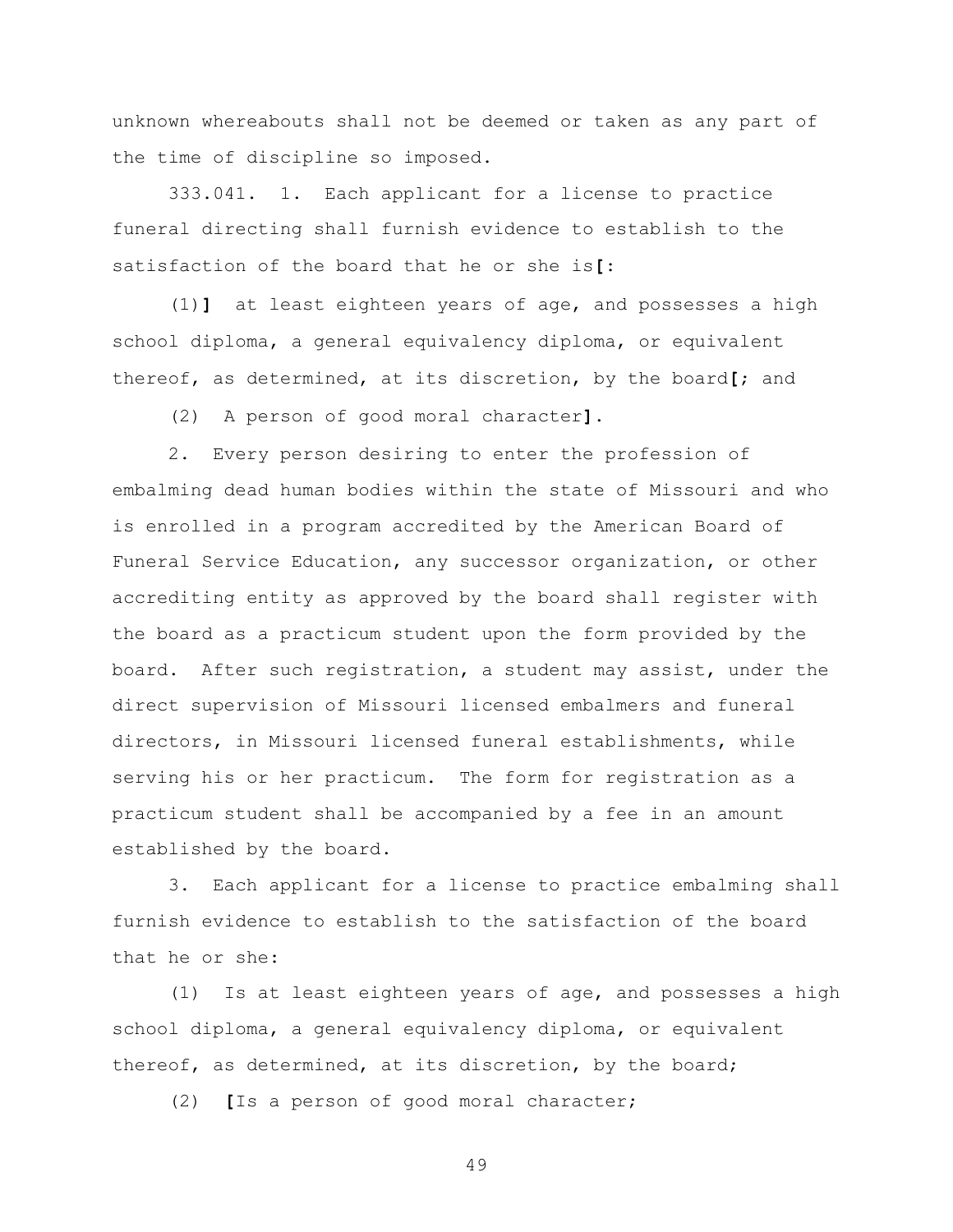(3)**]** Has completed a funeral service education program accredited by the American Board of Funeral Service Education, any successor organization, or other accrediting entity as approved by the board. If an applicant does not complete all requirements for licensure within five years from the date of his or her completion of an accredited program, his or her registration as an apprentice embalmer shall be automatically cancelled. The applicant shall be required to file a new application and pay applicable fees. No previous apprenticeship shall be considered for the new application;

**[**(4)**]** (3) Upon due examination administered by the board, is possessed of a knowledge of the subjects of embalming, anatomy, pathology, bacteriology, mortuary administration, chemistry, restorative art, together with statutes, rules and regulations governing the care, custody, shelter and disposition of dead human bodies and the transportation thereof or has passed the national board examination of the Conference of Funeral Service Examining Boards. If any applicant fails to pass the state examination, he or she may retake the examination at the next regular examination meeting. The applicant shall notify the board office of his or her desire to retake the examination at least thirty days prior to the date of the examination. Each time the examination is retaken, the applicant shall pay a new examination fee in an amount established by the board;

**[**(5)**]** (4) Has been employed full time in funeral service in a licensed funeral establishment and has personally embalmed at least twenty-five dead human bodies under the personal supervision of an embalmer who holds a current and valid Missouri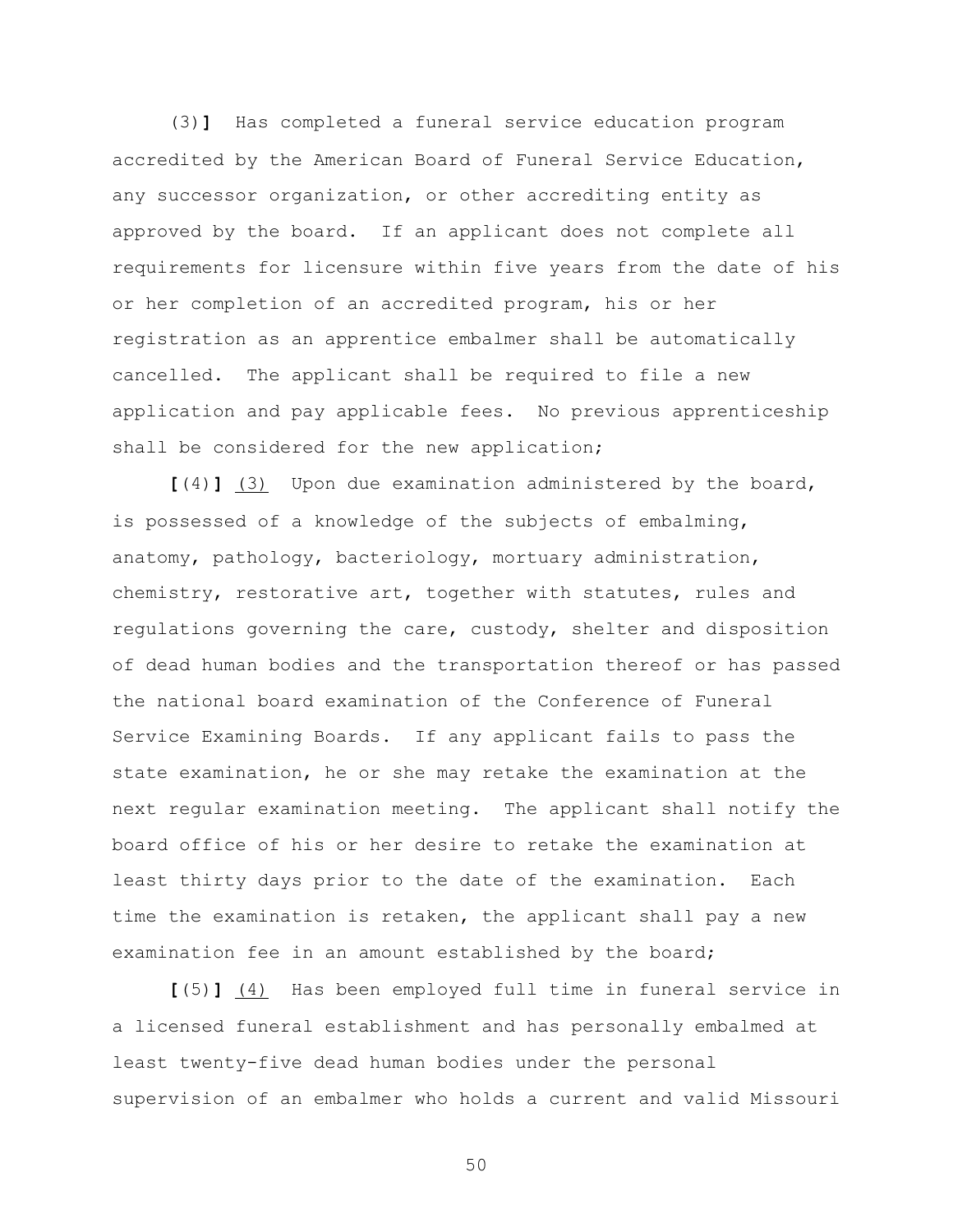embalmer's license during an apprenticeship of not less than twelve consecutive months. "Personal supervision" means that the licensed embalmer shall be physically present during the entire embalming process in the first six months of the apprenticeship period and physically present at the beginning of the embalming process and available for consultation and personal inspection within a period of not more than one hour in the remaining six months of the apprenticeship period. All transcripts and other records filed with the board shall become a part of the board files.

4. If the applicant does not complete the application process within the five years after his or her completion of an approved program, then he or she must file a new application and no fees paid previously shall apply toward the license fee.

5. Examinations required by this section and section 333.042 shall be held at least twice a year at times and places fixed by the board. The board shall by rule and regulation prescribe the standard for successful completion of the examinations.

6. Upon establishment of his or her qualifications as specified by this section or section 333.042, the board shall issue to the applicant a license to practice funeral directing or embalming, as the case may require, and shall register the applicant as a duly licensed funeral director or a duly licensed embalmer. Any person having the qualifications required by this section and section 333.042 may be granted both a license to practice funeral directing and to practice embalming.

7. The board shall, upon request, waive any requirement of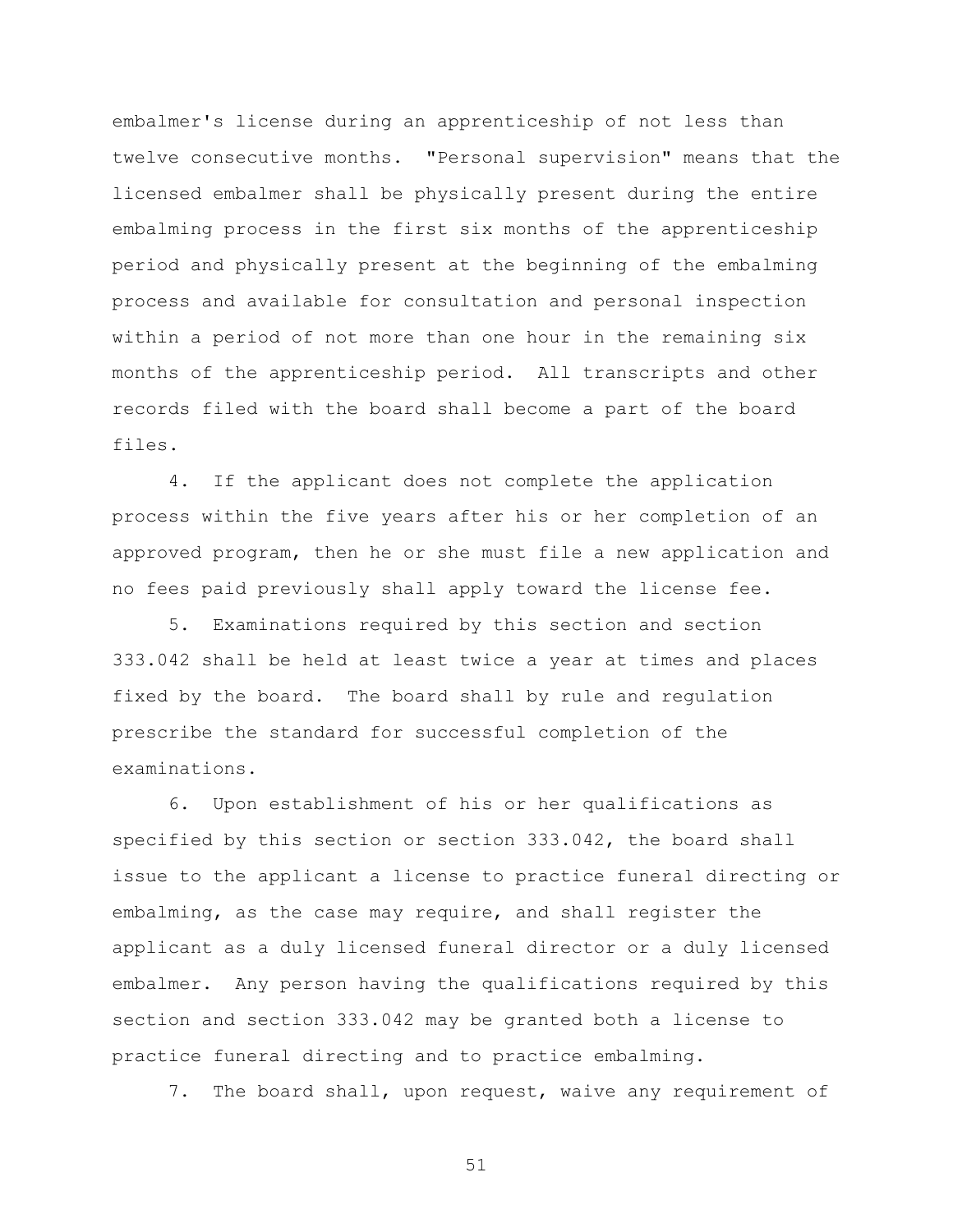this chapter and issue a temporary funeral director's license, valid for six months, to the surviving spouse or next of kin or the personal representative of a licensed funeral director, or to the spouse, next of kin, employee or conservator of a licensed funeral director disabled because of sickness, mental incapacity or injury.

346.105. 1. The board may refuse to issue any certificate of registration or authority, permit or license required pursuant to this chapter, upon recommendation of the board, for one or any combination of causes stated in subsection 2 of this section. The board shall notify the applicant in writing of the reasons for the refusal and shall advise the applicant of the applicant's right to file a complaint with the administrative hearing commission as provided by chapter 621.

2. The division may cause a complaint to be filed with the administrative hearing commission as provided by chapter 621 against any holder of any certificate of registration or authority, permit or license required by this chapter or against any person who has failed to renew or has surrendered such person's certificate of registration or authority, permit or license for any one or any combination of the following causes:

(1) Use of any controlled substance, as defined in chapter 195, or alcoholic beverage to an extent that such use impairs a person's ability to perform the work of any profession licensed or regulated by this chapter;

(2) The person has been finally adjudicated and found guilty, or entered a plea of guilty or nolo contendere, in a criminal prosecution under the laws of any state or of the United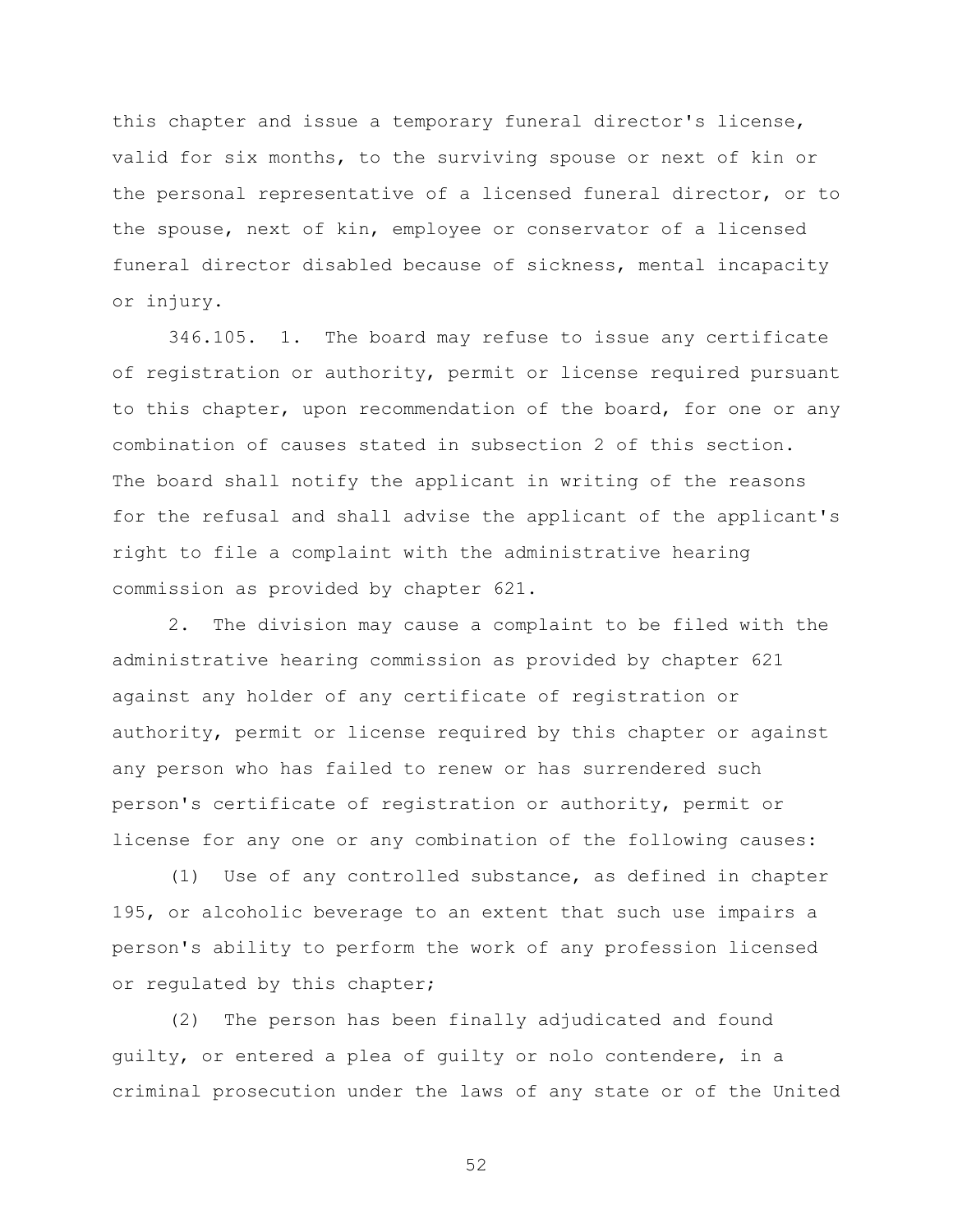States, for any offense **[**reasonably**]** directly related to the qualification, functions or duties of any profession licensed or regulated under this chapter, **[**for any offense an essential element of which is fraud, dishonesty or an act of violence,**]** or for any offense **[**involving moral turpitude**]** described in subsection 2 of section 324.019, whether or not sentence is imposed;

(3) Use of fraud, deception, misrepresentation or bribery in securing any certificate of registration or authority, permit or license issued pursuant to this chapter or in obtaining permission to take any examination given or required pursuant to this chapter;

(4) Obtaining or attempting to obtain any fee, charge, tuition or other compensation by fraud, deception or misrepresentation;

(5) Incompetency, misconduct, gross negligence, fraud, misrepresentation or dishonesty in the performance of the functions or duties of any profession licensed or regulated by this chapter;

(6) Violation of, or assisting or enabling any person to violate, any provision of this chapter, or of any lawful rule or regulation adopted pursuant to this chapter;

(7) Impersonation of any person holding a certificate of registration or authority, permit or license or allowing any person to use his or her certificate of registration or authority, permit, license or diploma from any school;

(8) Disciplinary action against the holder of a license or other right to practice any profession regulated by this chapter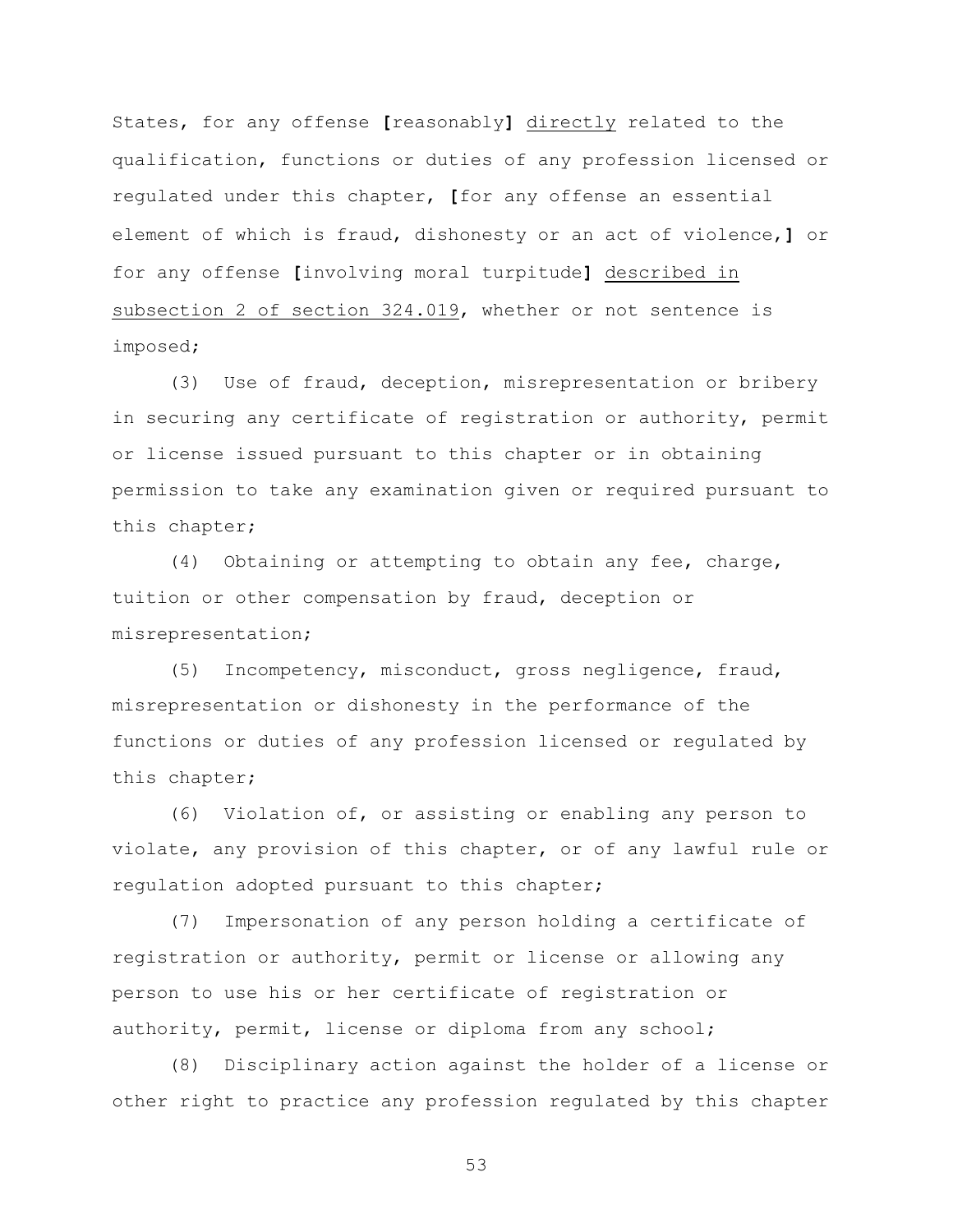granted by another state, territory, federal agency or country upon grounds for which revocation or suspension is authorized in this state;

(9) A person is finally adjudged insane or incompetent by a court of competent jurisdiction;

(10) Assisting or enabling any person to practice or offer to practice any profession licensed or regulated by this chapter who is not registered and currently eligible to practice under this chapter;

(11) Issuance of a certificate of registration or authority, permit or license based upon a material mistake of fact;

(12) Failure to display a valid certificate or license if so required by this chapter or any rule promulgated hereunder;

(13) Violation of any professional trust or confidence;

(14) Use of any advertisement or solicitation which is false, misleading or deceptive to the general public or persons to whom the advertisement or solicitation is primarily directed;

(15) Representing that the service or advice of a person licensed as a physician pursuant to chapter 334 will be used or made available in the selection, fitting, adjustment, maintenance or repair of hearing instruments when that is not true, or using the words "doctor", "clinic", "clinical audiologist", "state-licensed clinic", "state registered", "state certified", or "state approved" or any other term, abbreviation, or symbol when it would falsely give the impression that service is being provided by physicians licensed pursuant to chapter 334, or by audiologists licensed pursuant to chapter 345, or that the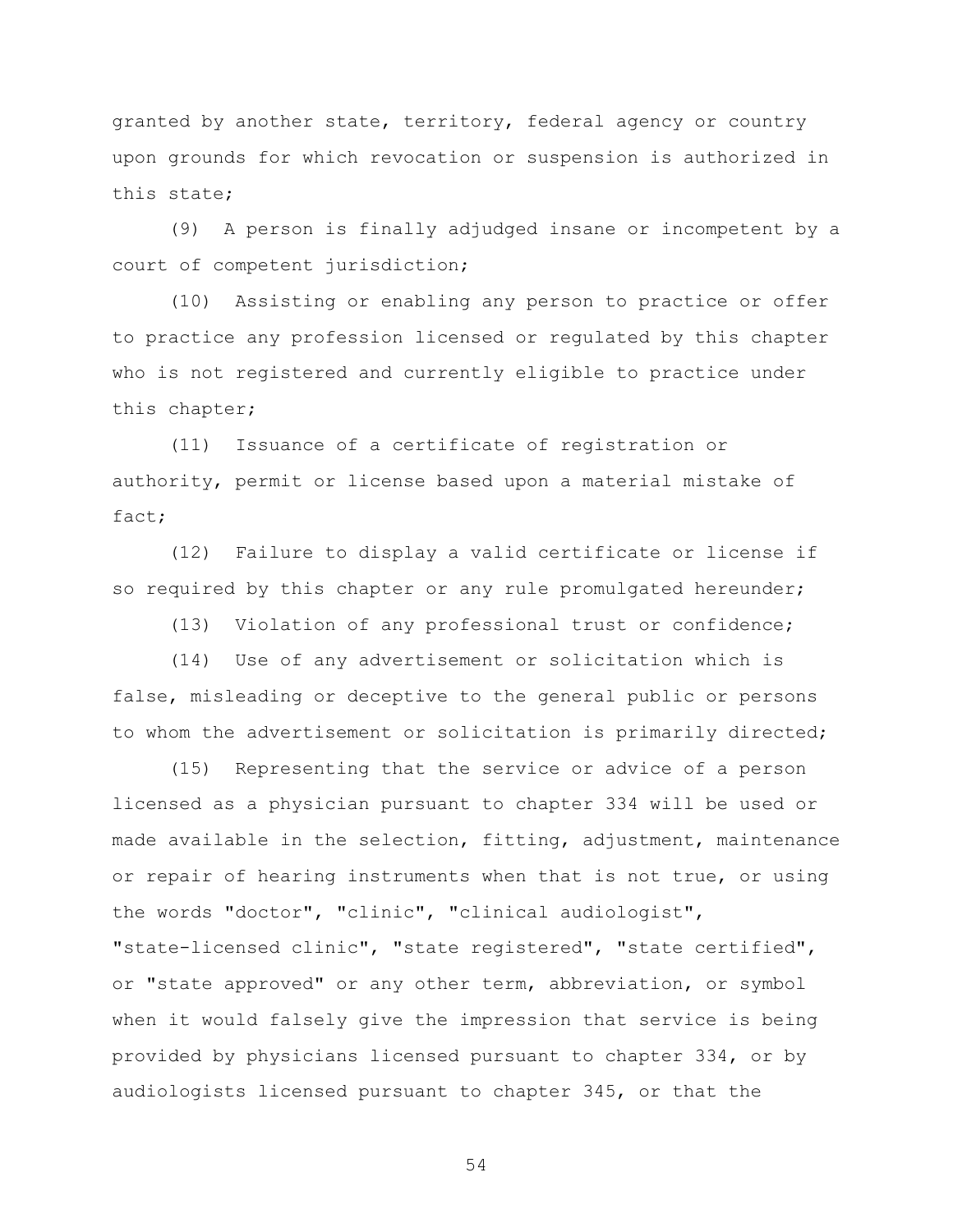licensee's service has been recommended by the state when such is not the case.

436.230. 1. Except as otherwise provided in subsection 2 of this section, the director shall issue a certificate of registration to an individual who complies with section 436.227.

2. The director may refuse to issue a certificate of registration if the director determines that the applicant has engaged in conduct that has a significant adverse effect on the applicant's fitness to serve as an athlete agent. In making the determination, the director may consider whether the applicant has:

(1) Been convicted of a crime **[**that if committed in this state would be a felony or other crime involving moral turpitude**]** described in subsection 2 of section 324.019;

(2) Made a materially false, misleading, deceptive, or fraudulent representation as an athlete agent or in the application;

(3) Engaged in conduct that would disqualify the applicant from serving in a fiduciary capacity;

(4) Engaged in conduct prohibited by section 436.254;

(5) Had a registration or licensure as an athlete agent suspended, revoked, or denied or been refused renewal of registration or licensure in any state;

(6) Engaged in conduct or failed to engage in conduct the consequence of which was that a sanction, suspension, or declaration of ineligibility to participate in an interscholastic or intercollegiate athletic event was imposed on a student athlete or educational institution; or